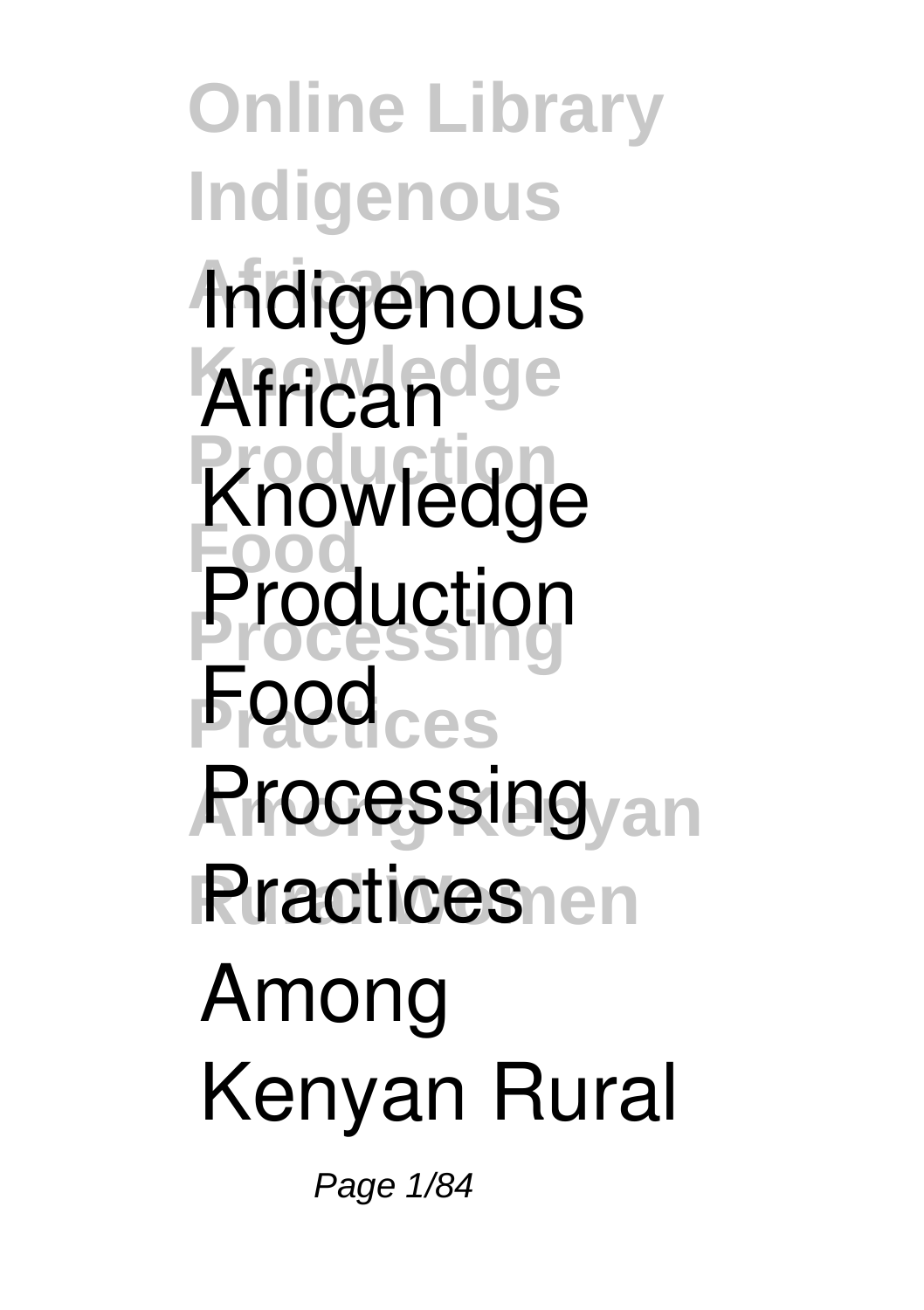## **Online Library Indigenous African Women**

**This is likewise one of** the factors by **Food** documents of this **indigenous african** food processing **practices among by online.** You might obtaining the soft **knowledge production kenyan rural women** not require more times to spend to go Page 2/84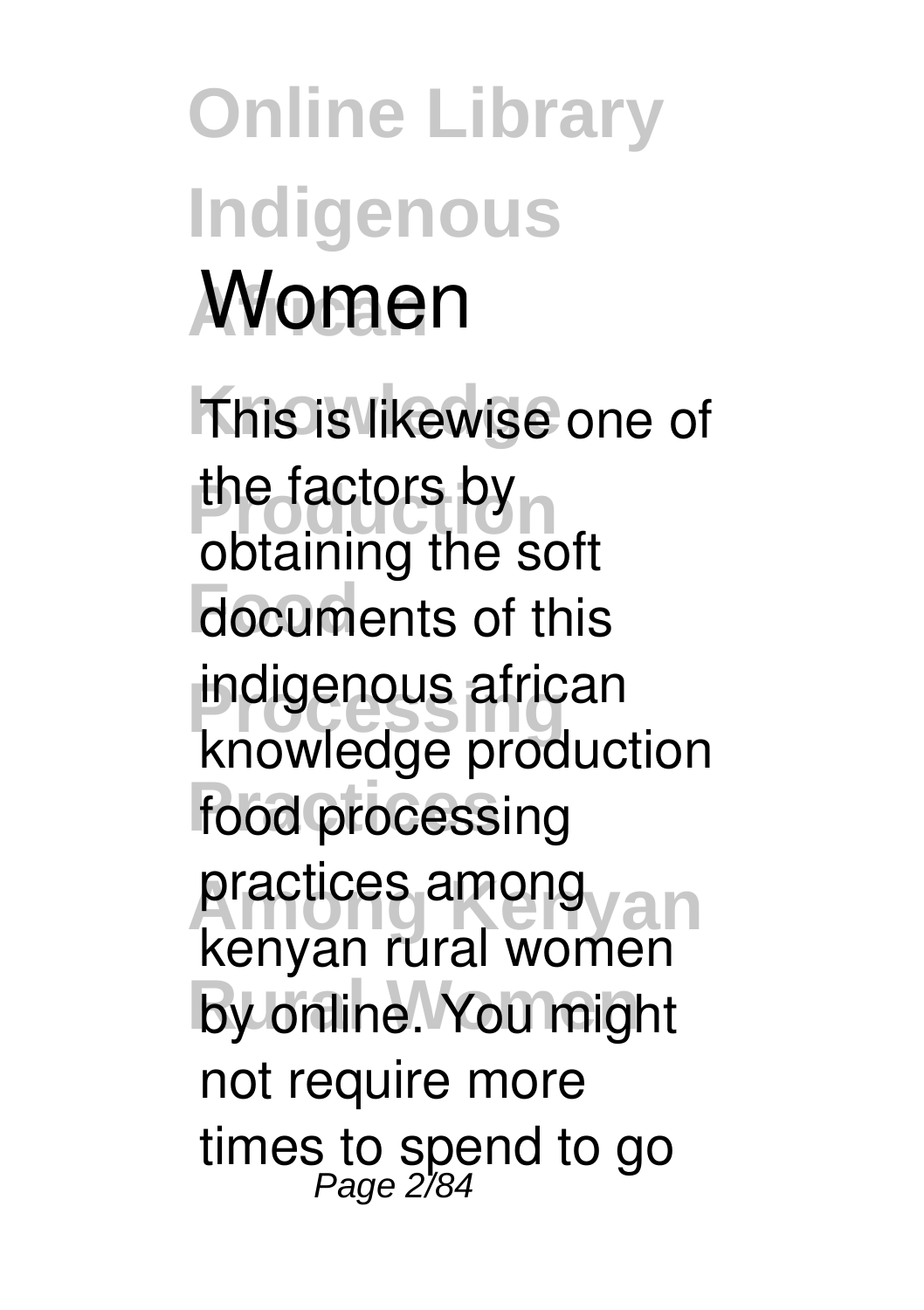**African** to the book **INTOQUCTION AS Production** them. In some cases, **Food** you likewise get not discover the **ng Practices** indigenous african **Among Kenyan** knowledge production food processing introduction as skillfully as search for declaration practices among kenyan rural women that you are looking for. It will certainly Page 3/84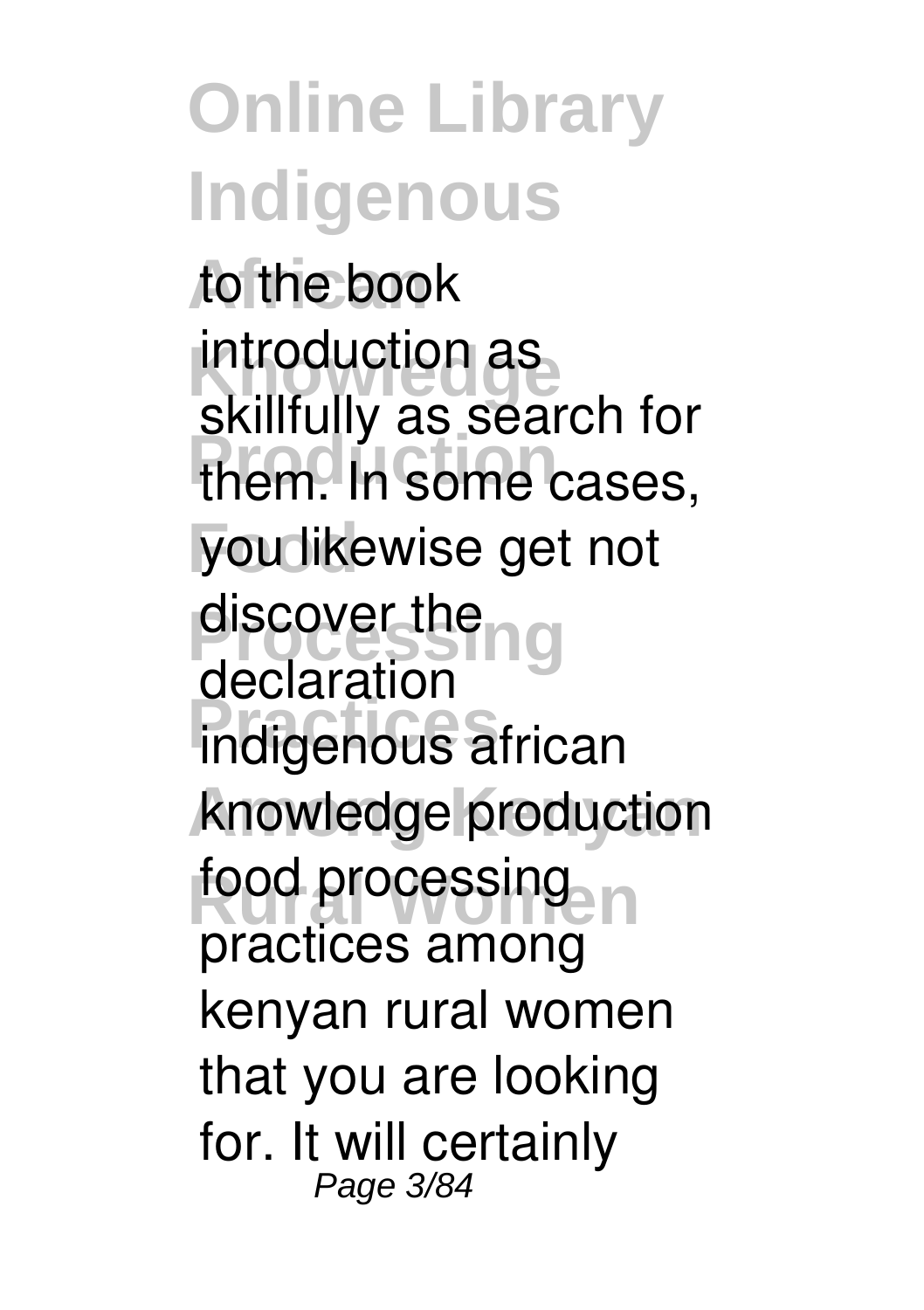squander the time.

**Knowledge Production** you visit this web page, it will be so **completely easy to Practices** as download guide *indigenous* africana n knowledge production However below, gone acquire as with ease food processing practices among kenyan rural women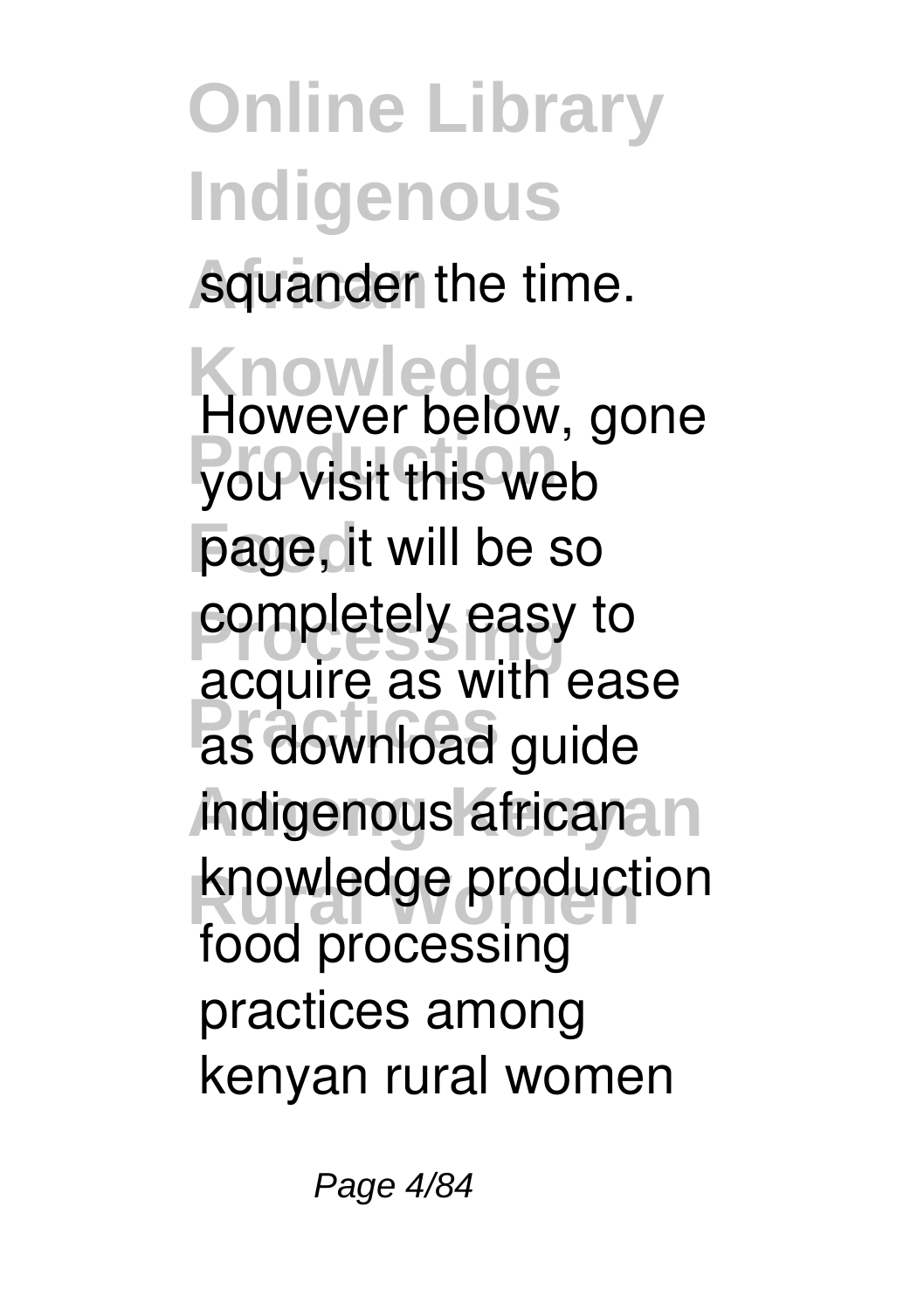**African** It will not consent many grow old as we **Production**<br>
can pull off it while **Food** produce a result **something else at Practices** your workplace. correspondingly easy! **So, are you question?** explain before. You home and even in Just exercise just what we give below as well as review **indigenous african** Page 5/84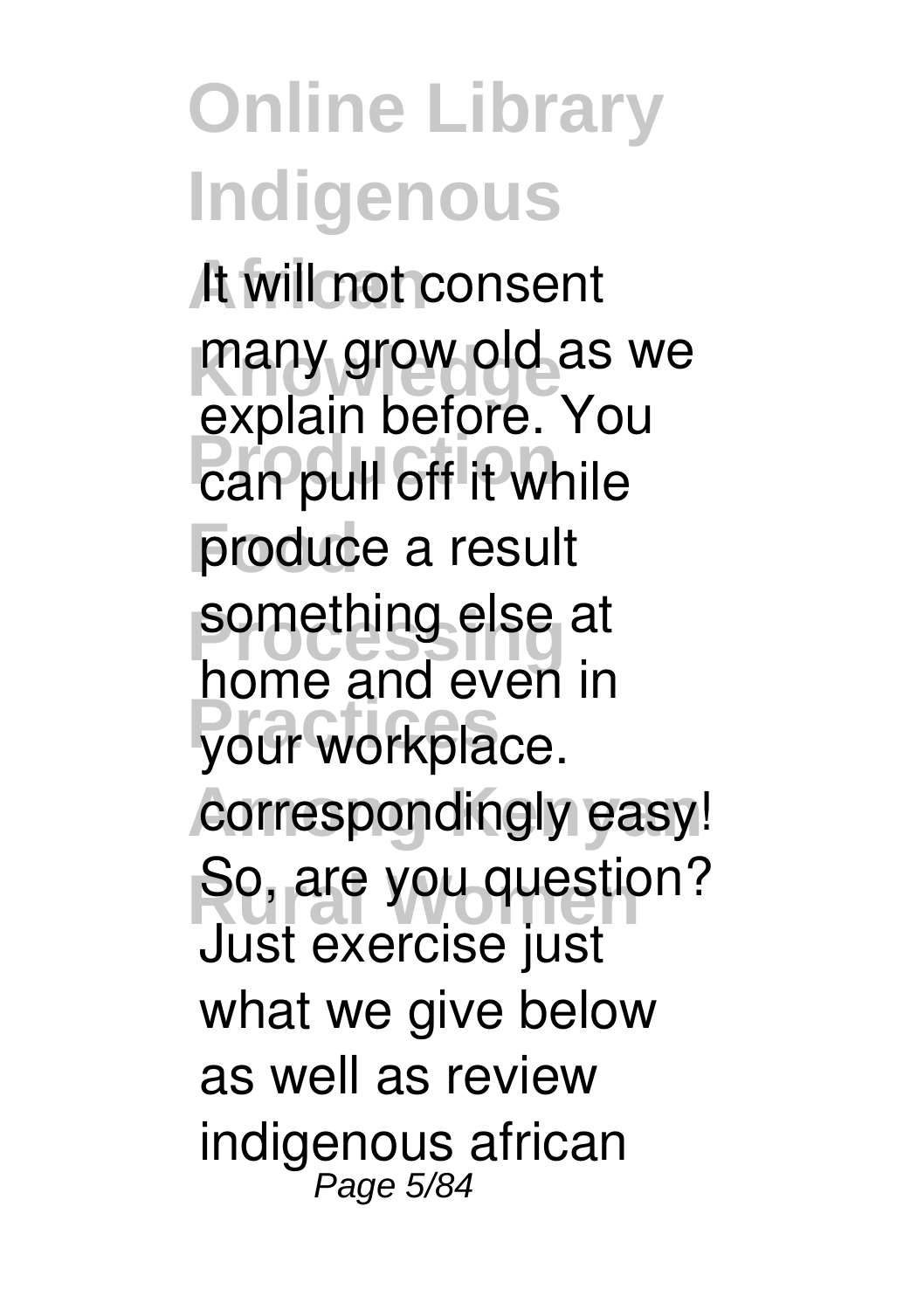**African knowledge production** food processing **Production kenyan rural women Food** what you like to read! **practices among**

**Processing Practices** *platform for* **Among Kenyan** *indigenous Ethiopian/* **Rural Women** *African knowledge TSEHAI Publishers: A production AFRICA'S DEVELOPMENT AND THE RICH INDIGENOUS* Page 6/84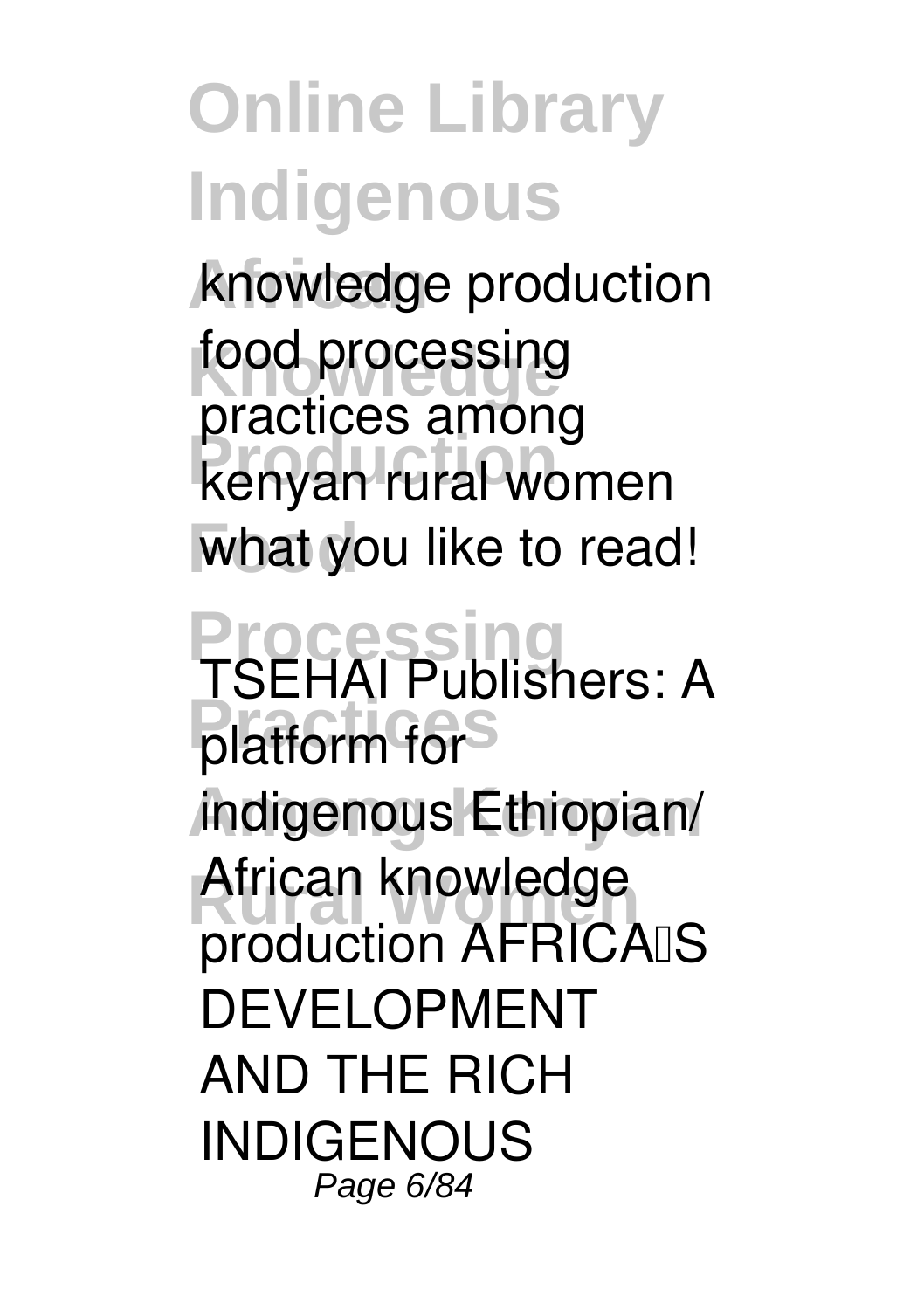**Online Library Indigenous African** *KNOWLEDGE OF* **Knowledge** *LOCAL PEOPLE* **Knowledge Systems The Columbian Exchange: Crash Practices** #23 Ethnoscience - **Western Science vsn Traditional Indigenous Indigenous** Course World History Science *African Historical Firsts: Huggins Lectures by Christopher Ehret* Page 7/84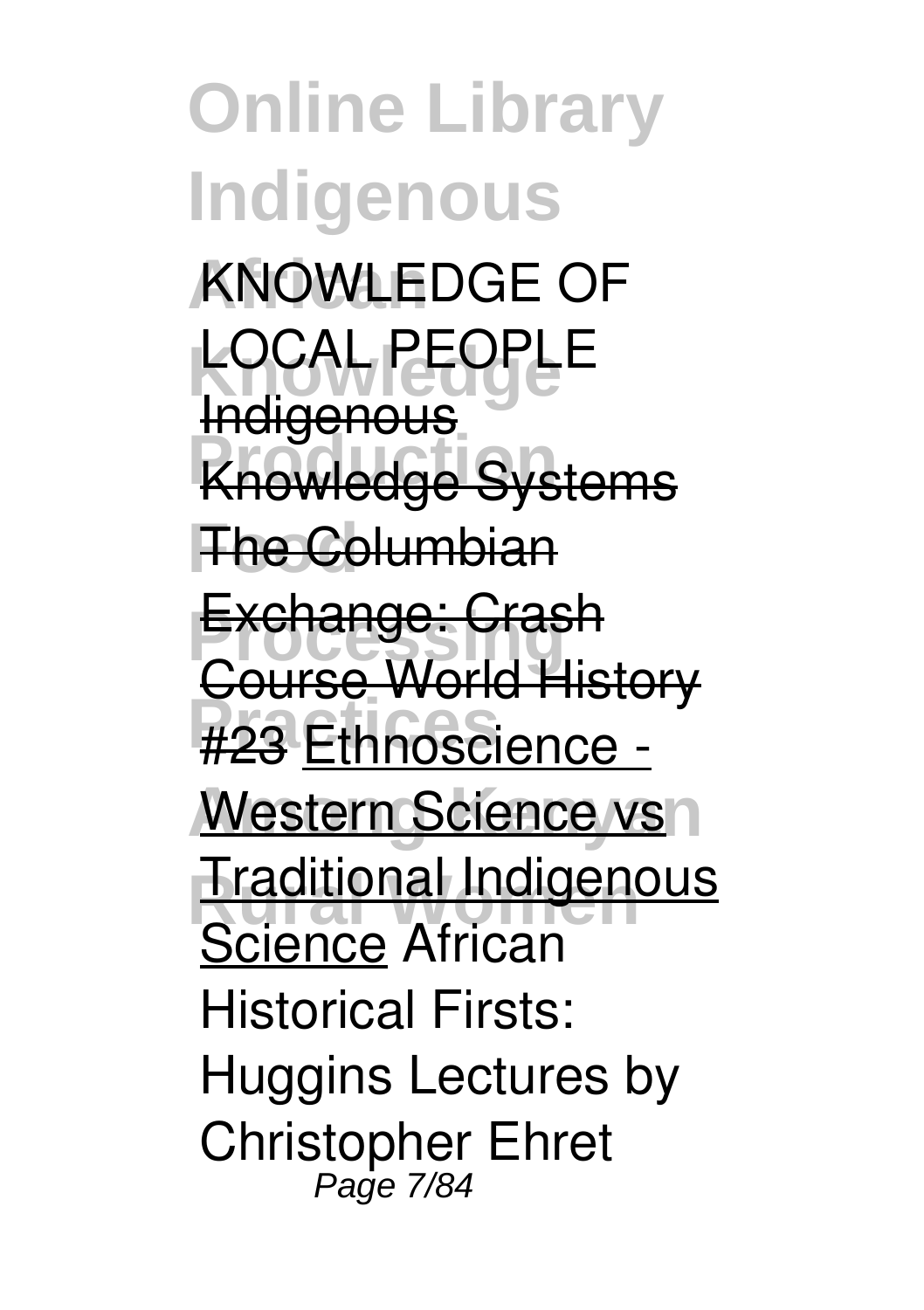**African** *Indigenous* **Knowledge** *Knowledge Systems* **Production** *Knowledge Course -* **Food** *Short Documentary* **How indigenous home-grown** *NWU Indigenous* knowledge can build

economies | Charles<sub>1</sub>

**Dhewa | TEDxEuston** 

*MRF100 Intro and Session 1: Indigenous Knowledge in Africa* Reflections on Africa's Page 8/84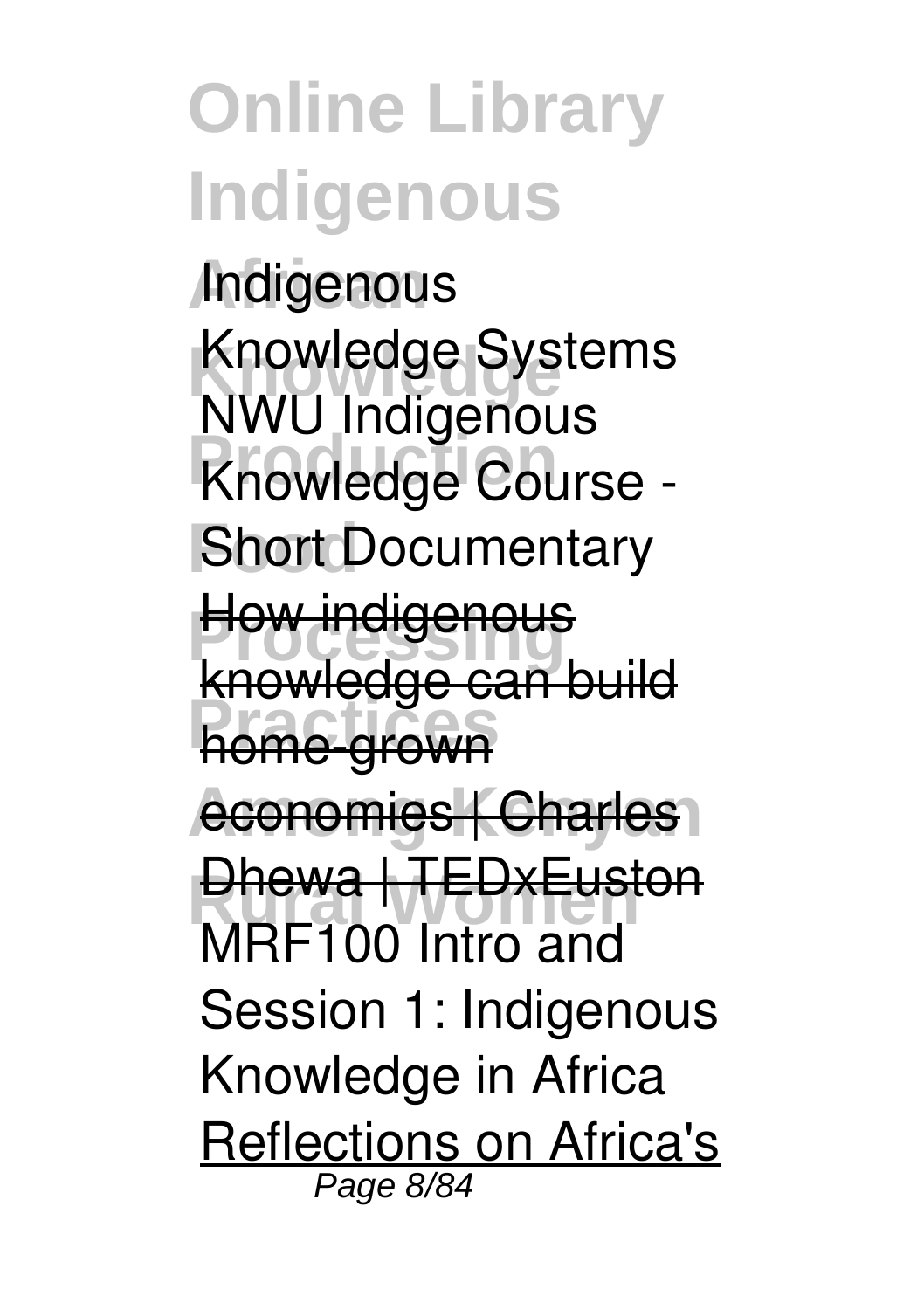**Online Library Indigenous African** Indigenous **Knowledge** Knowledge on *Africa*s power lies **Food** *latent in it's* **indigenous knowledge Practices** *Tema |* **Among Kenyan** *TEDxMahikeng* **Malcolm X Speaks on** Parenting - Part 1 *systems | Botlhale* Ancient Kemet/Egypt @RhythNJustice **Understanding** Traditional African Page 9/84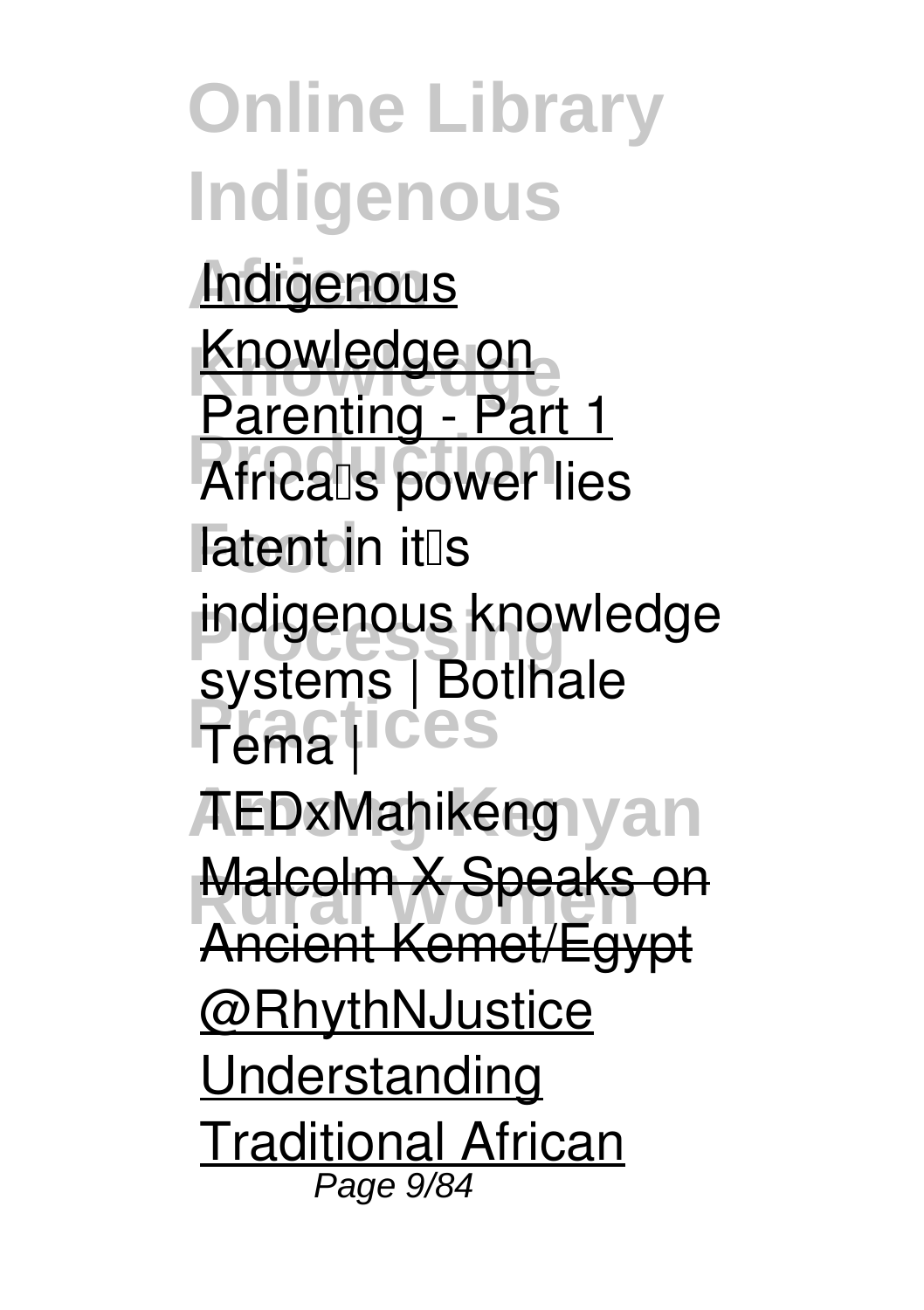**Online Library Indigenous Systems with Professor James Prime Brown Food** Quality] *Rick Hill:* **What is Indigenous Indigenous Knowledge** and yan **Western Science: Dr.**<br>Lexeu Little Beex Tells Small Dennis Brown *knowledge?* Leroy Little Bear Talk Kenya's Ecological Farmers: Francisca Mbuli - Indigenous Page 10/84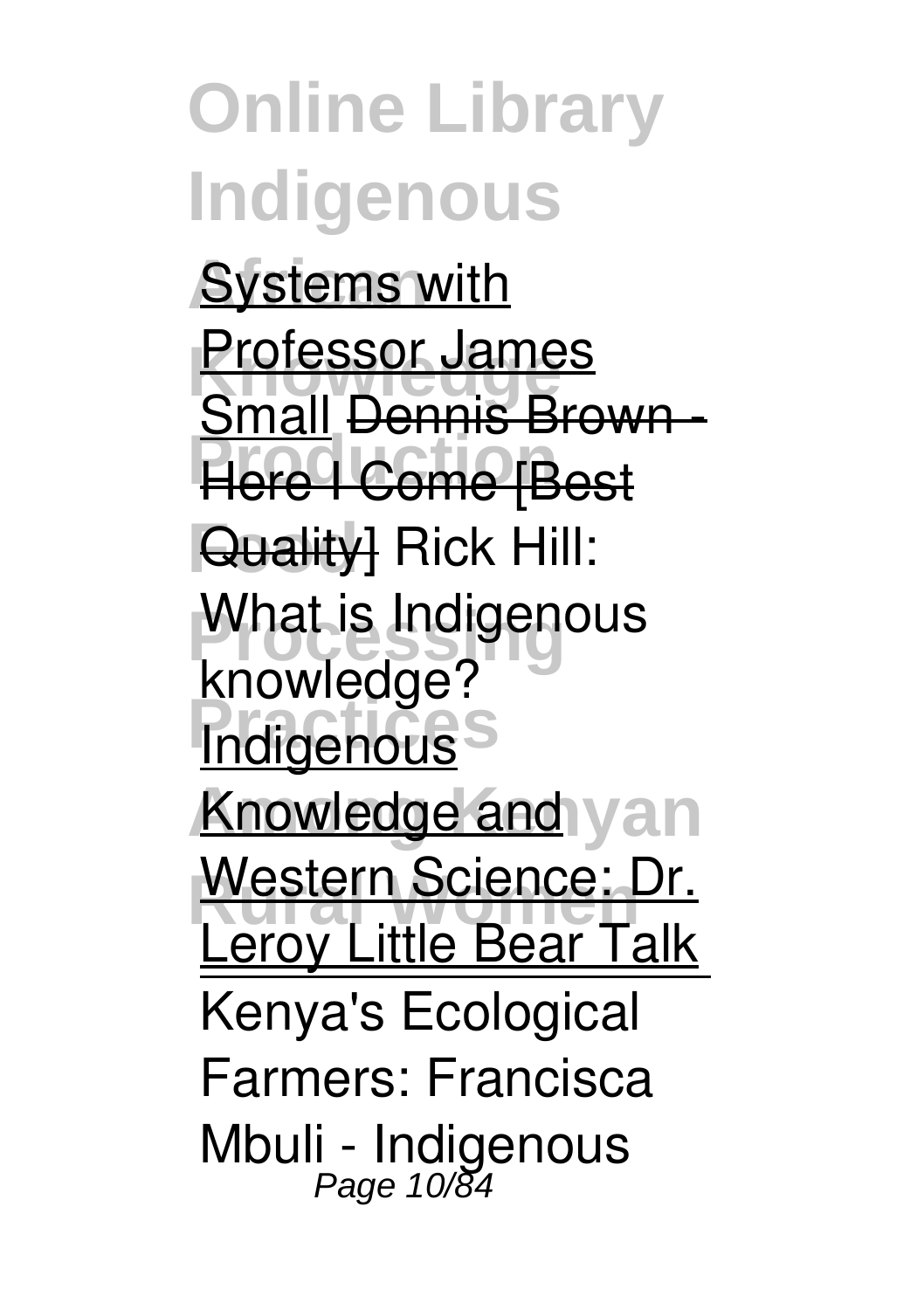**African** Knowledge**The Great Laws of Nature: Agriculture Food Documentary Indigenous Organic**

The case to recognise Indigenous

**Practices** knowledge as science

Albert Wiggan yan

**REDxSydney**<br>
Men Fantan Mojah - Jah

Give Us LifeVandana

Shiva: Indigenous

Knowledge Page 11/84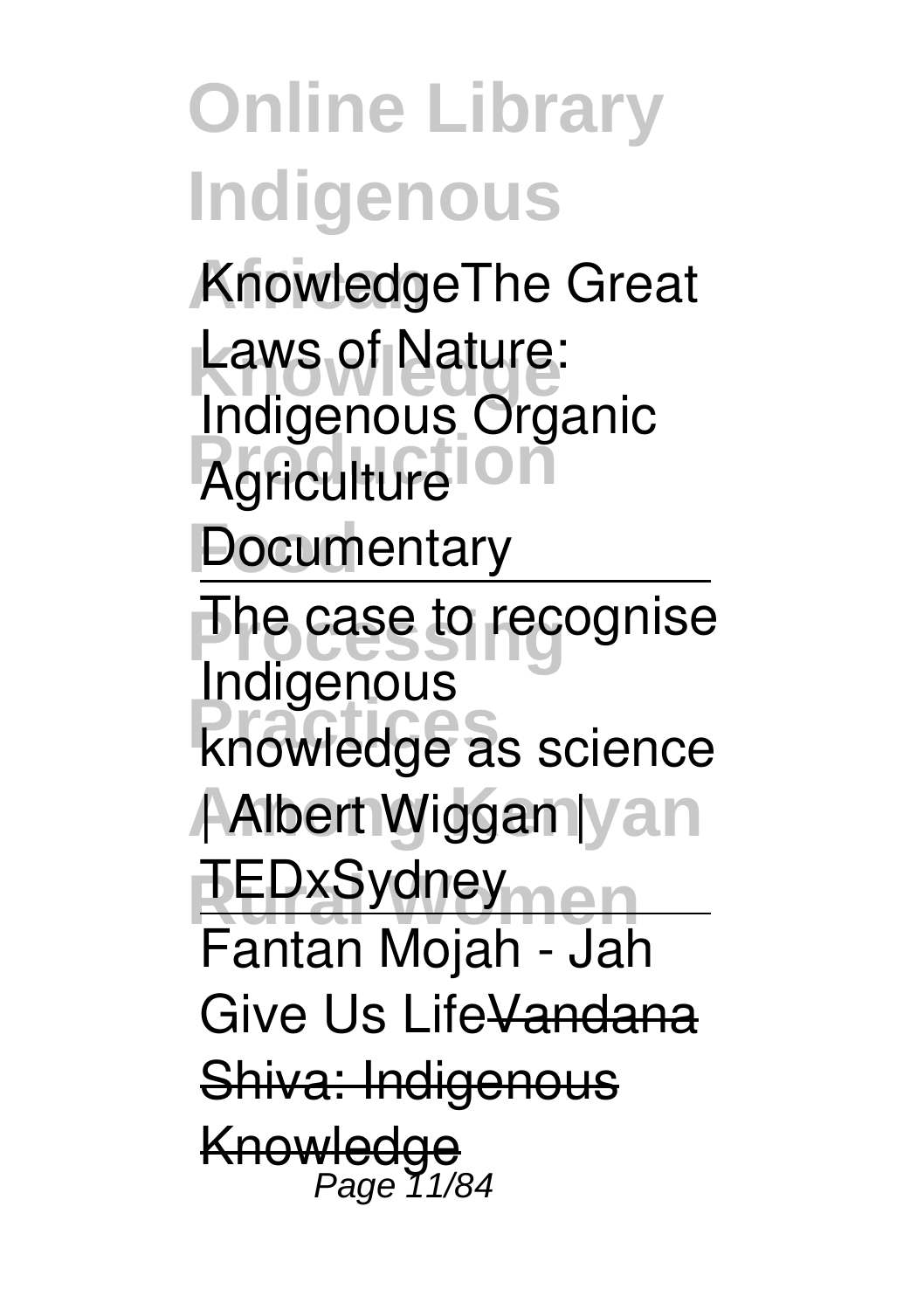#### **Online Library Indigenous African** Indigenous **Knowledge** Knowledge and *<u>Gregory</u>* Cajete Talk **Food** Afrikan Indigenous KnowledgeMaponga **Practices** *joined by Dr. William* **Among Kenyan** *Mpofu | Celebrating* **Rural Women** *Zulu Customs \u0026* Western Science: Dr. *marara Joshua III Tradition Part 2 Indigenous Knowledge Systems in Namibia* Africa in Page 12/84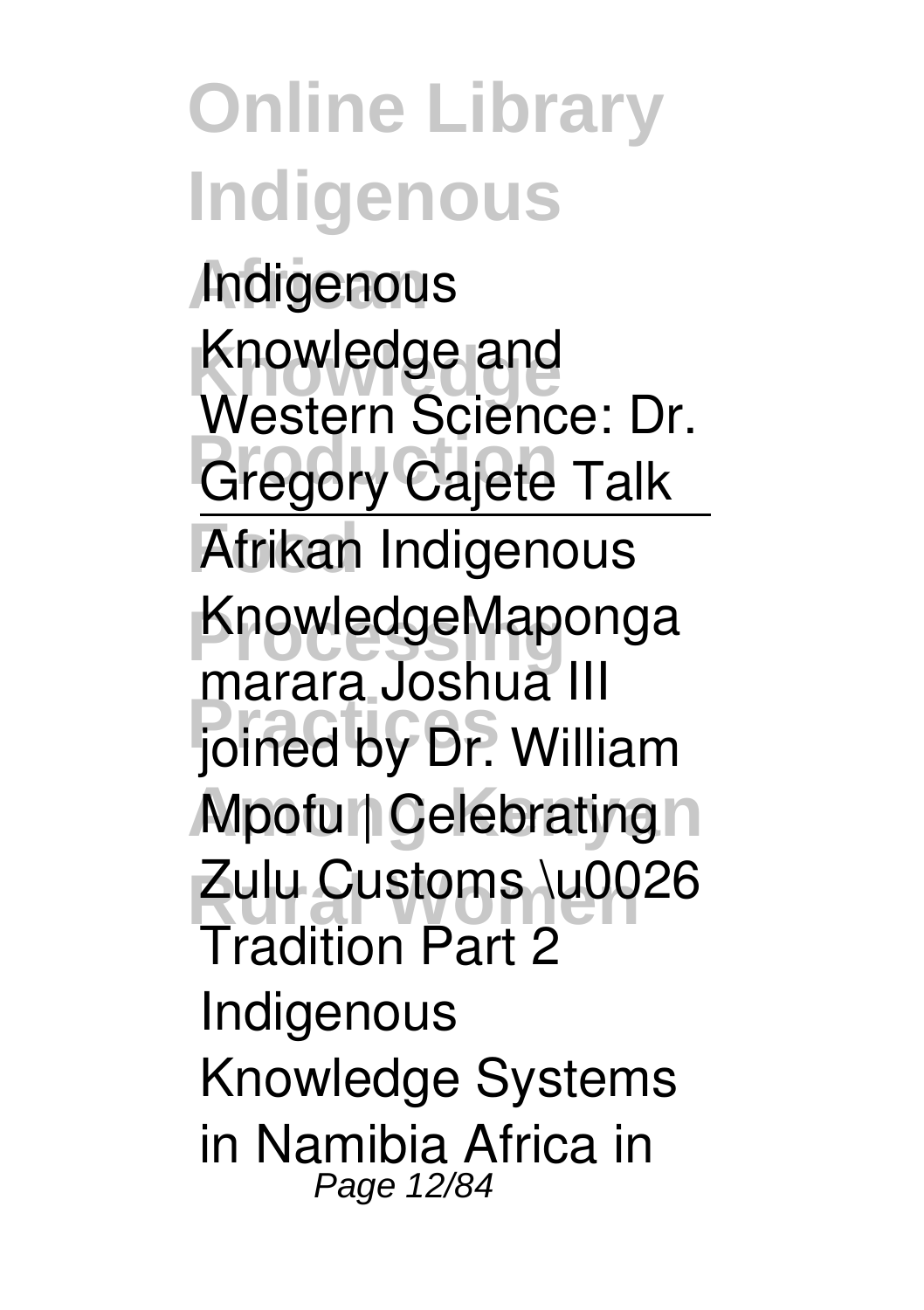**African** World History and Anthropology -**Africa2U Episode 2 Fntro to Indigenous Knowledge in Africa Prage 2017**<br> **Principle Home 2020**: Pandemicsan Saneta Maiko Aug 2017

Past and Present

Rastafari Culture

\u0026 Tradition **Indigenous African Knowledge** Page 13/84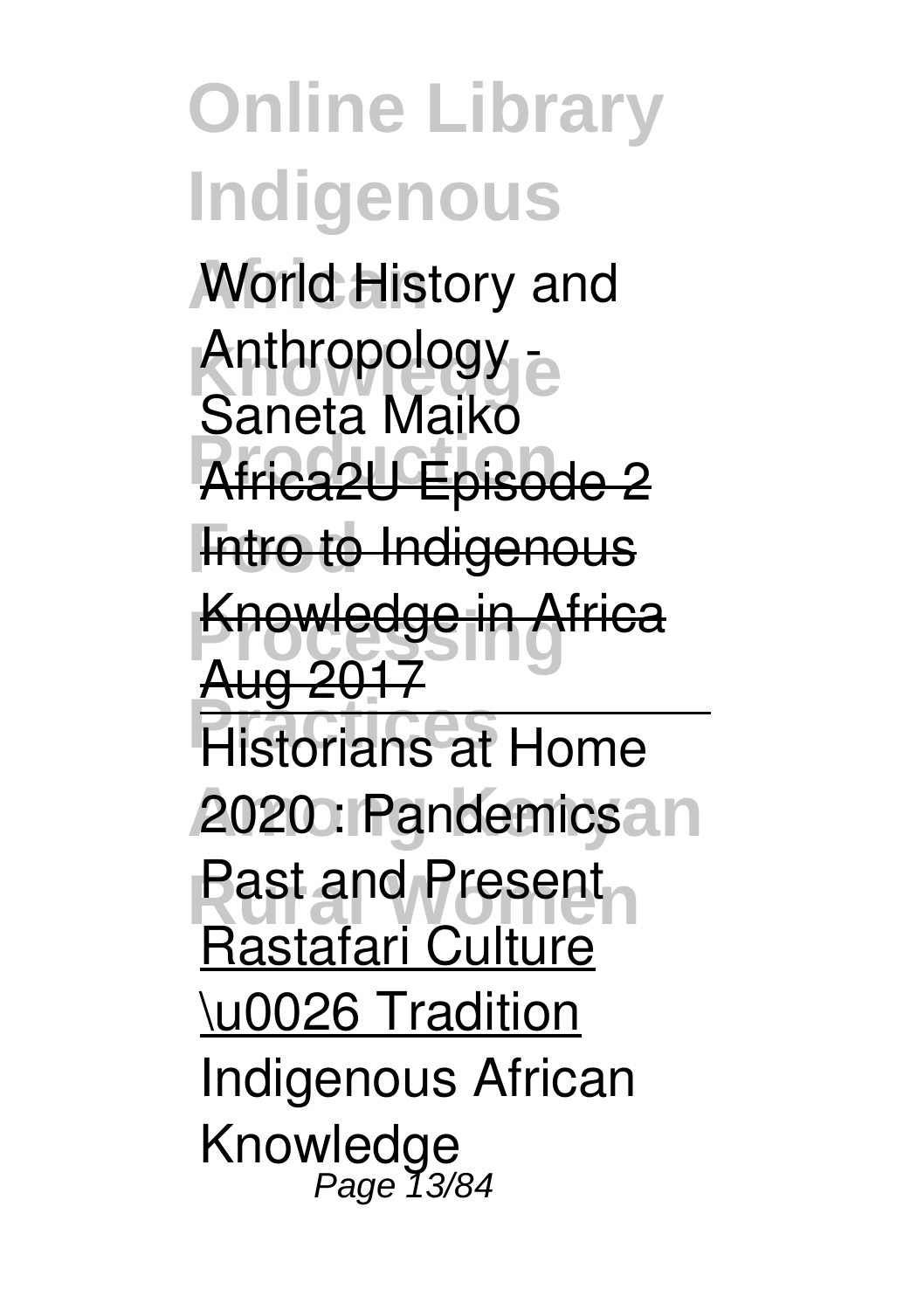**Online Library Indigenous African Production Food Indigenous African Production** Production Book **Description: In Indigenous African** Production , Njoki **Nathani Wane uses n** food-processing Knowledge Knowledge practices - preparing, preserving, cooking, and serving - as an entry point into the Page 14/84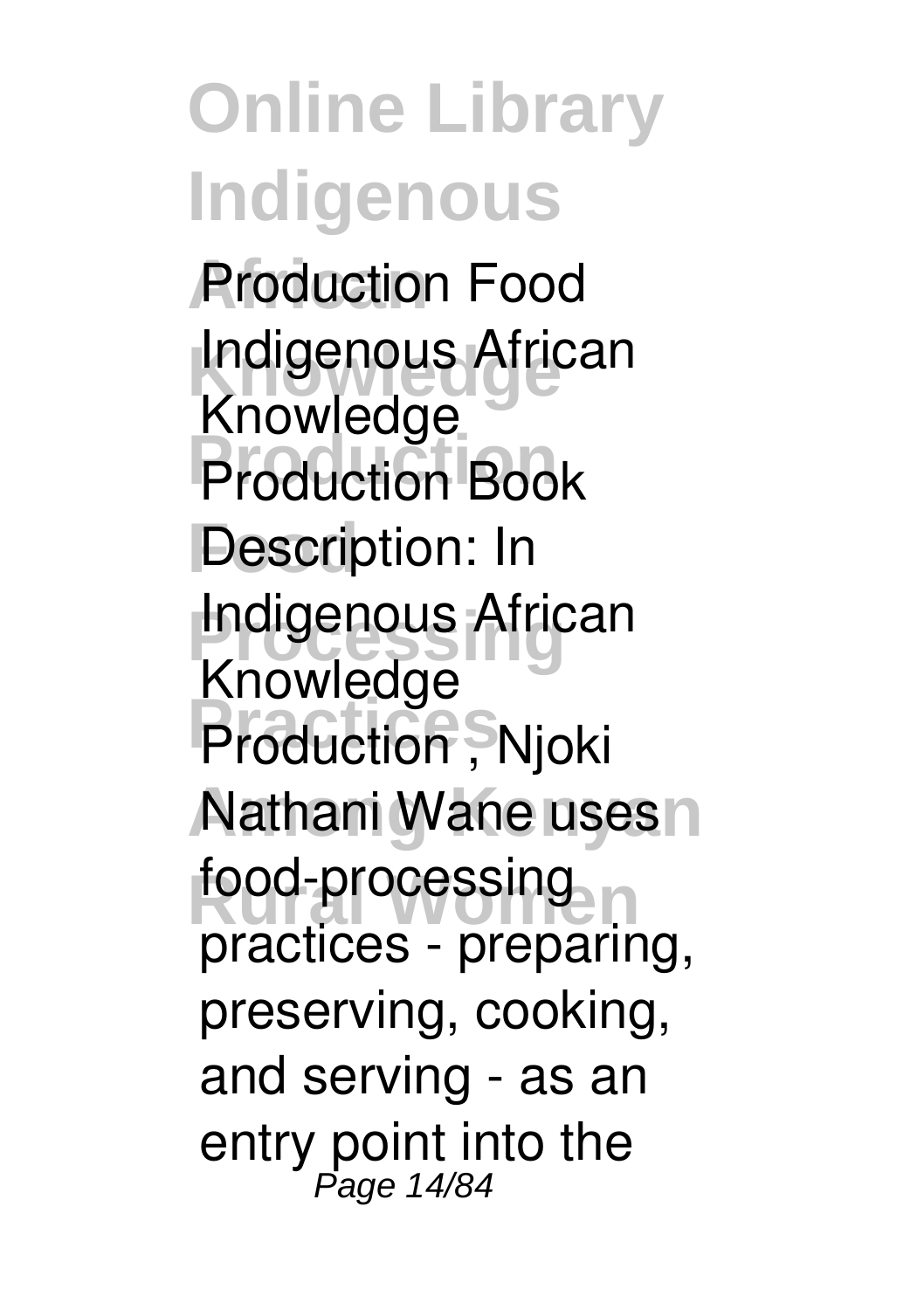**African** indigenous knowledge of the Embu and the women play in **Food** creating and **Processing** transmitting it. role that rural Embu

**Practices Indigenous African Among Kenyan Knowledge Production: Food-Processing ...** In Indigenous African Knowledge Production, Njoki Page 15/84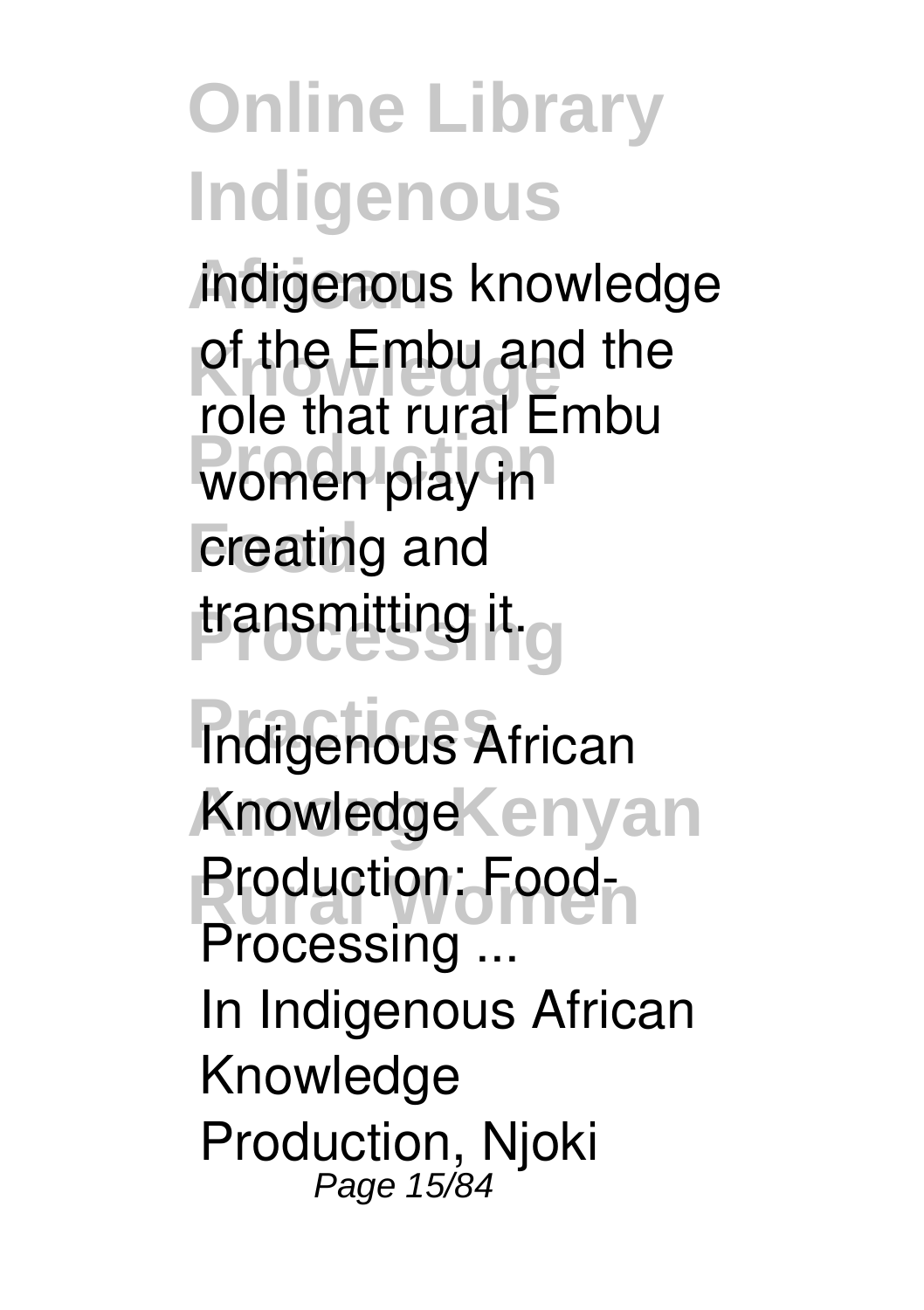**African** Nathani Wane uses food-processing produced proparing<br>preserving, cooking, and serving  $\Box$  as an entry point into the **Practices** of the Embu and the role that gural Embun women play in en practices  $\mathbb I$  preparing. indigenous knowledge creating and transmitting it.

**Indigenous African** Page 16/84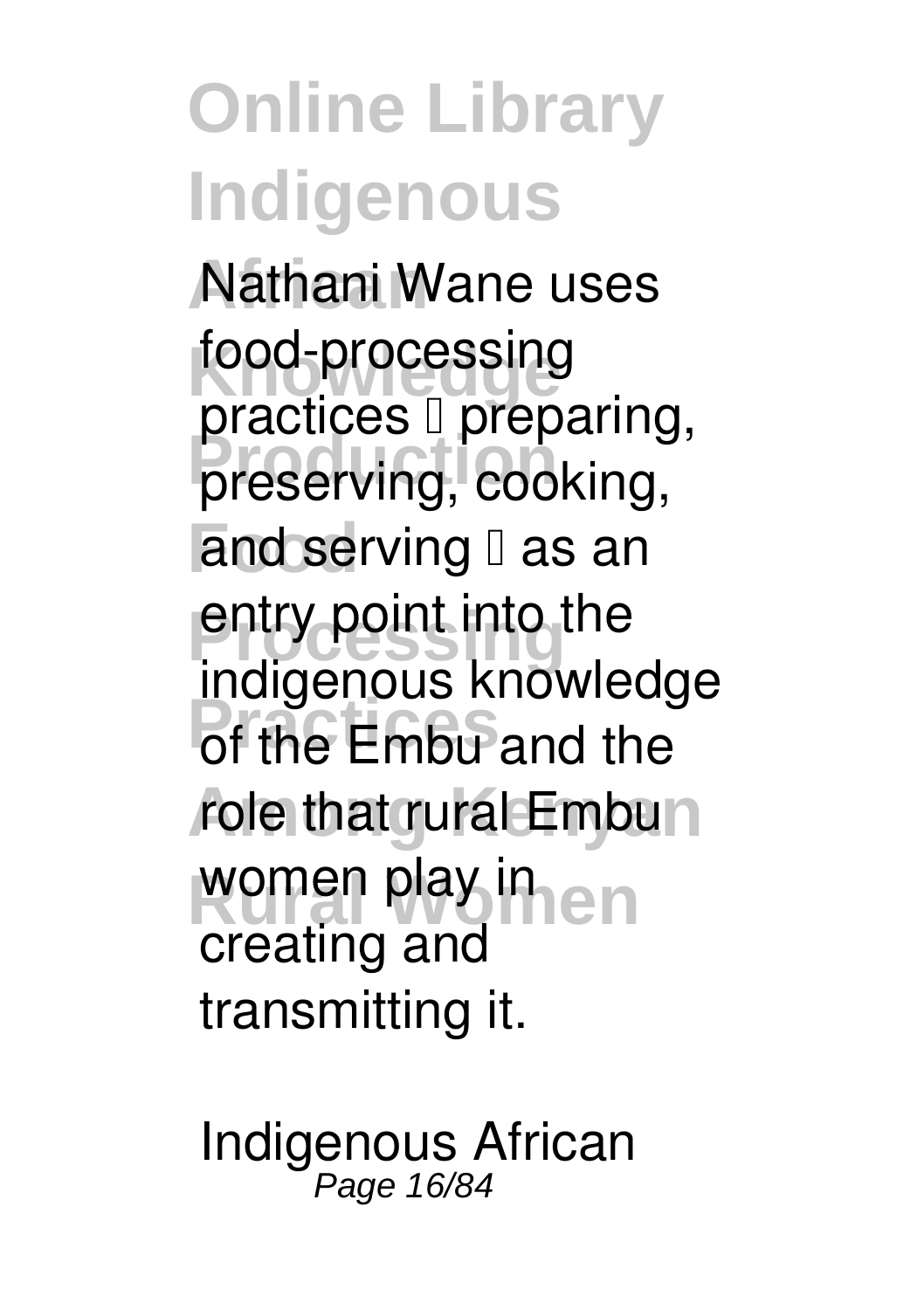**Online Library Indigenous African Knowledge Production: Food-Production**<br> **Production Food** Knowledge **Processing** Production, Njoki **Practices** food-processing practices l preparing, preserving, cooking, **Processing ...** Nathani Wane uses and serving  $\mathbb I$  as an entry point into the indigenous knowledge of the Embu and the Page 17/84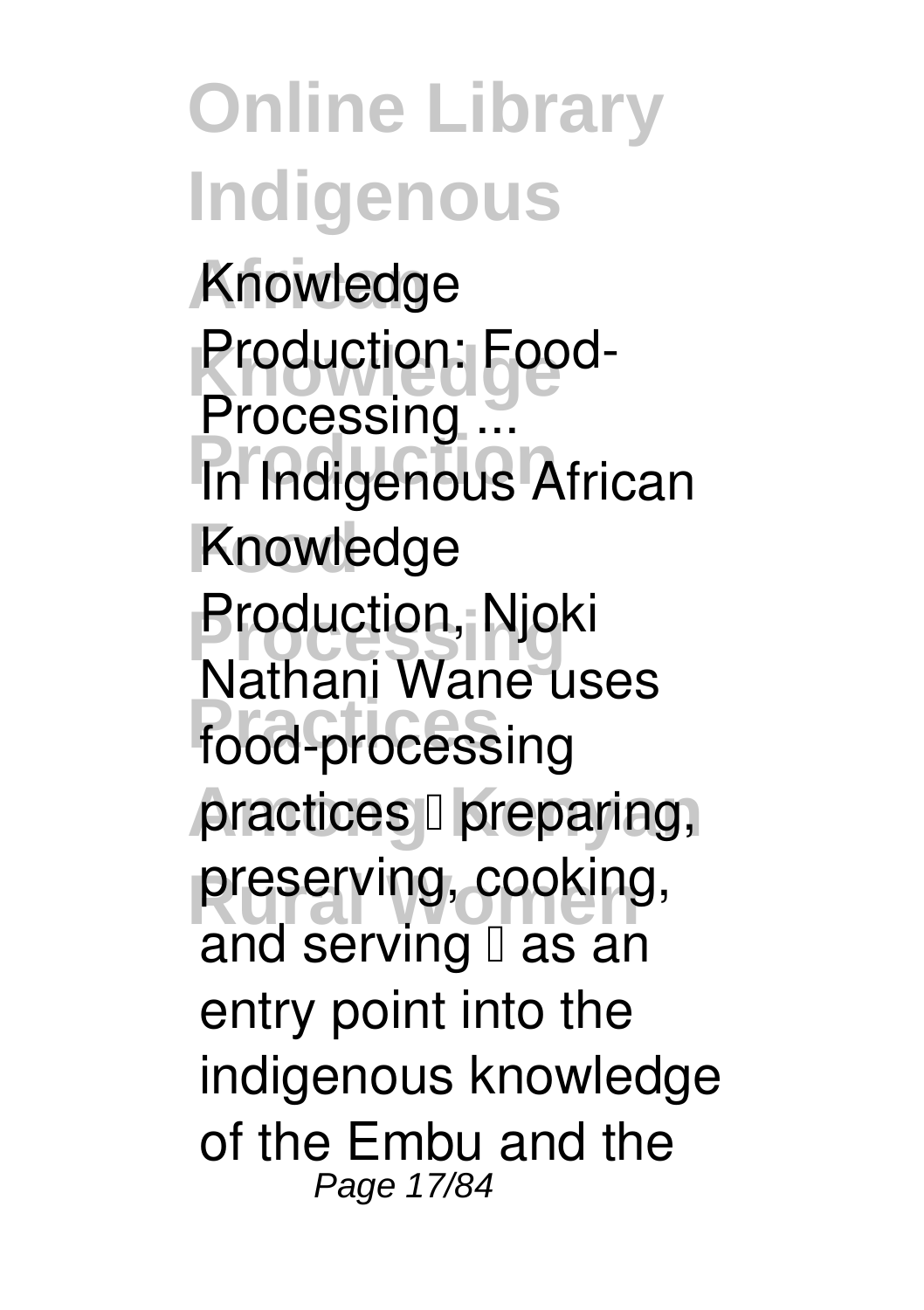**African** role that rural Embu women play in **Production** transmitting it.Using personal narratives *<u>collected</u>* during **Practices** research in Kenya, **Wane demonstrates** how Embu women ... creating and several years of field

**Indigenous African Knowledge Production Food-**Page 18/84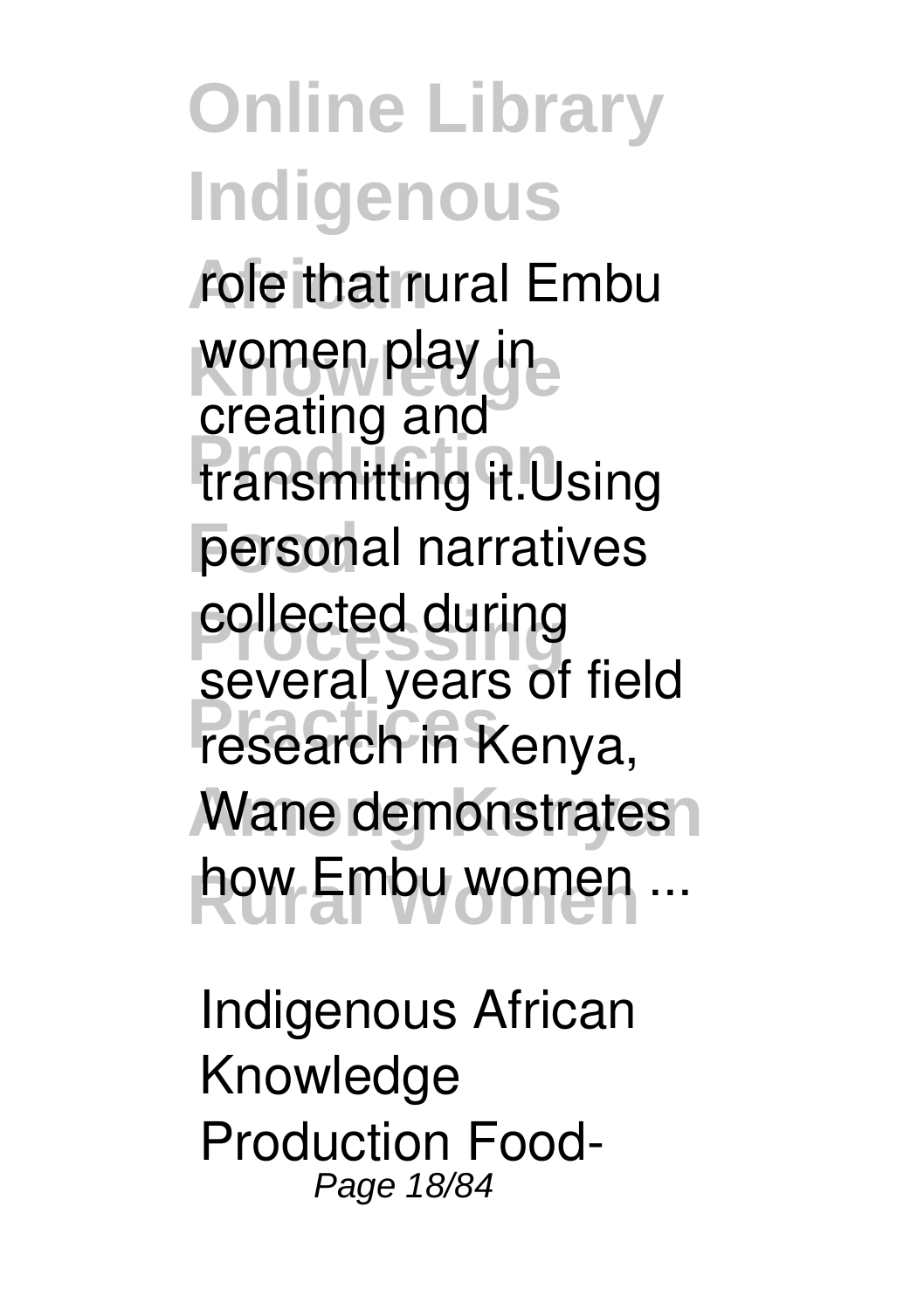**Online Library Indigenous African Processing ... INTRODUCTION : #1 Production Food** Production Food **Publish By Gérard de Practices** African Knowledge *Aroduction Foodyan* **Processing** Indigenous African Villiers, Indigenous indigenous african knowledge productionis a product of research conducted Page 19/84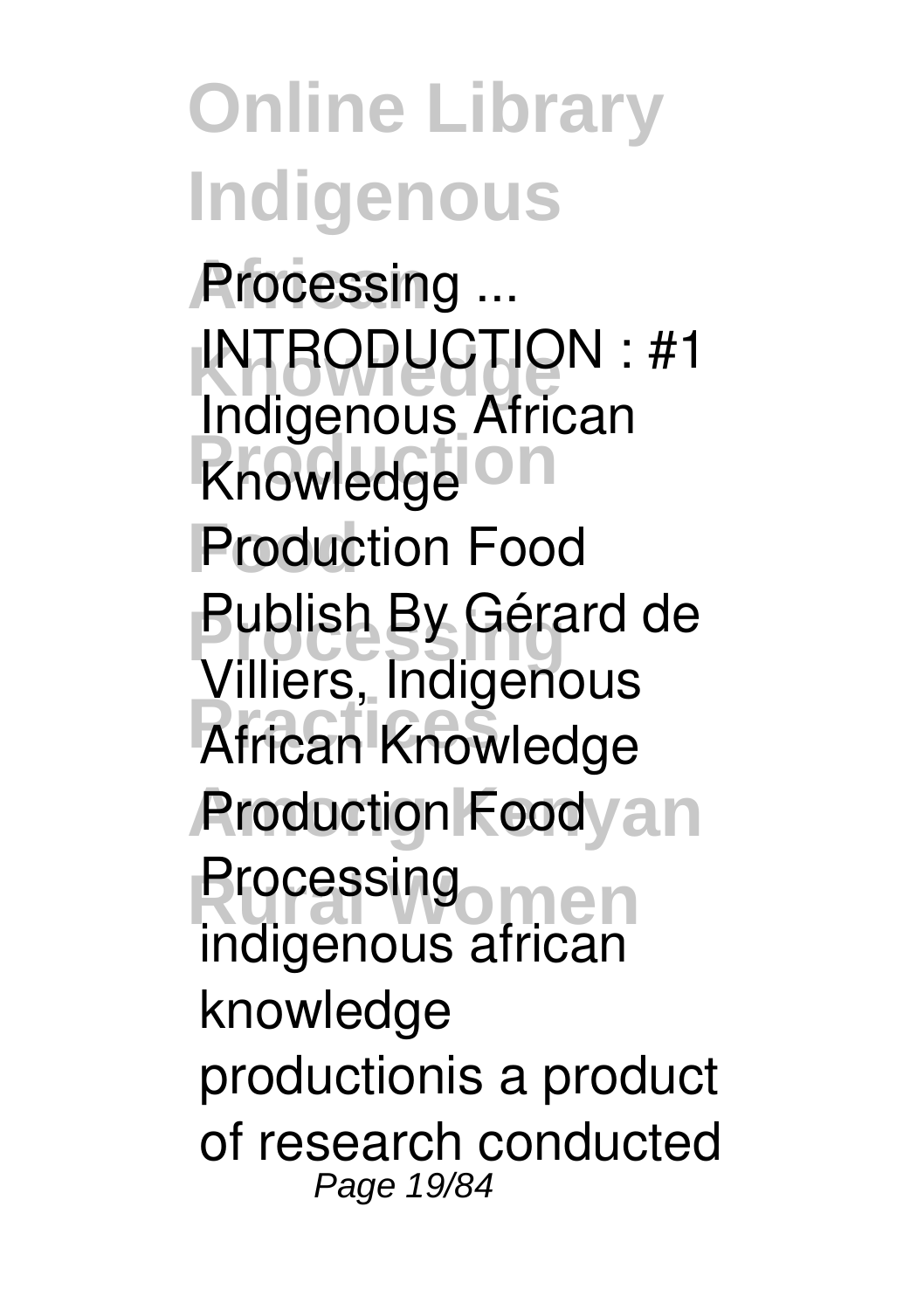**African** among embu rural women in kenya<br>hetwaan 1002.3 **Production** 1995 although the **Food** research was **Property** conducted almost **Practices** between 1993 and twenty years ago very

**Among Kenyan 30+ Indigenous Rural Women African Knowledge Production Food ...** the Indigenous (African traditional medicine, food Page 20/84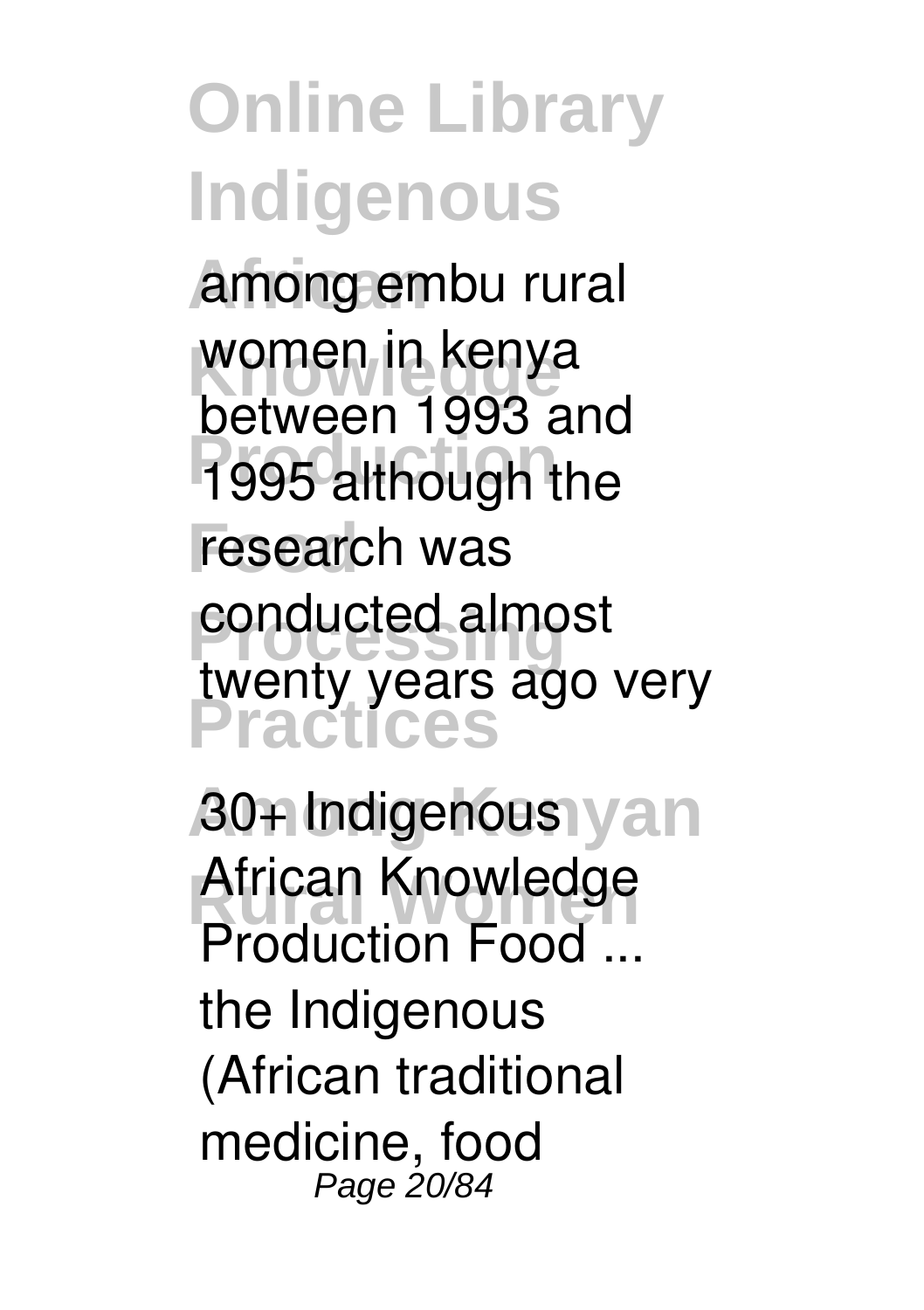security, technology, D **Novel and creative** the boundaries of IKS **Food** knowledge production **African Indigenous Practices Among Kenyan** Knowledge, Ecology and Traditional<br>Modising The men thinking that will shift Knowledge Systems Medicine The main focus of the first

**[eBooks] Indigenous** Page 21/84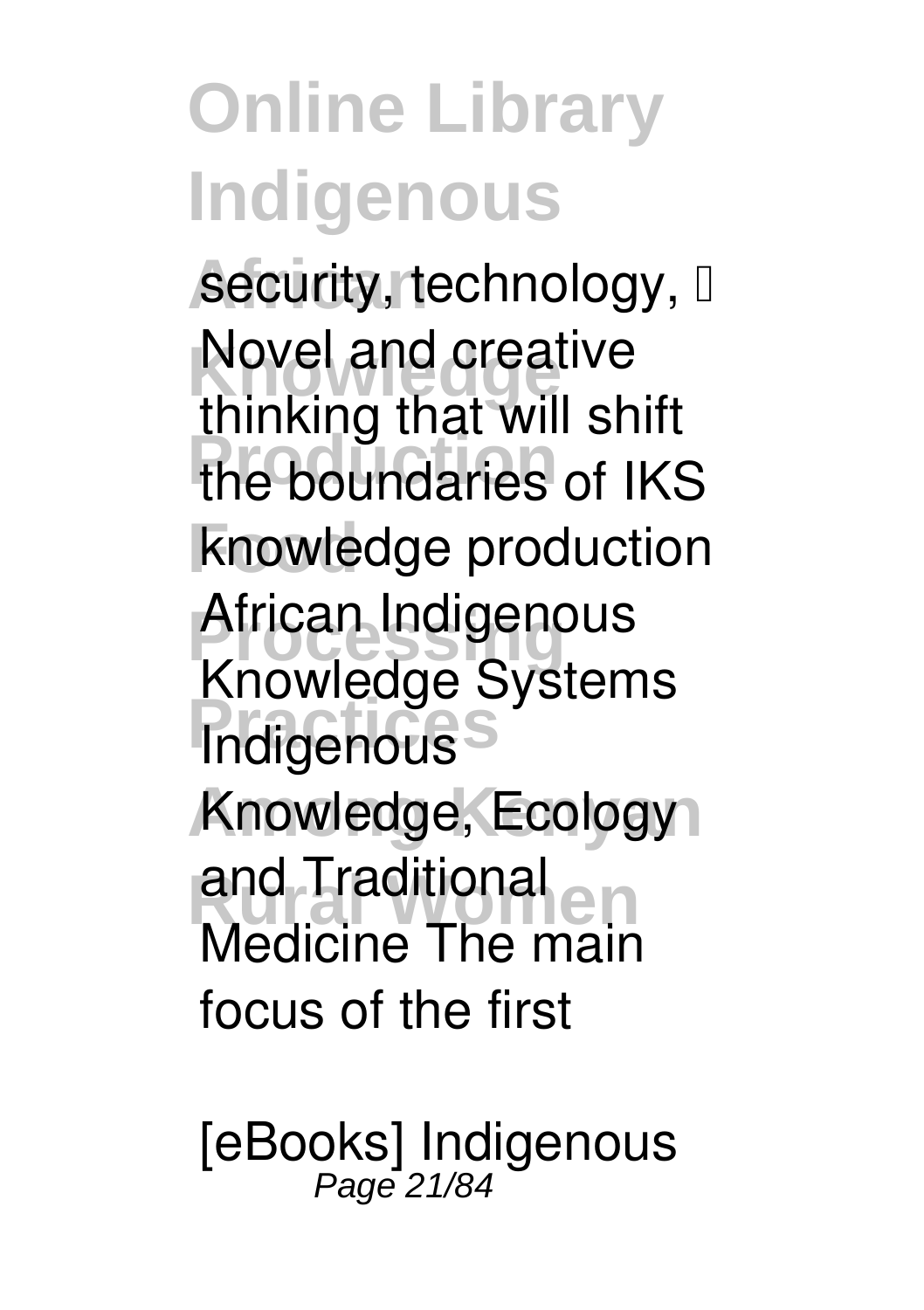**African African Knowledge Production Food ...**<br>Creativelly, the real **Production** seeks to understand the role, if any, of **indigenous knowledge Practices** food security. A mixed methods approach in **comprised** omen Specifically, the paper in food production and unstructured face-toface interviews, and a survey questionnaire was used to gather Page 22/84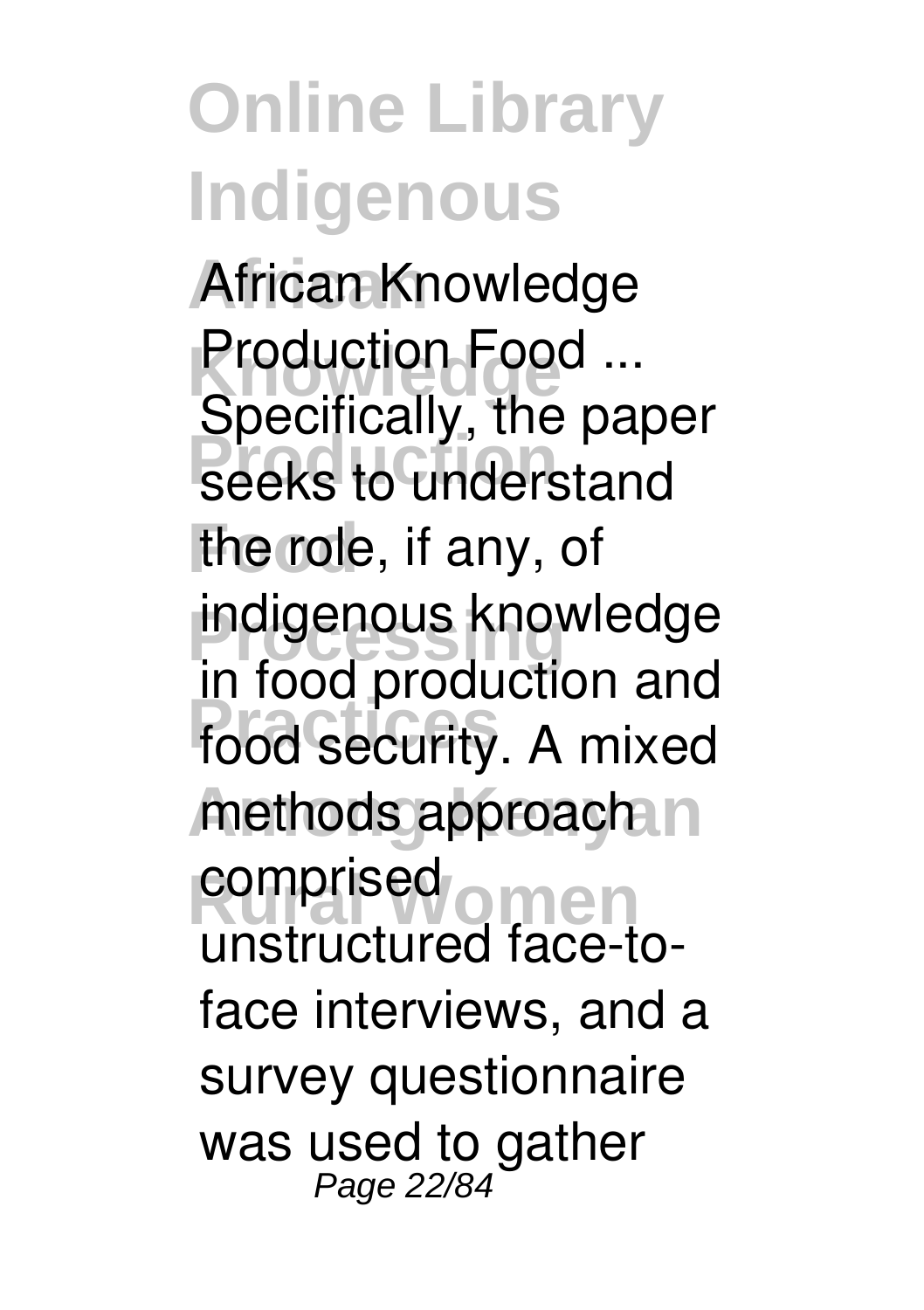**African** data on indigenous **Knowledge** knowledge and its **Production** processes and food security. role in food production

**Processing Practices Knowledge, Food** *Production and Food* **Security in omen Indigenous** To indigenous people, food is not only a product but a process. We must work to Page 23/84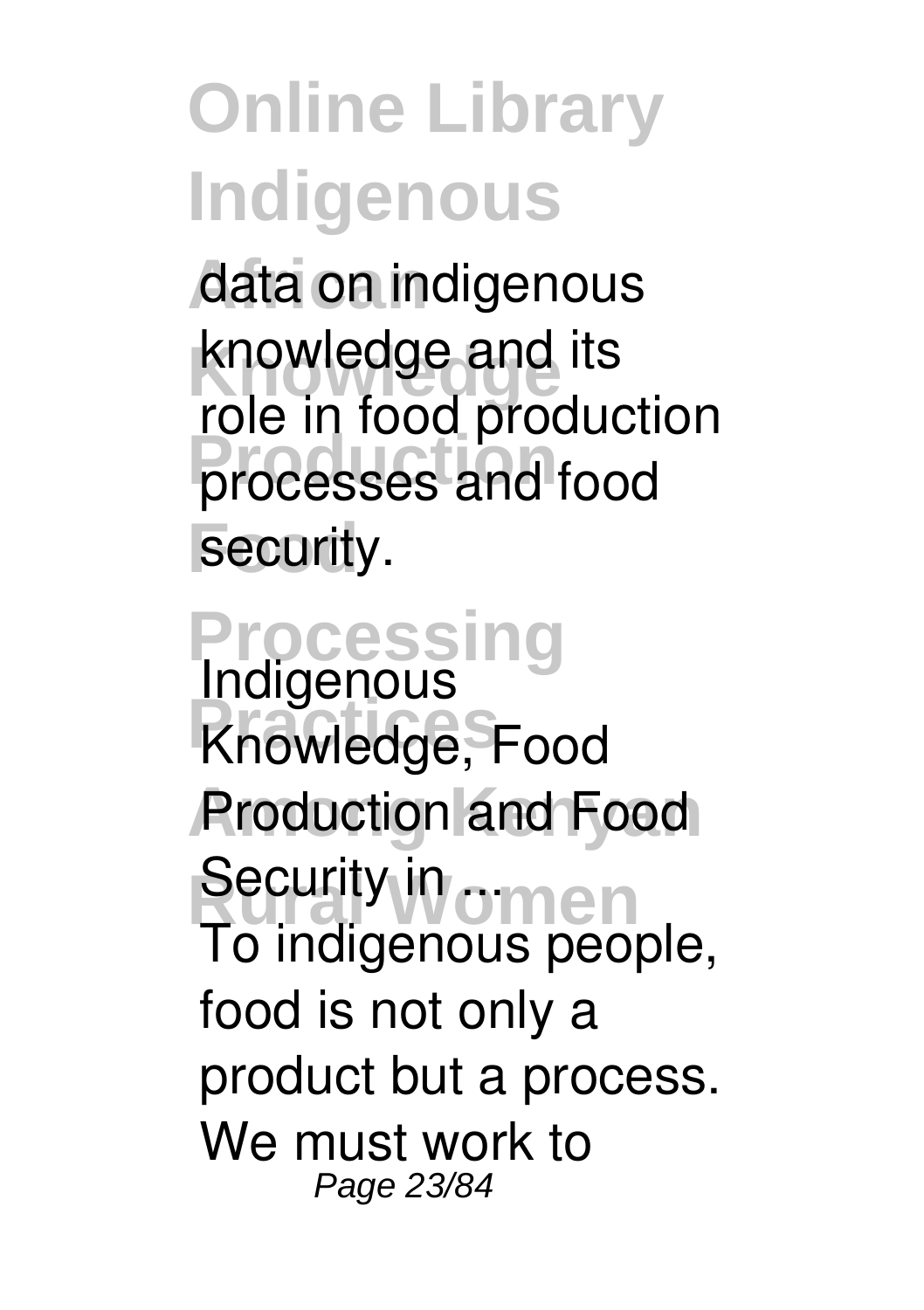ensure that the world **benefits from example Production** knowledge, wisdom, **Food** and values. Food as a process underpins the systems<sup>[]</sup>, which **Among Kenyan** involves an **Rural Montgoment of Indigenous** concept of **Ifood** the networks of land, labour and livelihoods that underpin diets, health and Page 24/84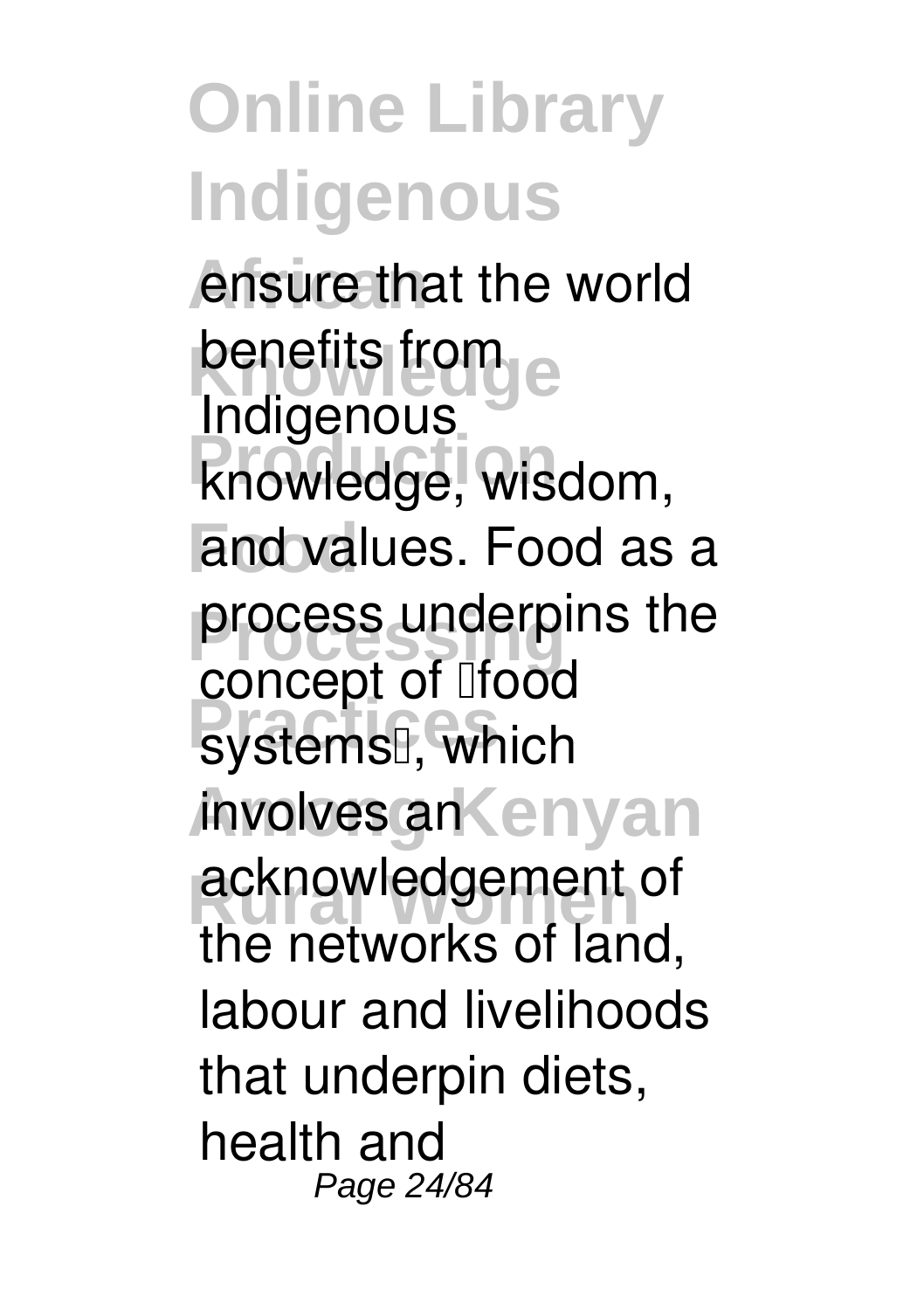**Online Library Indigenous African** development.

**Knowledge knowledge and global Food food systems Processing** Aug 27, 2020 **Practices** knowledge production food processing yan practices among **Indigenous** indigenous african kenyan rural women Posted By Beatrix **PotterMedia** Publishing TEXT ID<br>Page 25/84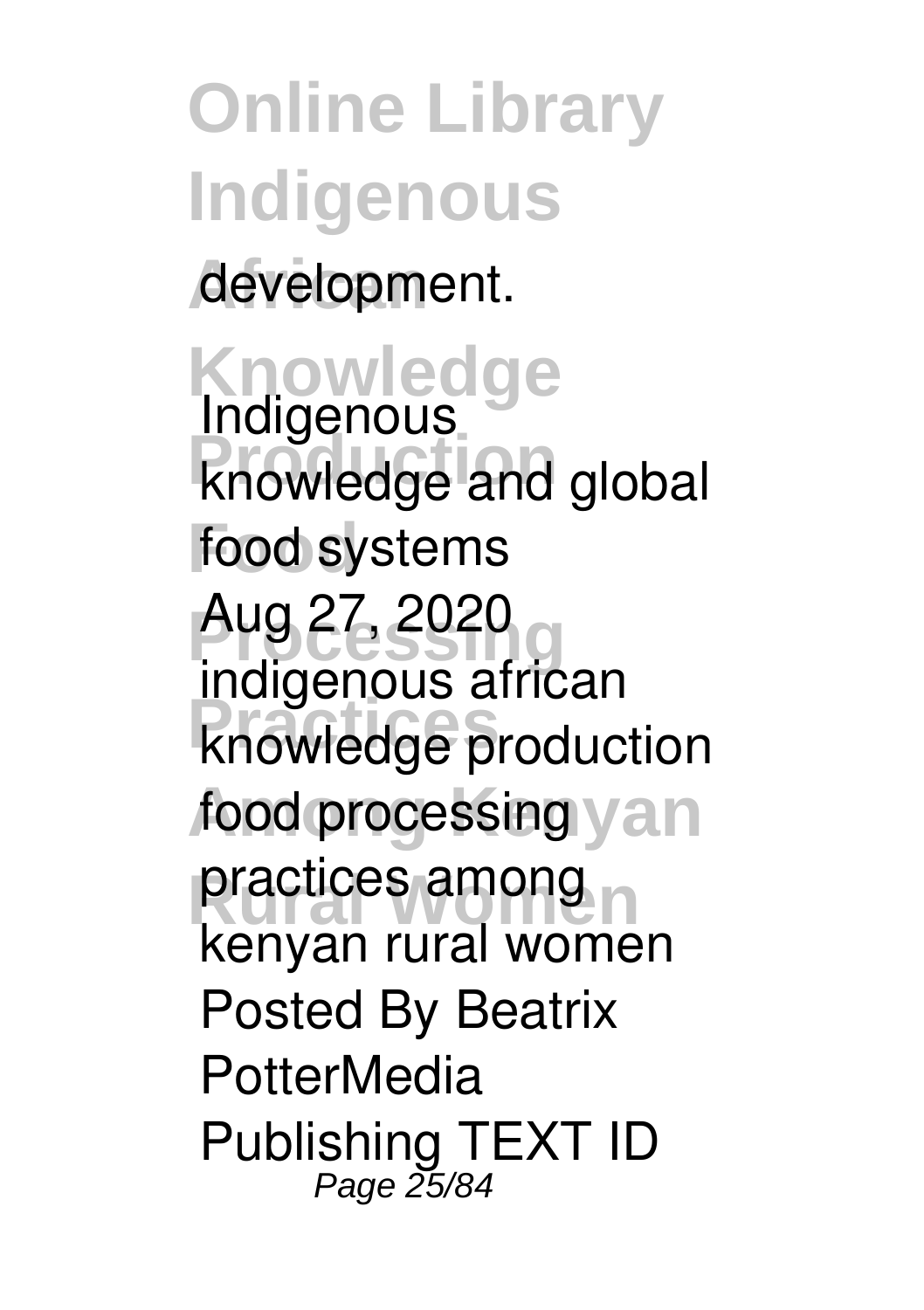**African** d90d9c1c Online PDF Ebook Epub Library<br>**EDIGENOUS AFRICANTION Food** KNOWLEDGE INDIGENOUS

**Processing Practices African Knowledge** *<u>Aroduction</u>* Foodyan The training took two **10+ Indigenous** years and no traditional food crop production knowledge and skills was Page 26/84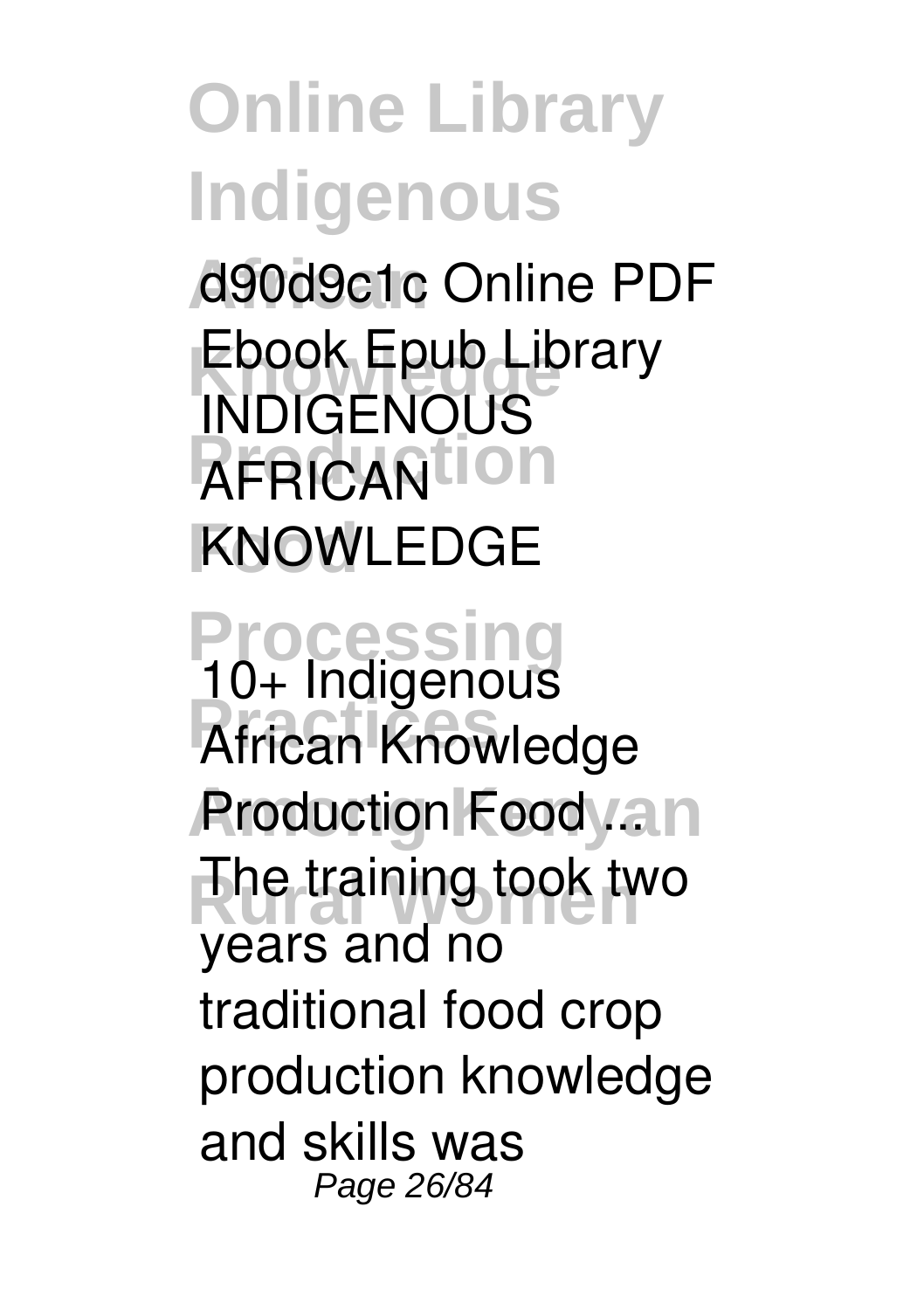**African** incorporated during that training and in **Production** Limuru tea plantation farms, the Europeans some areas like in

## **Processing**

**Practices (PDF) Indigenous Among Kenyan Knowledge Systems Rural Women and Their Relevance for ...**

It is a practice designed to preserve the productive Page 27/84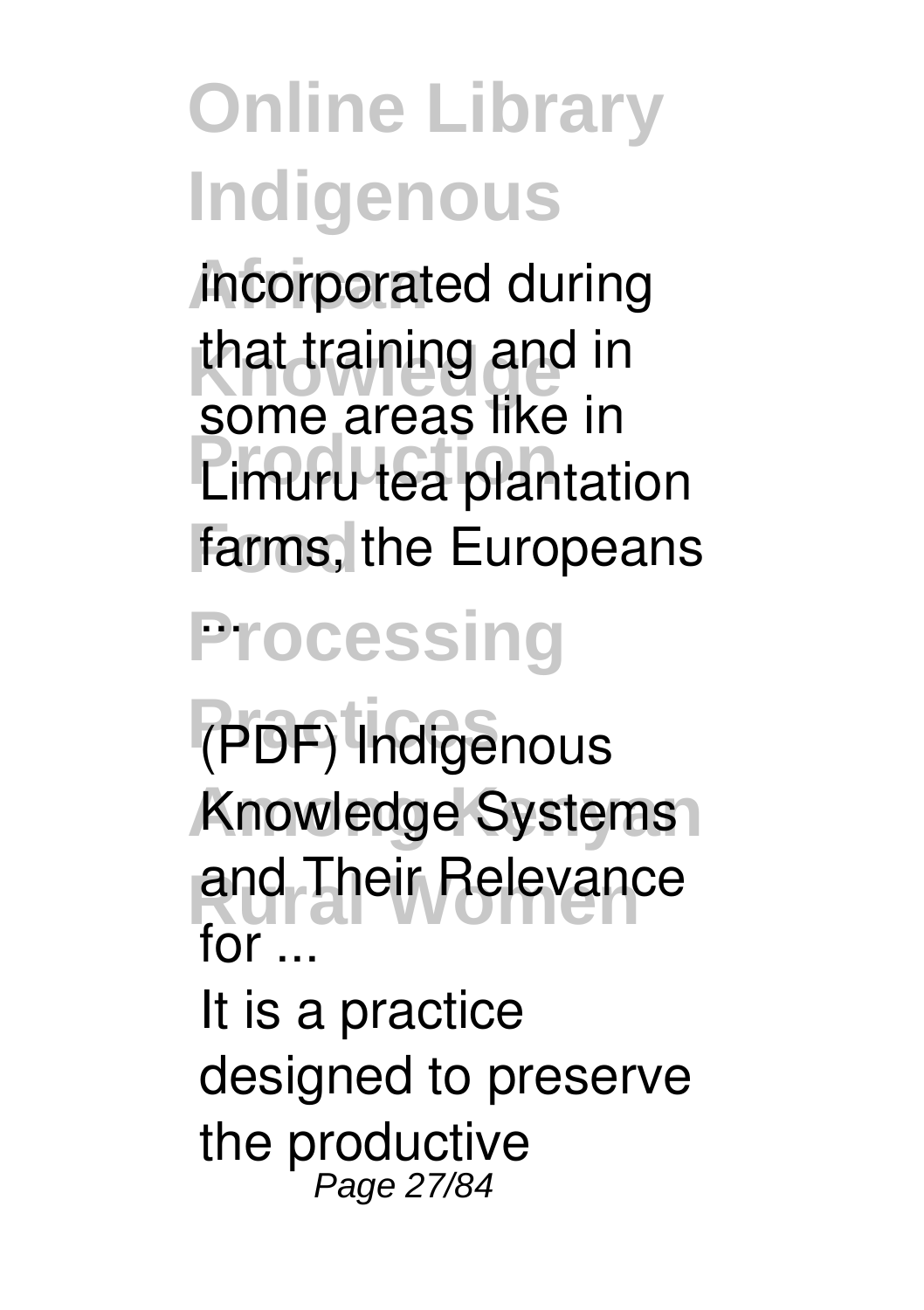capacity of the soil, minimize pests and **Production** chemical use, and **Food** manage nutrient **requirements**, all of maximize yield. The practice of crop yan rotation builds better diseases, reduce which help to soil structure and increases the ability to store carbon on farms. Page 28/84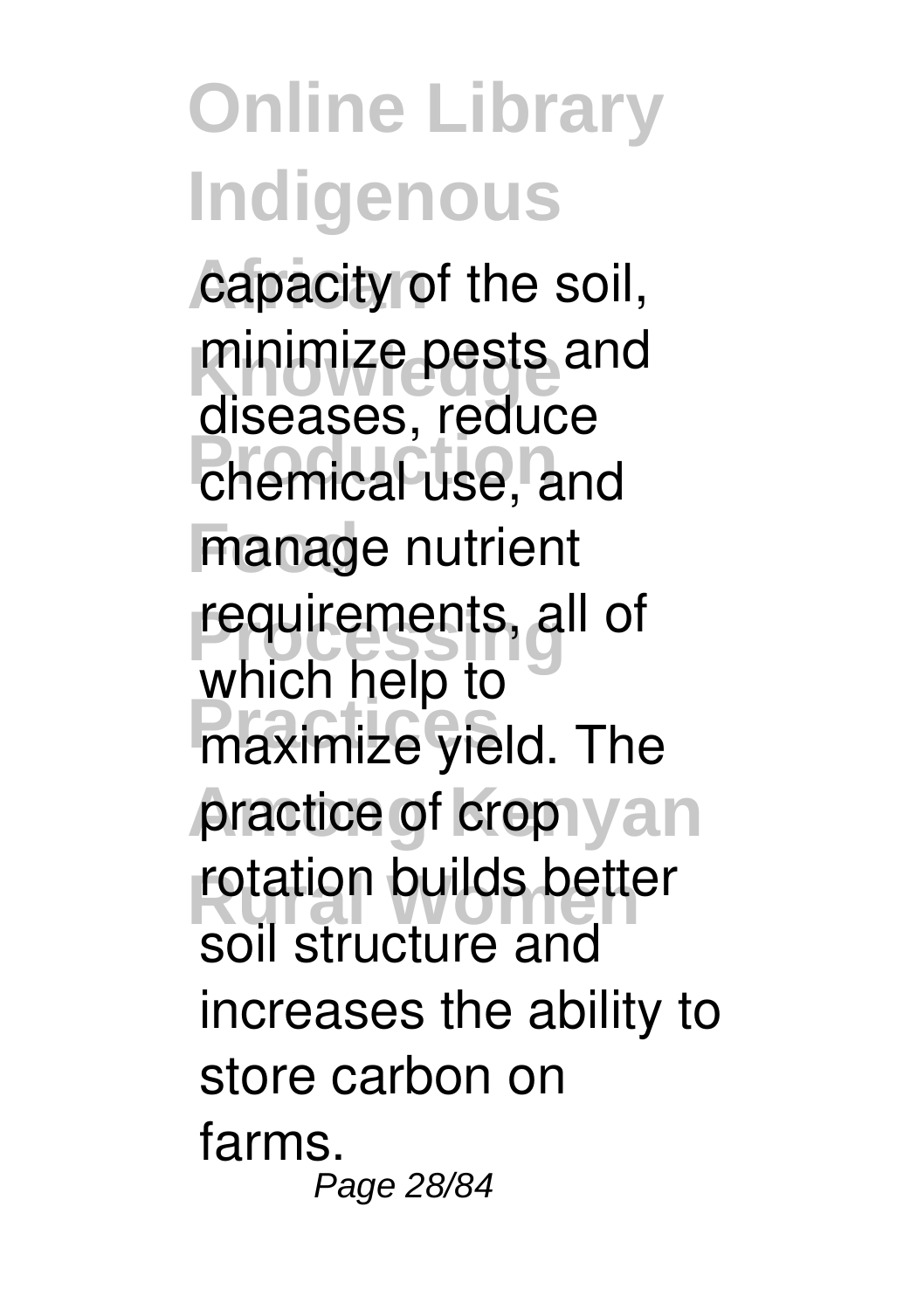**Online Library Indigenous African Five Indigenous Production Food Security ... The traditional Rifemenge of American** used efficiently during many decades and **Farming Practices** knowledge of African until today somewhat in several areas of Africa for feeding African population. Page 29/84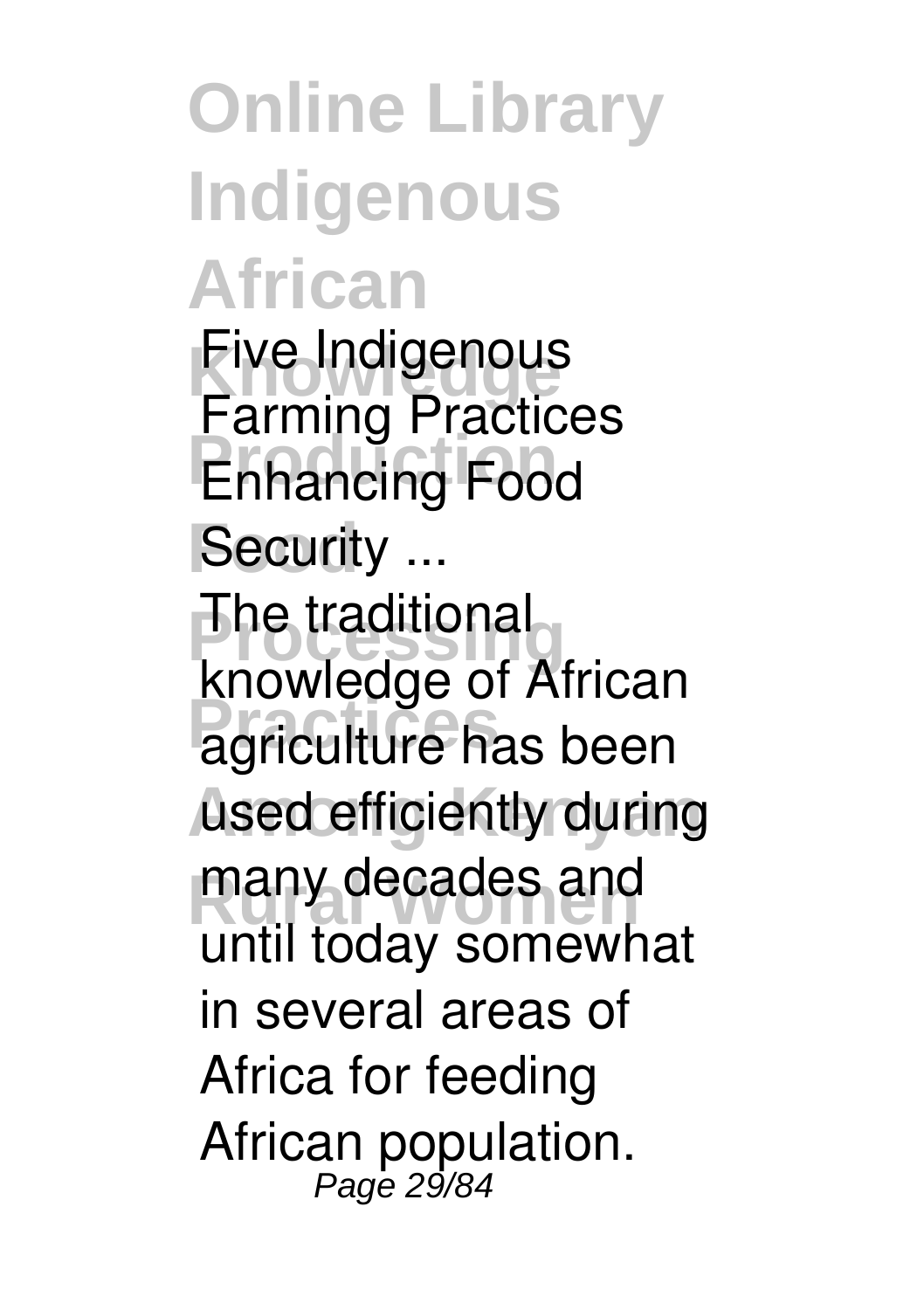**African** The indigenous **Knowledge** knowledge in African **Production** to be resilient to many **Food** hazards nevertheless the traditional g **Producture** is shrinking as well as n the indigenous<br>
Rural White II agriculture is known knowledge in languages which were the transmission based of any indigenous knowledge Page 30/84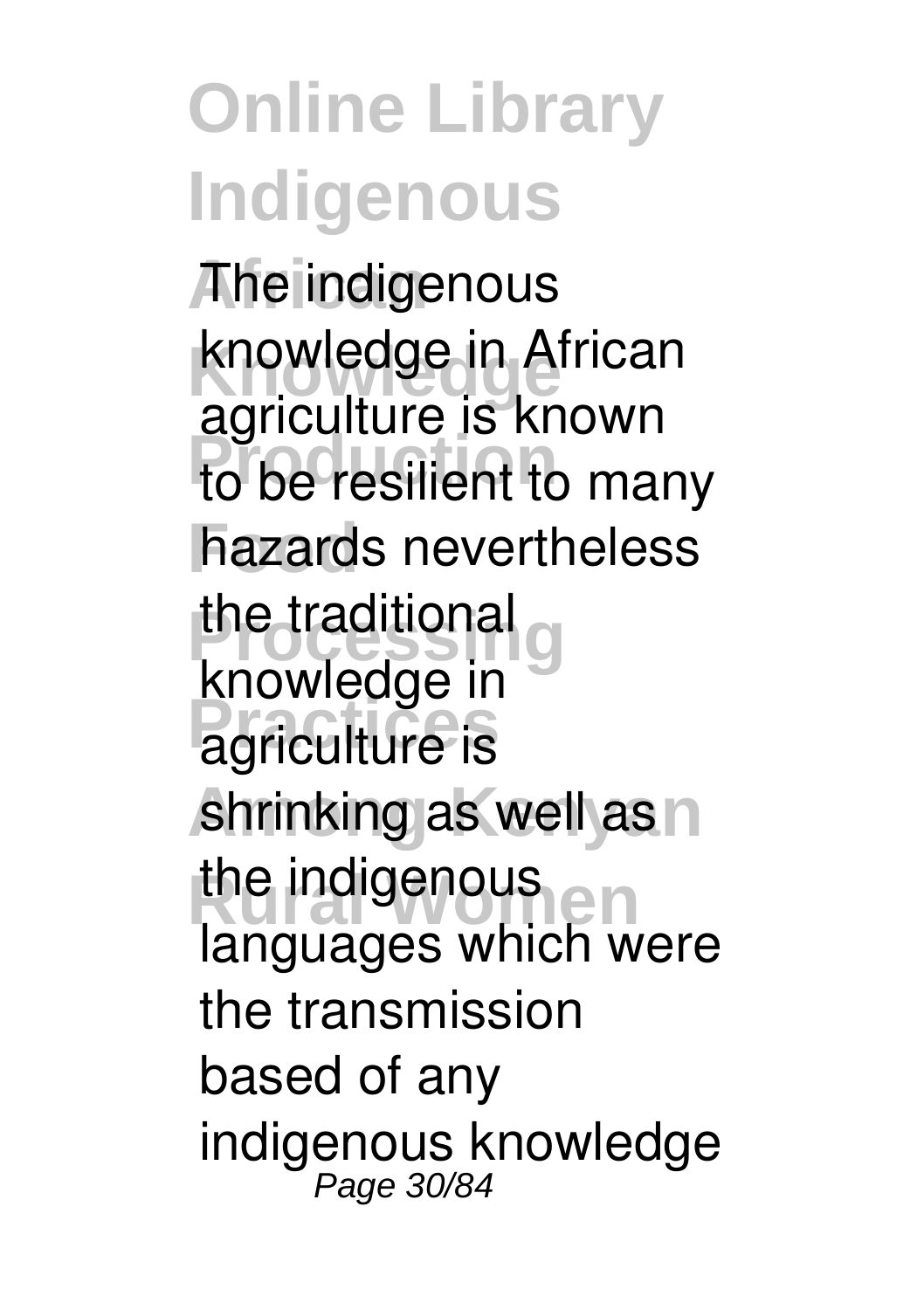**African** in Africa as well as in the rest of the world.

**Production CHALLENGE #8 Pigitalization of indigenous knowledge Practice** Most common indigenous<sup>1</sup> food crops of South **in ...** Africa gives notes for the following: Grain crops . Pearl millet (Pennisetum Page 31/84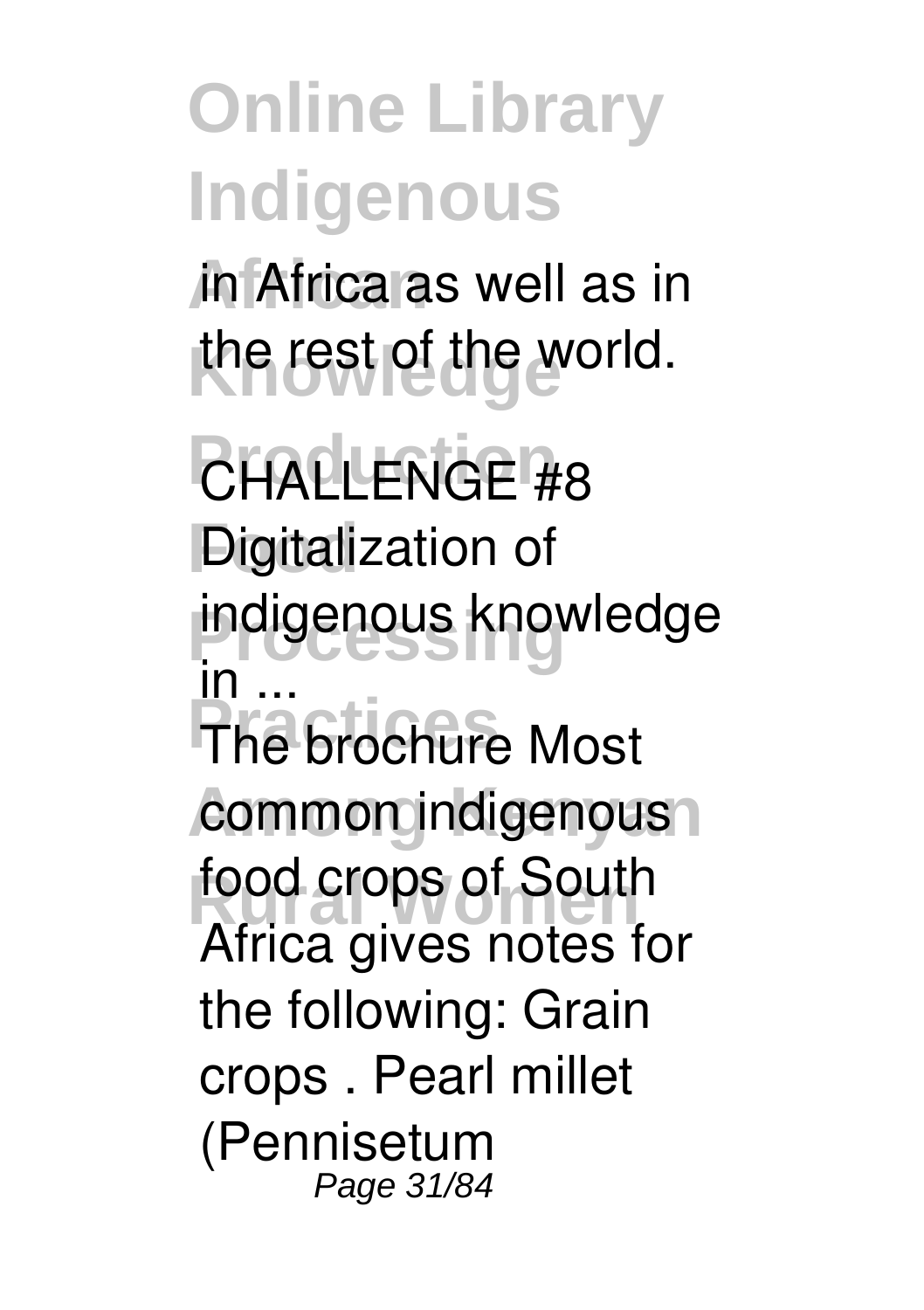**African** glaucum) Grain sorghum (Sorghum **Production** (Vigna unguiculata) **Food** Bambara groundnuts (Vigna subterranea) **Practices** radiata) Vegetable **crops . Cleomenyan** (Cleome gynandra) bicolour) Cowpea Mungbean (Vigna Amaranth (Amaranthus) Blackjack (Bidens pilosa L.) Page 32/84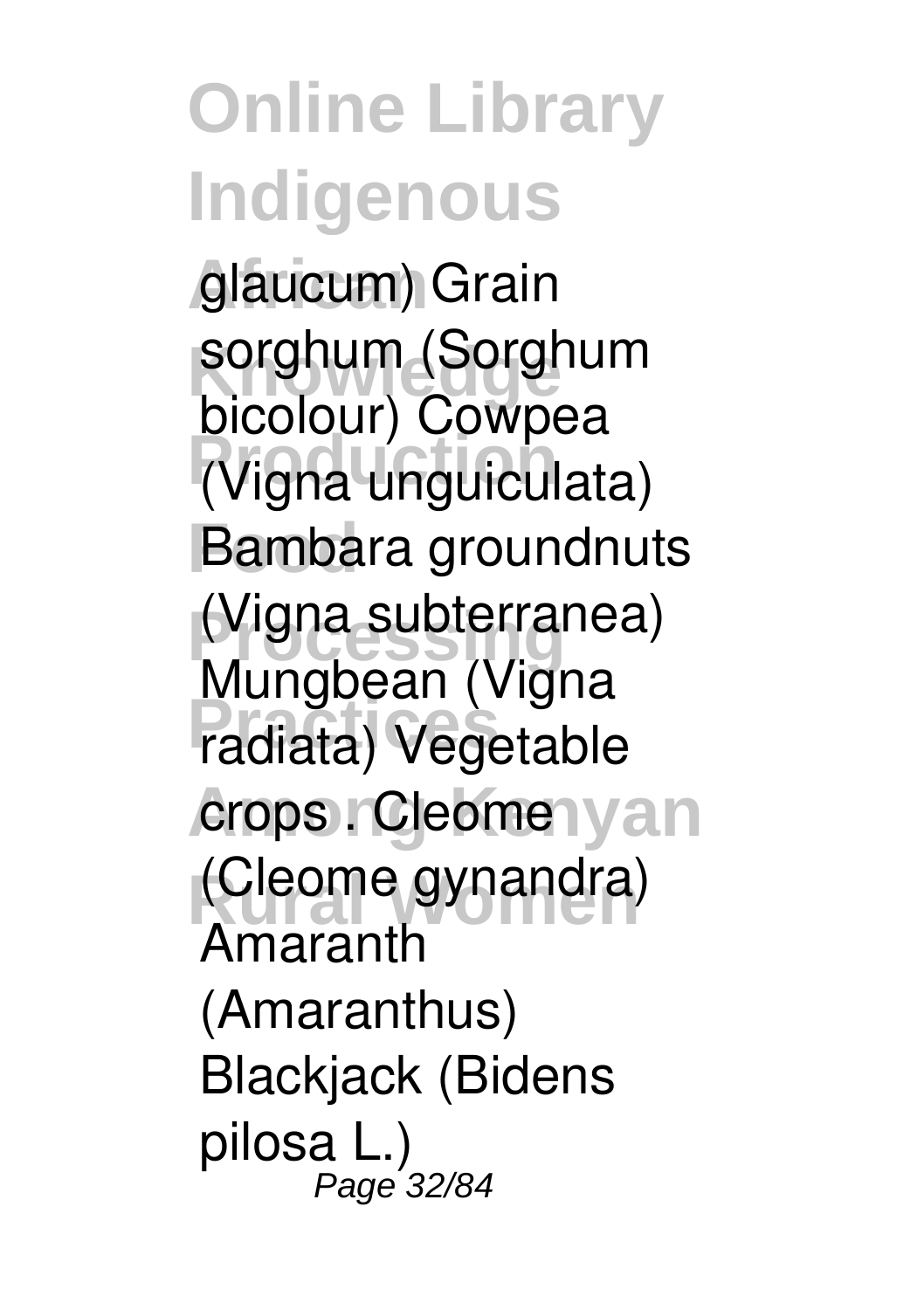**Online Library Indigenous African Indigenous food crops Bevenuction Food** transdisciplinary projects set in Sub **Practices** researched the production, Kenyan processing and **end - Agribook Digital** Saharan Africa marketing challenges and opportunities of indigenous vegetables (such as Page 33/84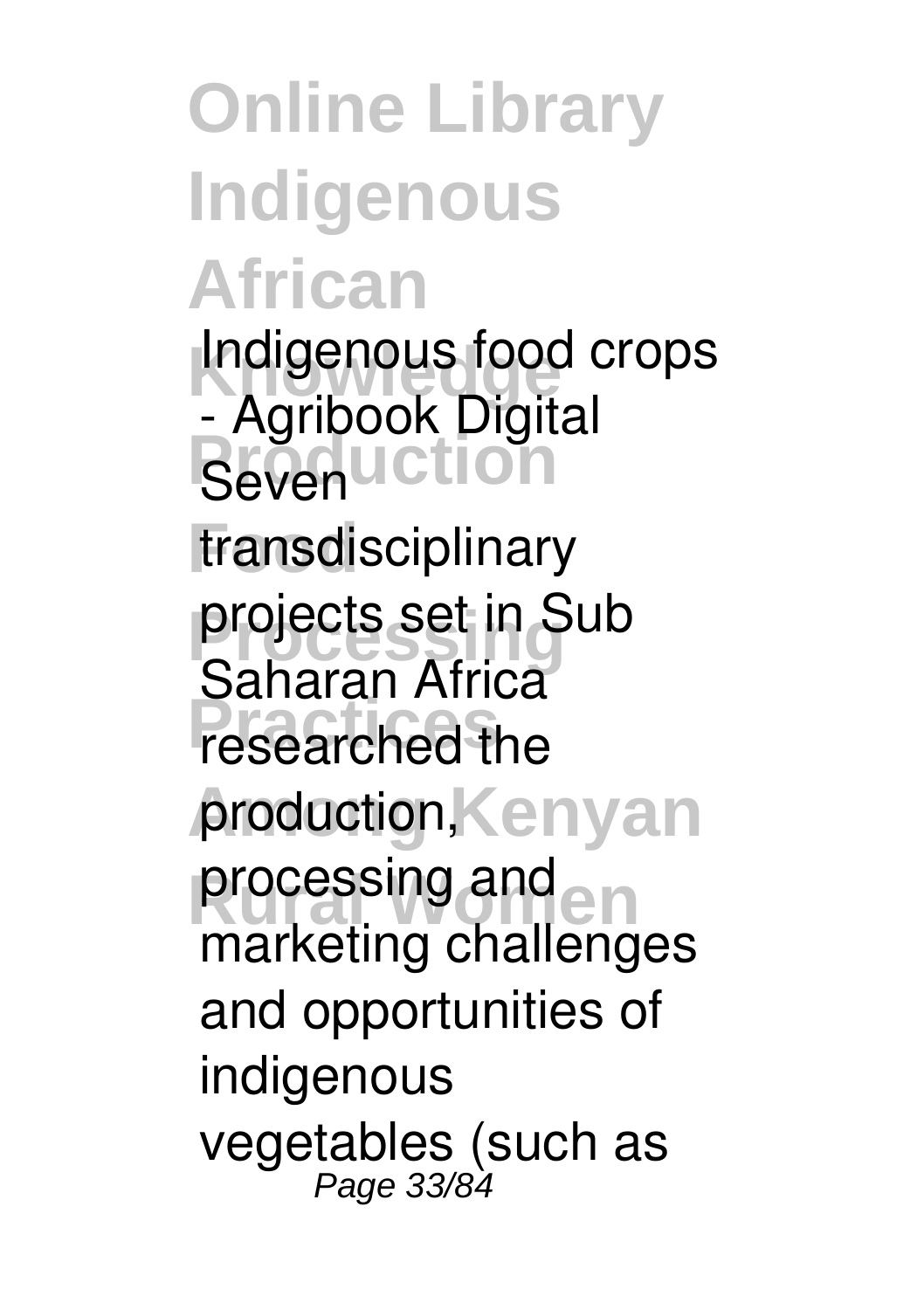**African** African nightshade and spider plant) and **Moringa oleifera, Food** popularly called the **Miracle tree)**, **Practices** foods, and infant formulae made from local plant and animal other plants (such as fermented dairy resources.

**African indigenous foods - NWO** Page 34/84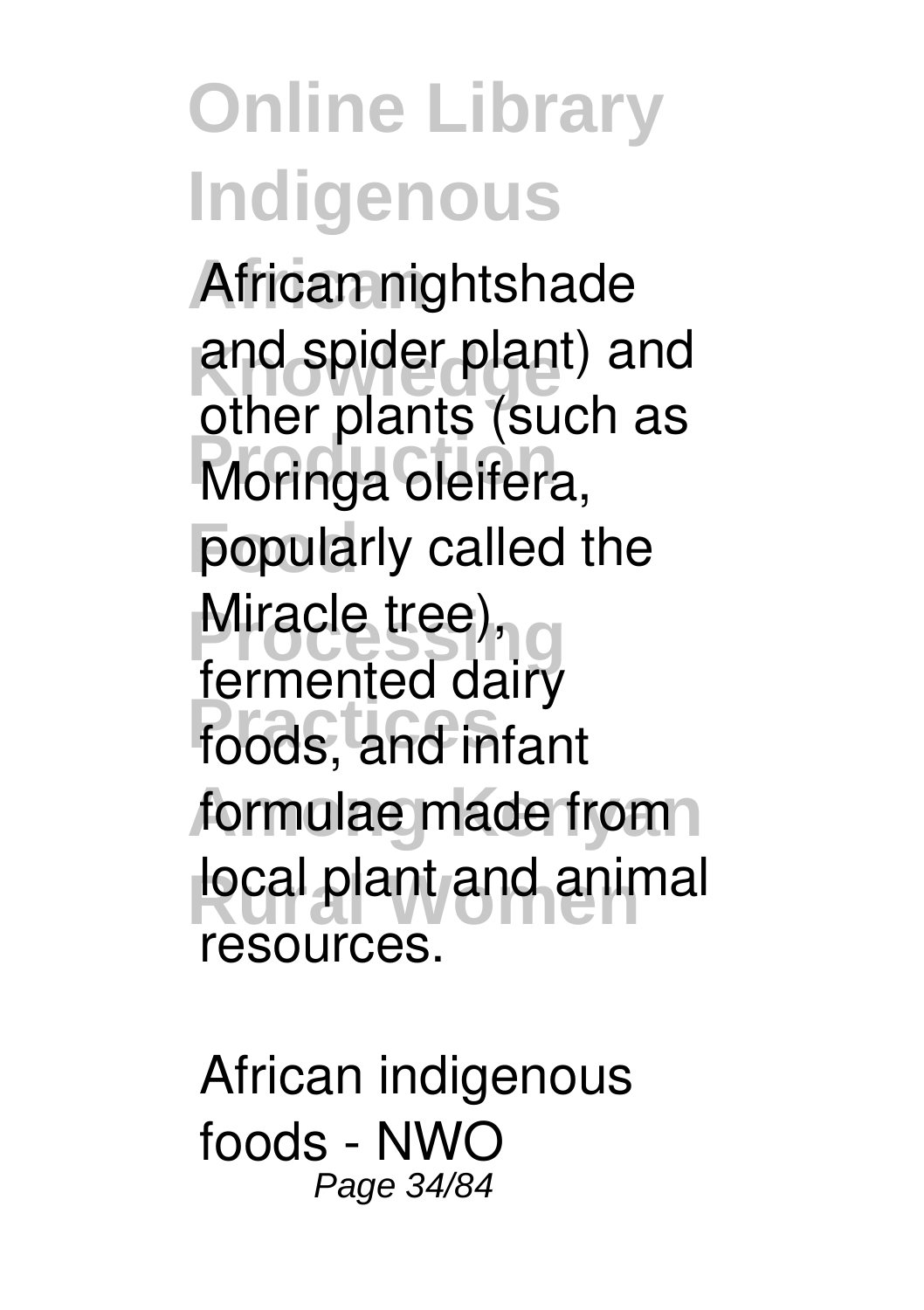**Online Library Indigenous African** This edited volume **Knowledge** analyzes African and alternative development paths of the region. The demonstrate ways in which African-nyan centered knowledge knowledge production contributors refutes stereotypes depicted by Eurocentric scholars and, overall, examine Page 35/84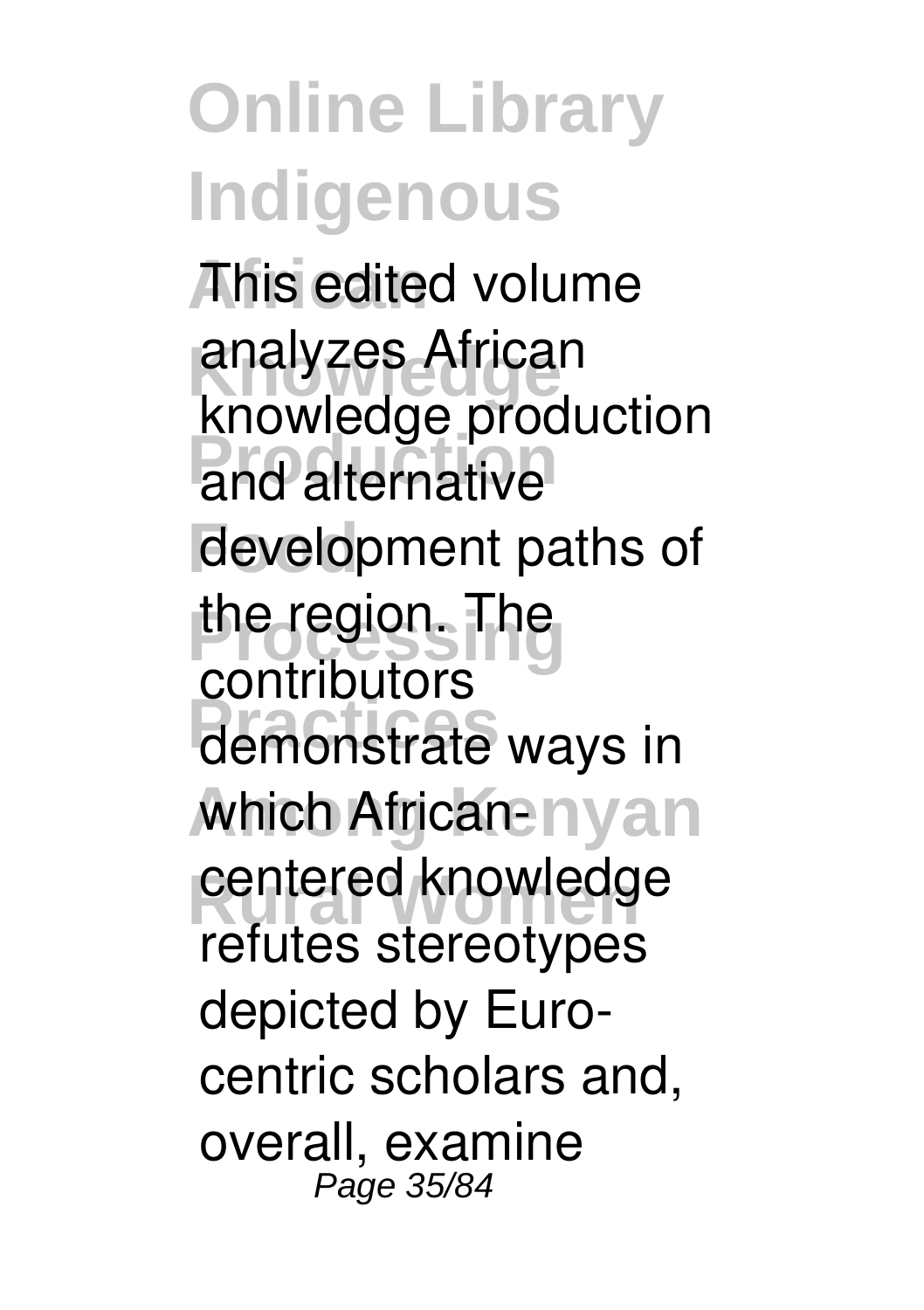**African** indigenous African contributions in global and development. knowledge production

#### **Food**

**Indigenous Practices and Development in** Africang Kenyan **Rural Women** This form of **Knowledge Systems** knowledge is intergenerational and is usually passed down from one Page 36/84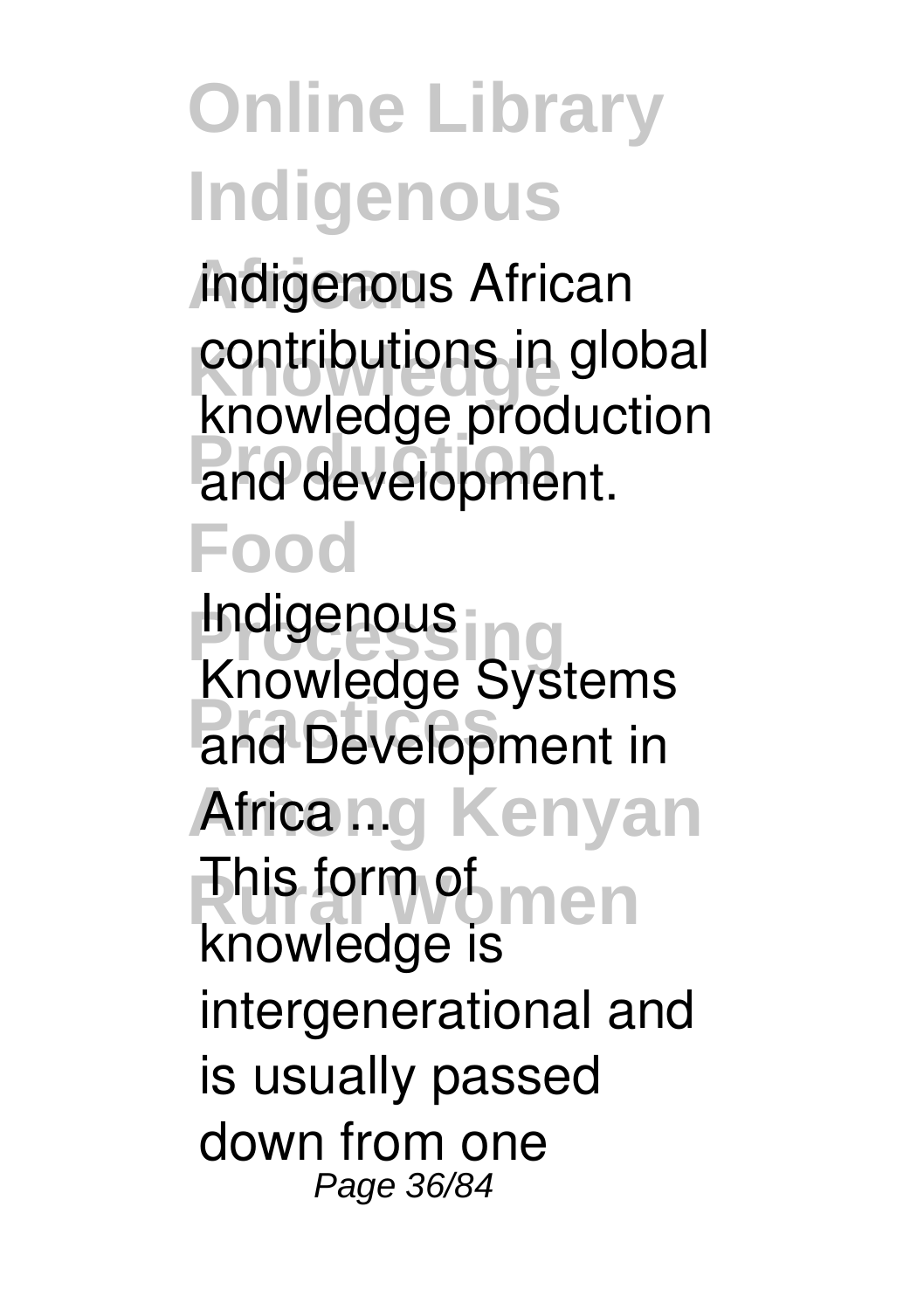**generation** to the other. Its significance **Production**<br>
culture and people<sup>[]</sup>s **Fidentity.** South Africa has a diverse range of **Practices** crops, which are a *r*ich source of nyan **Rutrition Women** is that it is rooted in indigenous food

**Indigenous knowledge is a natural ... - Food For** Page 37/84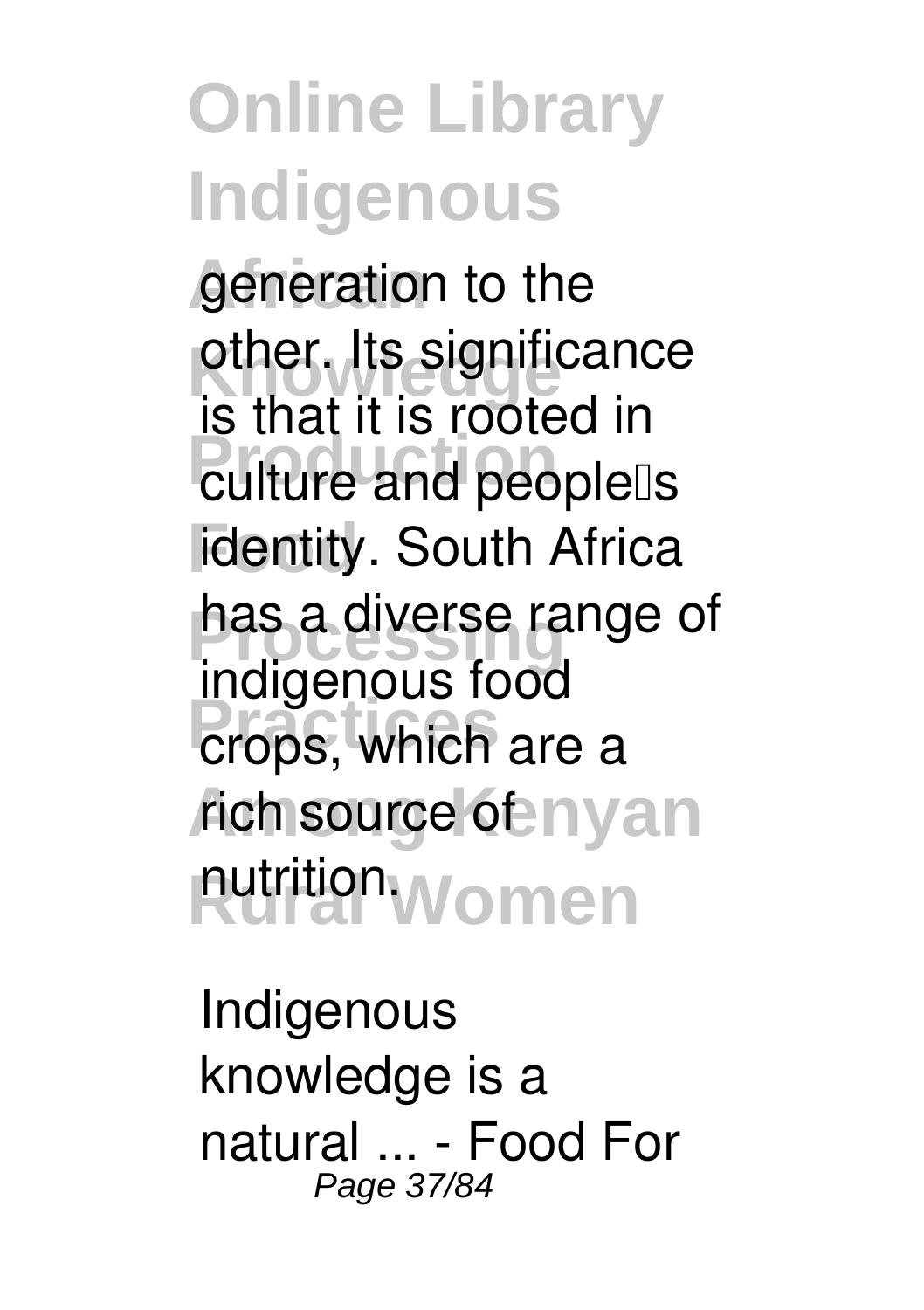**Online Library Indigenous African Mzansi** The thrust of this awareness, stimulate **Food** new thoughts and generate discussion **Practice** Model knowledge. African n researchers need to paper is to heighten on the wealth of persist in developing and using alternative methods of studying our reality and refrain<br>Page 38/84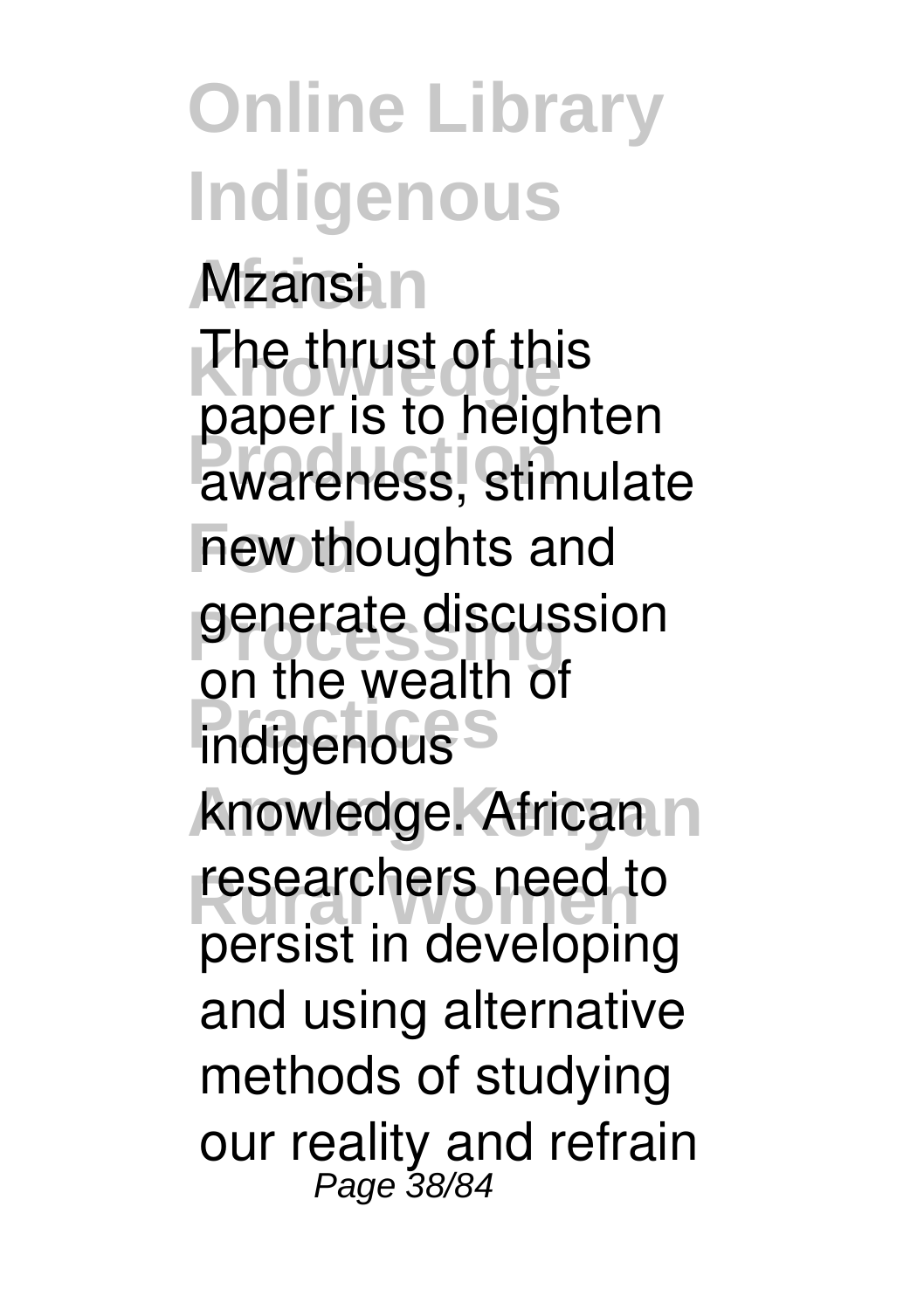from sticking to the research pathways Western<sup>Ction</sup> **Food** methodologies, within which many have **Practices** mapped out by been trained.

**African indigenous** in knowledge and<br> **Runal** Mountain **research | Owusu-Ansah ...** In the African indigenous Page 39/84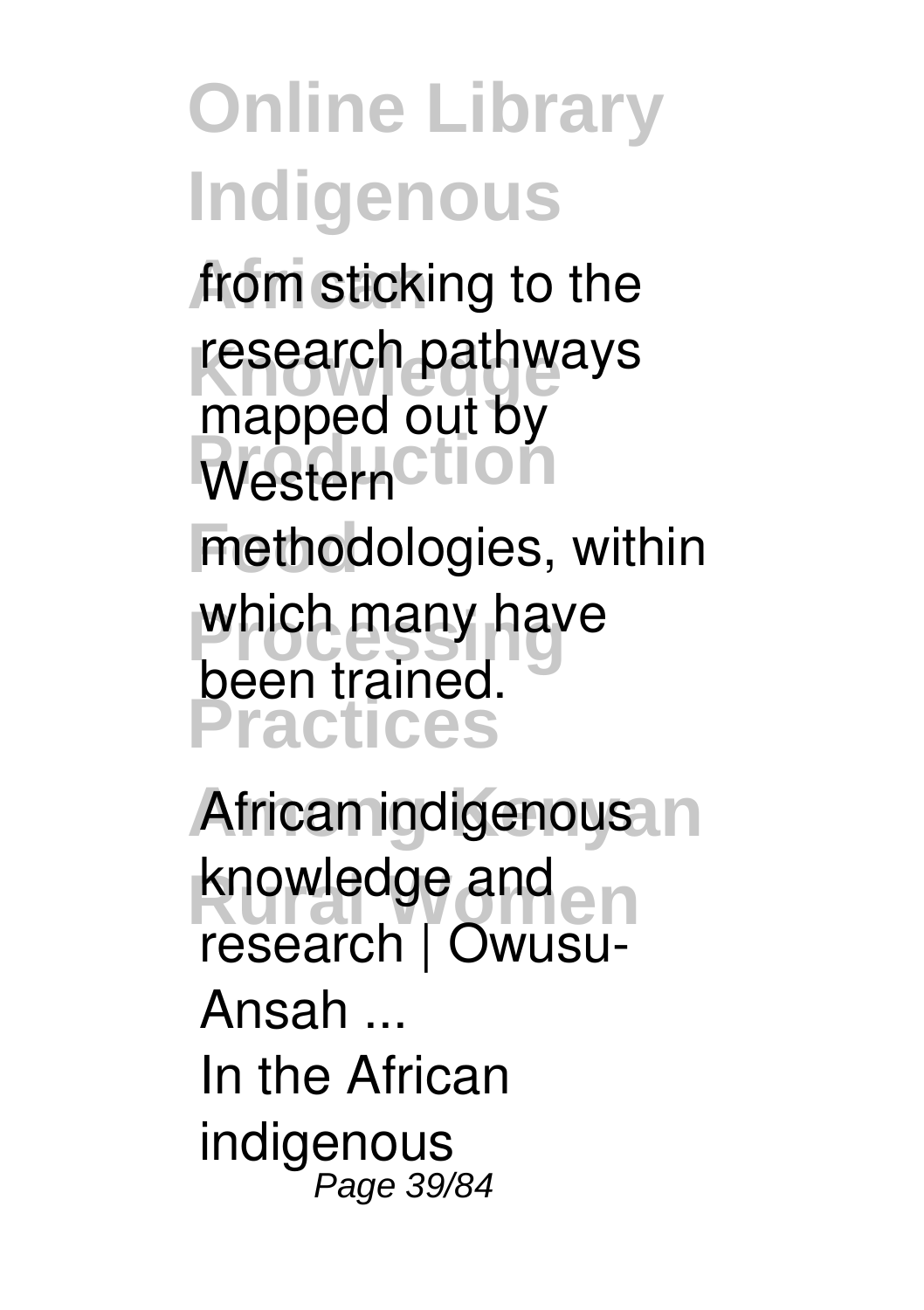perspective of education, learning to herd livestock, **Food** prepare food or weave cloth, search **Practices** distinguish medicinal plants from poisonous ones, is arguably hunt wild game or for wild honey or closer to the original western meaning of **DeducationD** than its current limitation to Page 40/84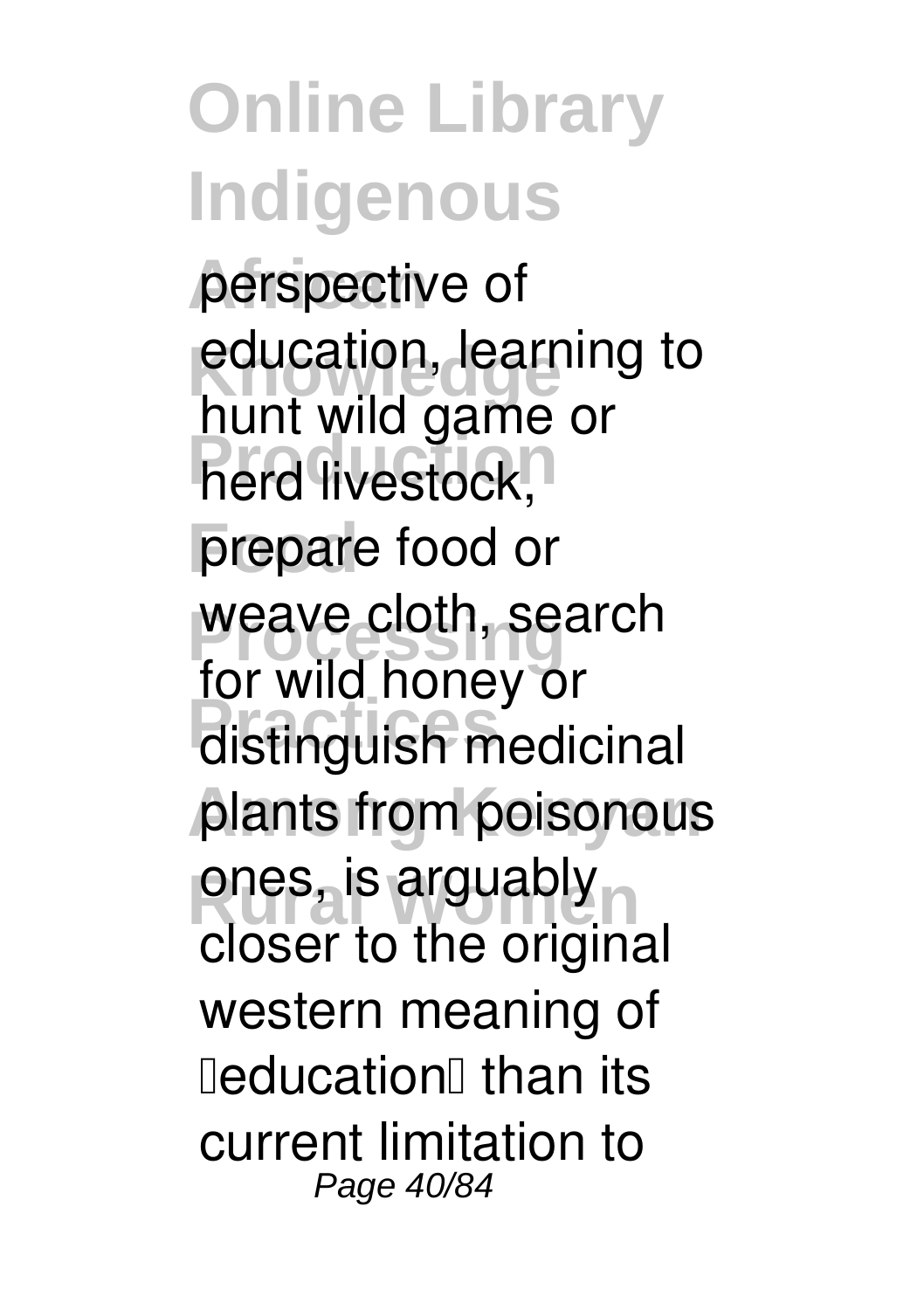**African** academic and theoretical meaning **Production** education institutions **Food** (Walter, 2002). propagated in higher

**Processing Practices knowledge systems** and relevance of an **Aug 31, 2020 African indigenous** indigenous african knowledge production food processing practices among Page 41/84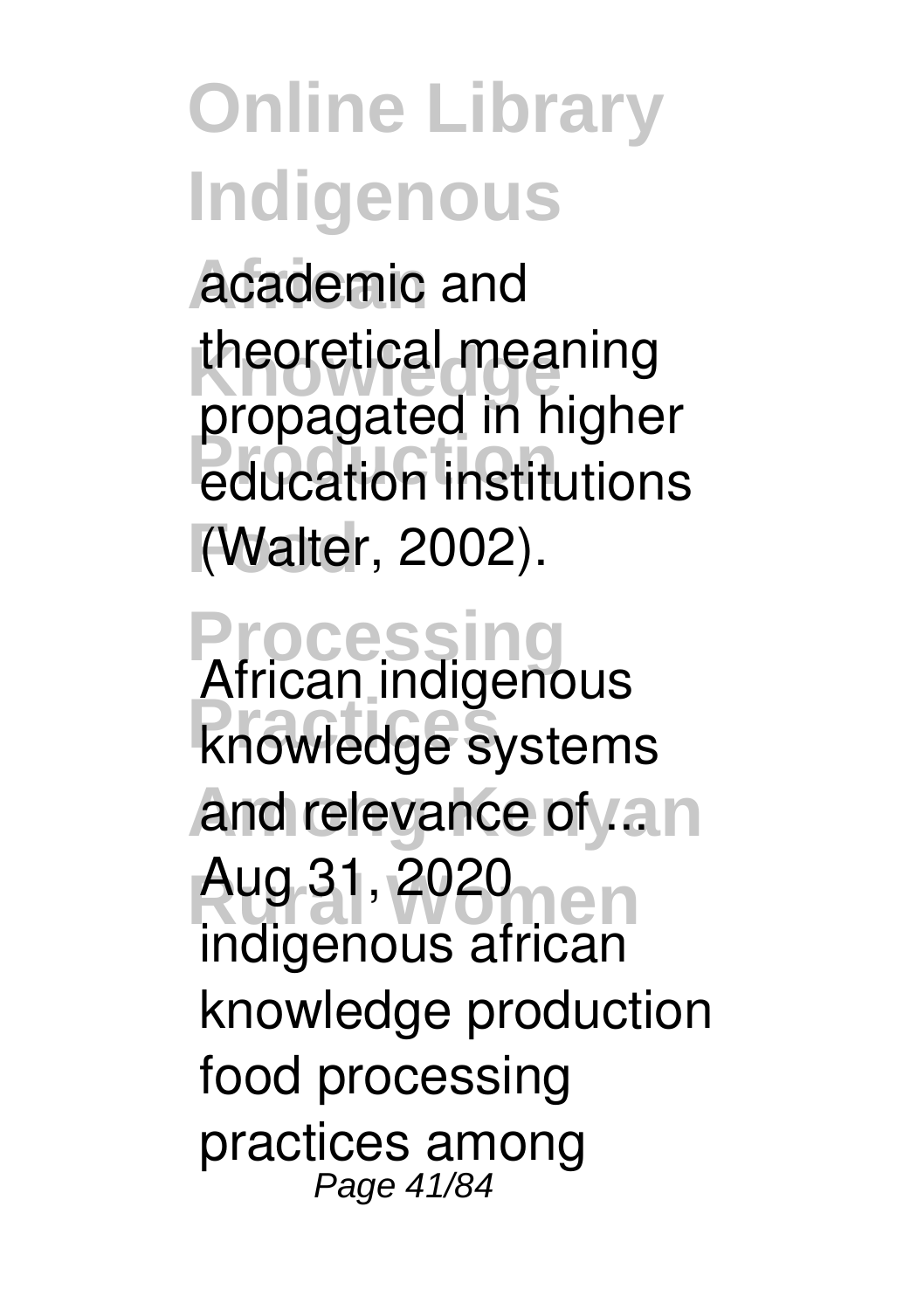**African** kenyan rural women **Posted By Ann M.**<br>Martin Ledie TEV **Production** d90d9c1c Online PDF **Food** Ebook Epub Library knowledge system to **Prime Collection**<br> **Property Among Kenyan** africa has contributed to food insecurity in MartinMedia TEXT ID the modern farming rural areas and in sekhukhune district in particular among rural women the potential<br>Page 42/84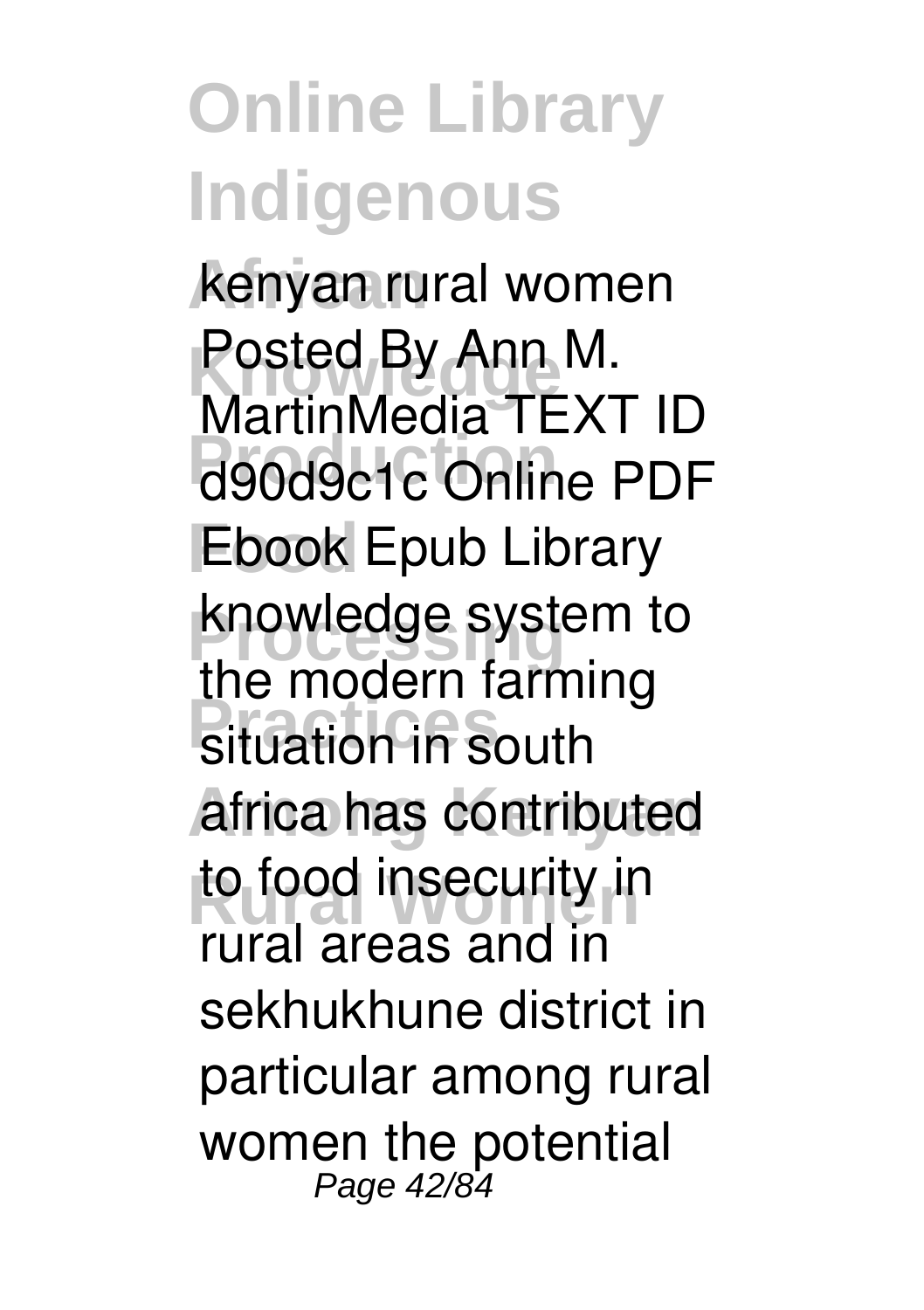#### **Online Library Indigenous African** of indigenous

**Knowledge Production knowledge production Food food processing ... Processing** Aug 30, 2020 **Practices** knowledge production food processing yan practices among **indigenous african** indigenous african kenyan rural women Posted By Irving WallaceLtd TEXT ID d90d9c1c Online PDF Page 43/84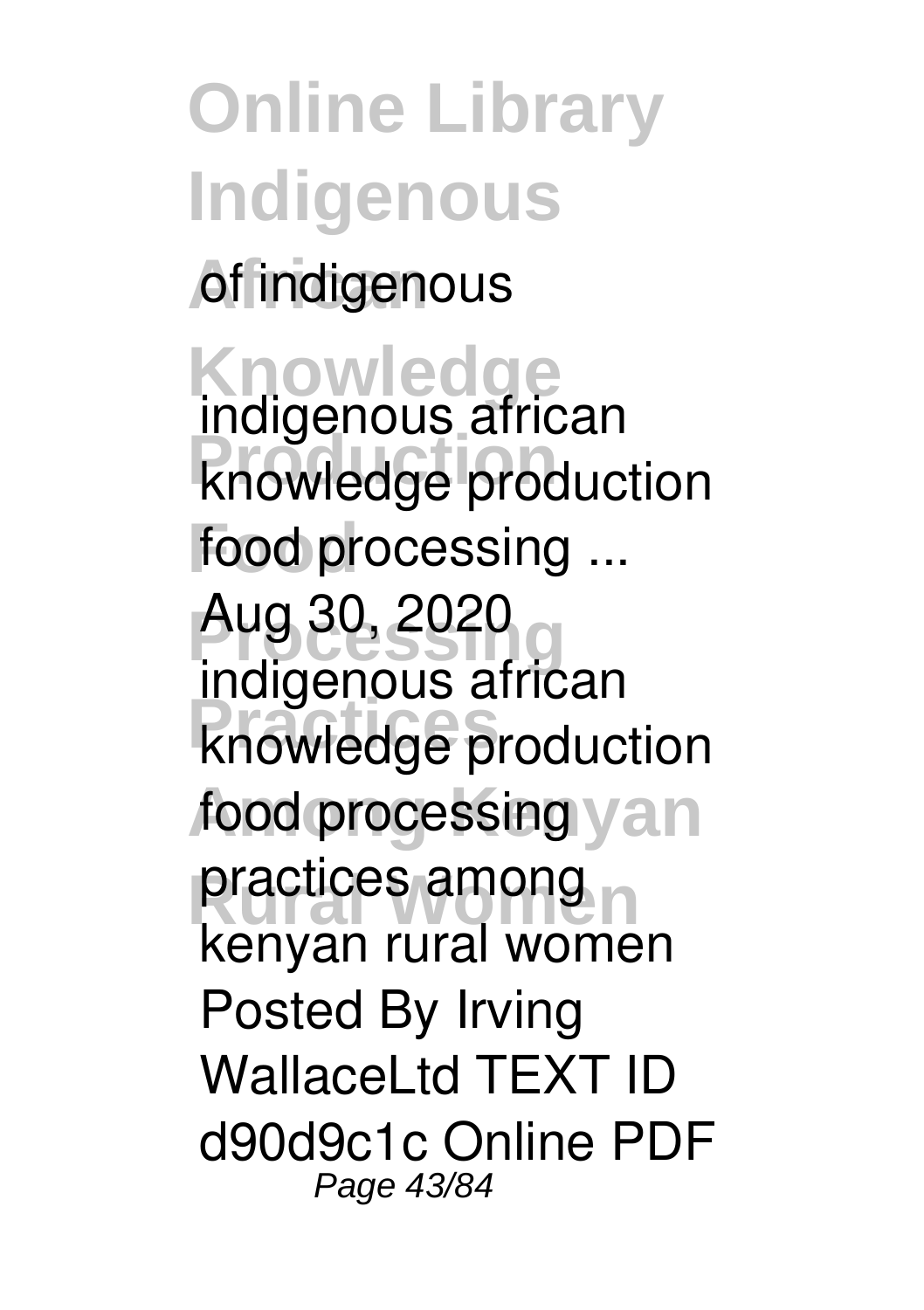**African** Ebook Epub Library **Kromotion**<br>Lindiscree is East **Preservation** And **Food** Processing Promotion Of Indigenous Food

**Processing Practices**

**Asing personal yan** narratives collected during several years of field research in Kenya, Wane demonstrates how Page 44/84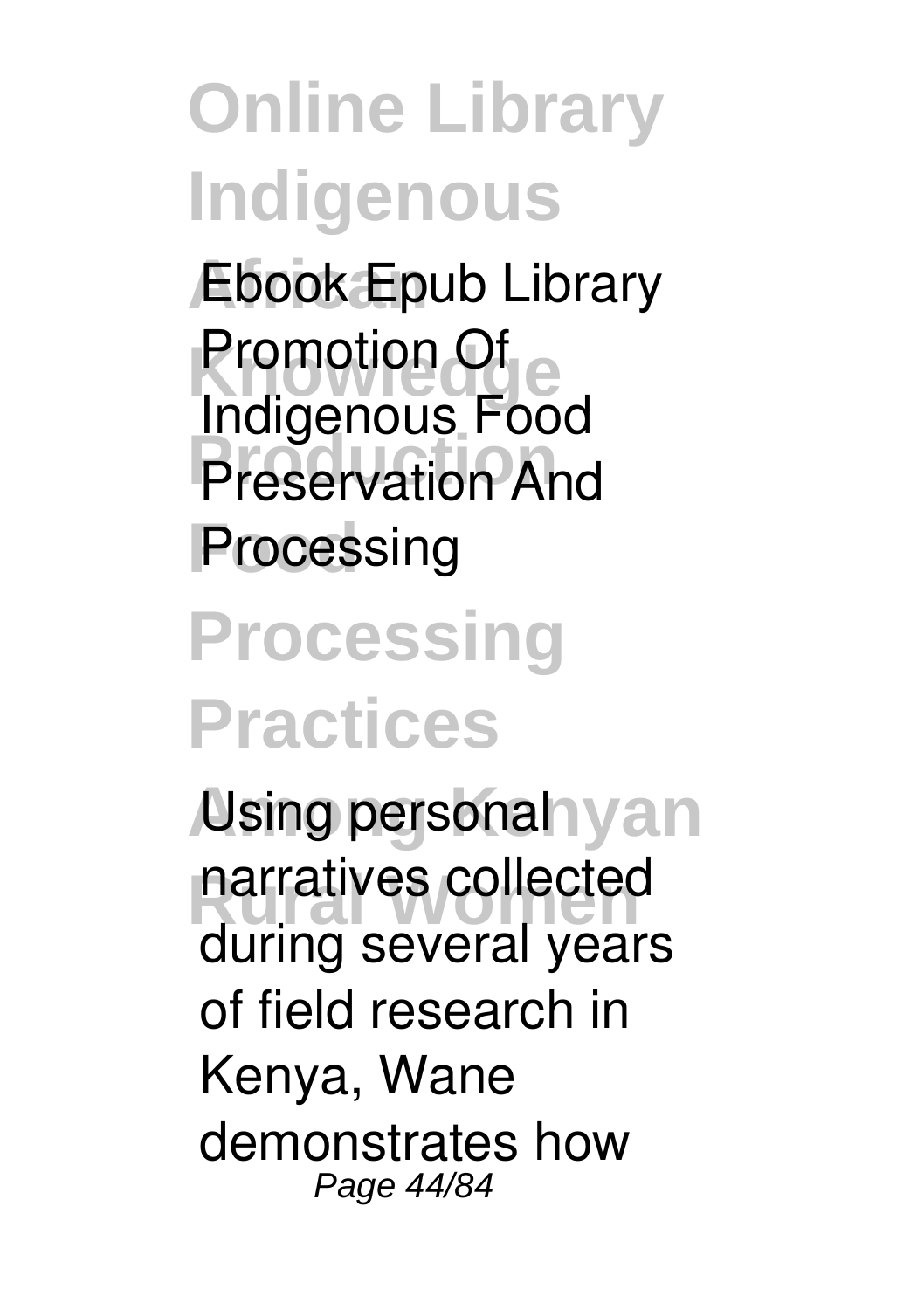**African** Embu women use proverbs, fables, and<br>fallected to procent **Production** and communicate their world-view, knowledge, and shows how this process preserves n **Indigenous**<br>Imaginal women folktales to preserve cultural norms. She knowledge devalued by the colonial and post-colonial educational systems, Page 45/84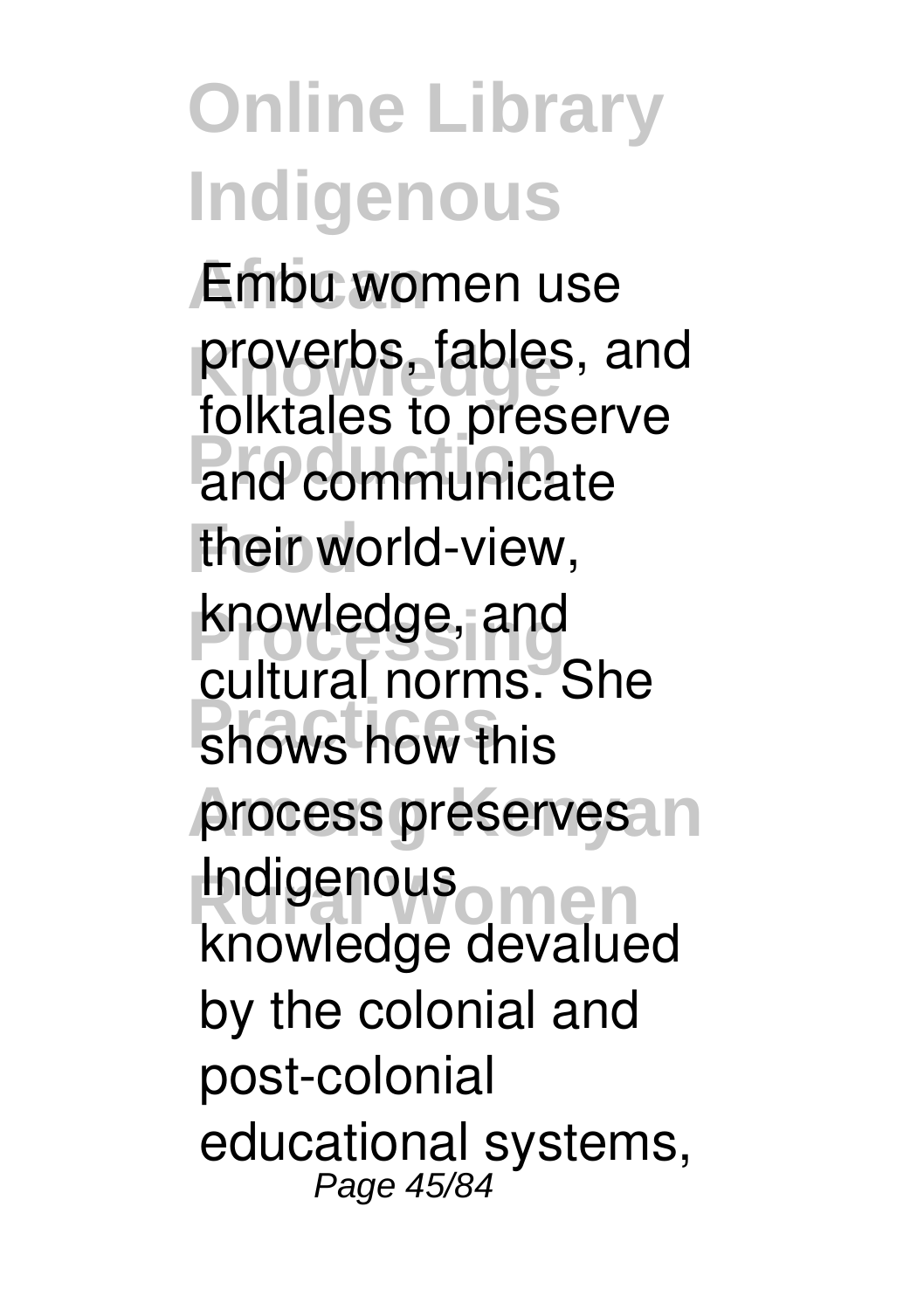**African** as well as the gendered dimension **Process.ction Food** of the transmission

The Jie people of **Practices** the Turkana of **Among Kenyan** northern Kenya have **a genesis myth about** northern Uganda and Nayeche, a Jie woman who followed the footprints of a gray bull across the Page 46/84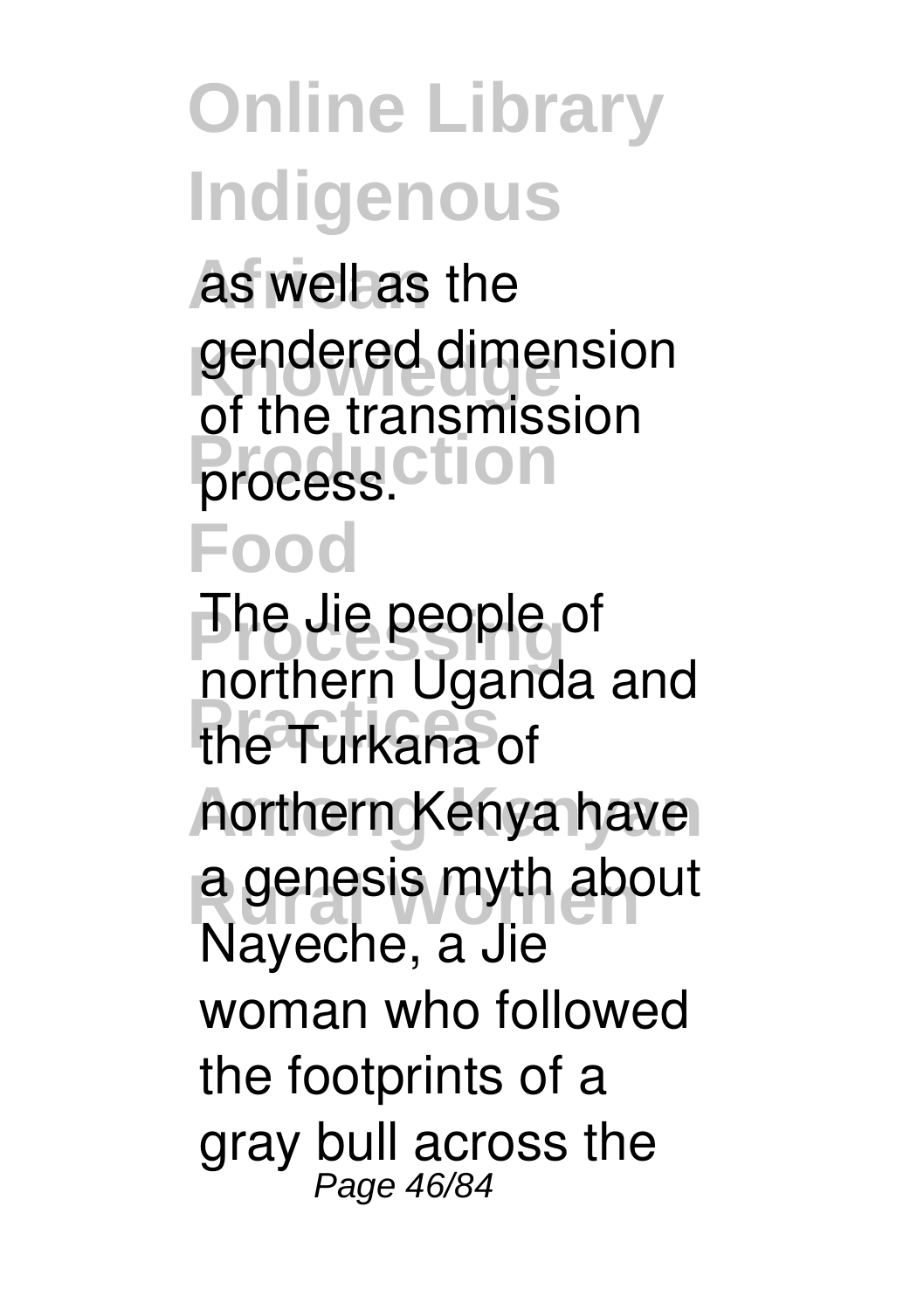**African** waterless plateau and who founded a plains of Turkana. In **Food** Remembering **Nayeche and the Practices** Mustafa Kemal **Mirzeler shows hown** the poetic journey of **Deradle landD in the** Gray Bull Engiro, Nayeche and the gray bull Engiro and their metaphorical return during the Jie harvest Page 47/84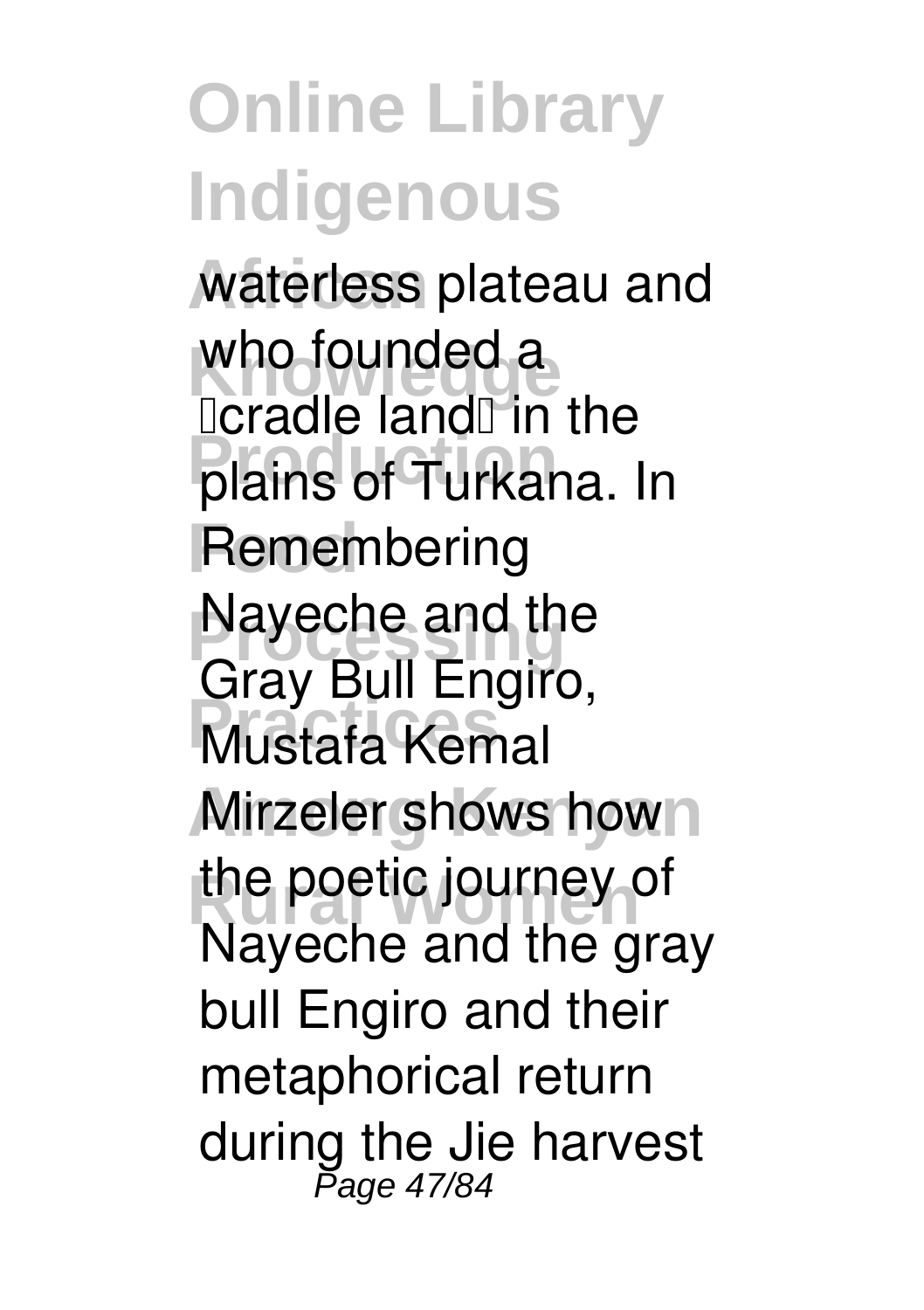**African** rituals gives rise to stories, imagery, and ethnic and individual **Follontities**. Since the 1990s, Mirzeler has **Practices** Africa to apprentice with storytellers.yan Remembering<br>Navesheend then the articulation of travelled to East Nayeche and the Gray Bull Engiro is both an account of his experience listening Page 48/84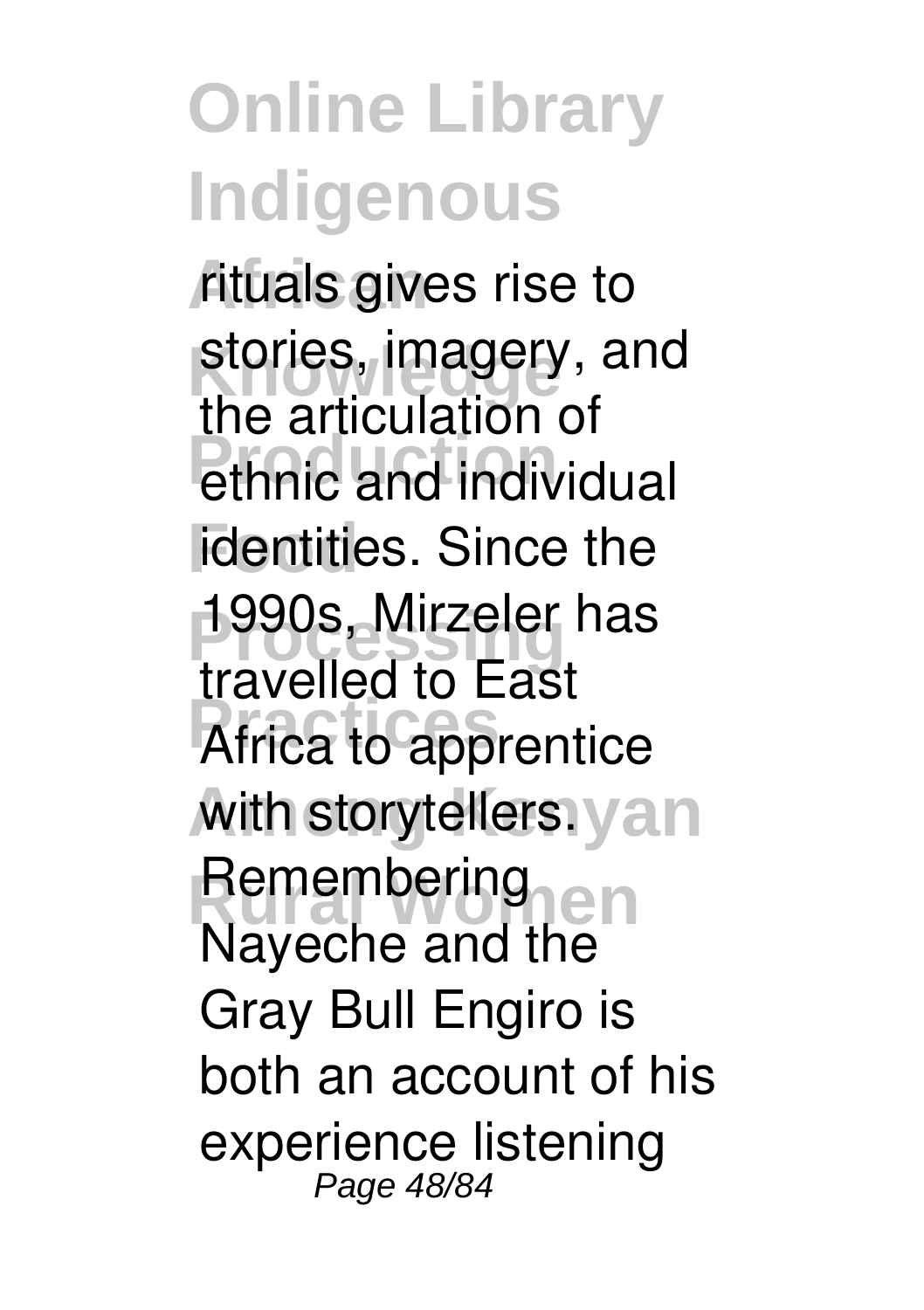to these storytellers and of how oral **Production** evolve in the modern world. Mirzeler<sup>[]</sup>s work **Properties Practices** anthropology of storytelling, the study of myth and memory, tradition continues to contributes significantly to the and the use of oral tradition in historical studies.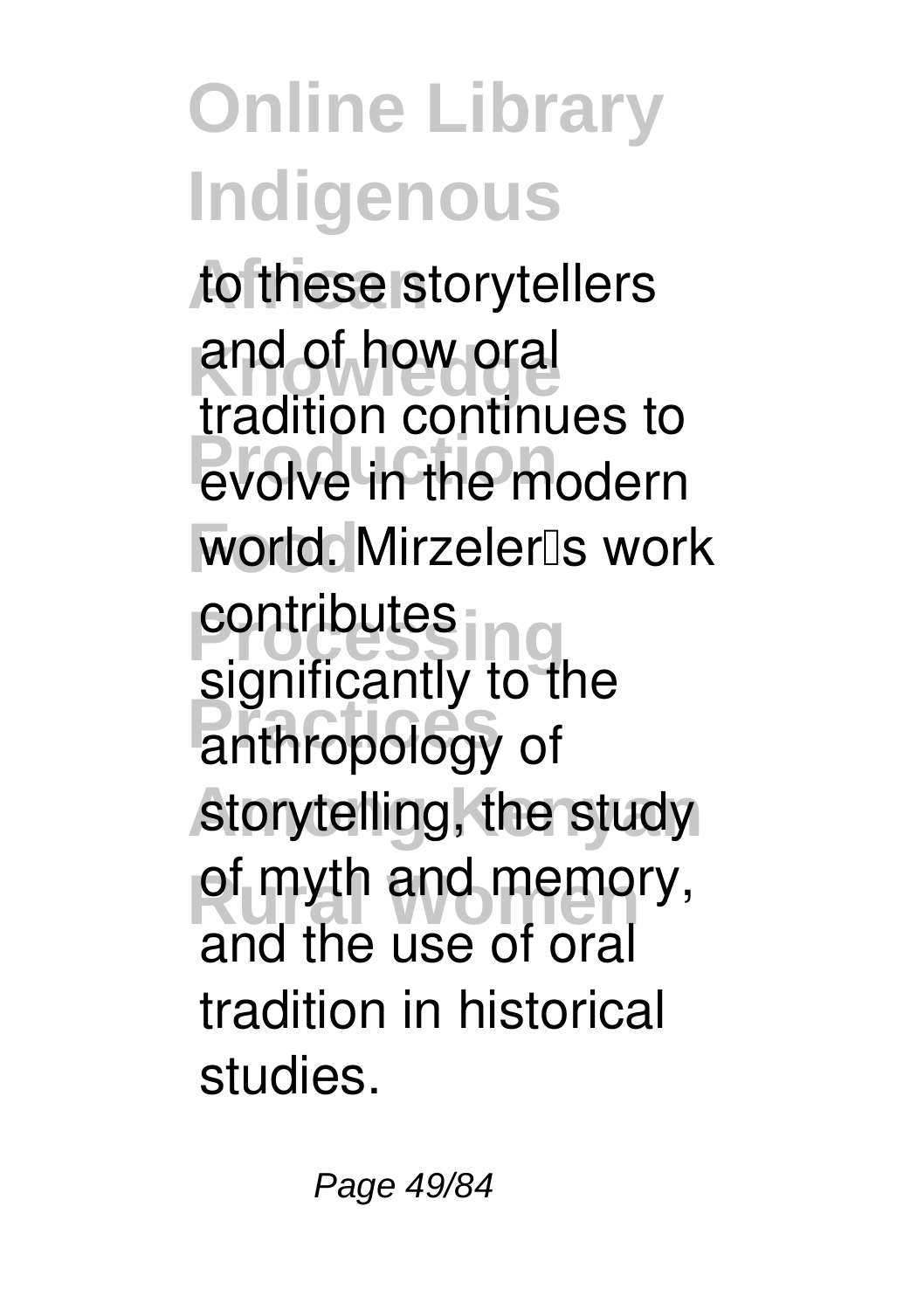**African** This volume explores what it means to be **Production** political context in which such people are called upon to re-**Practices** identifying as African **Among Kenyan** in order to counter the **Rural Company** an African in a assert the value of colonialism. This includes affirming visions of what Africanness can offer Page 50/84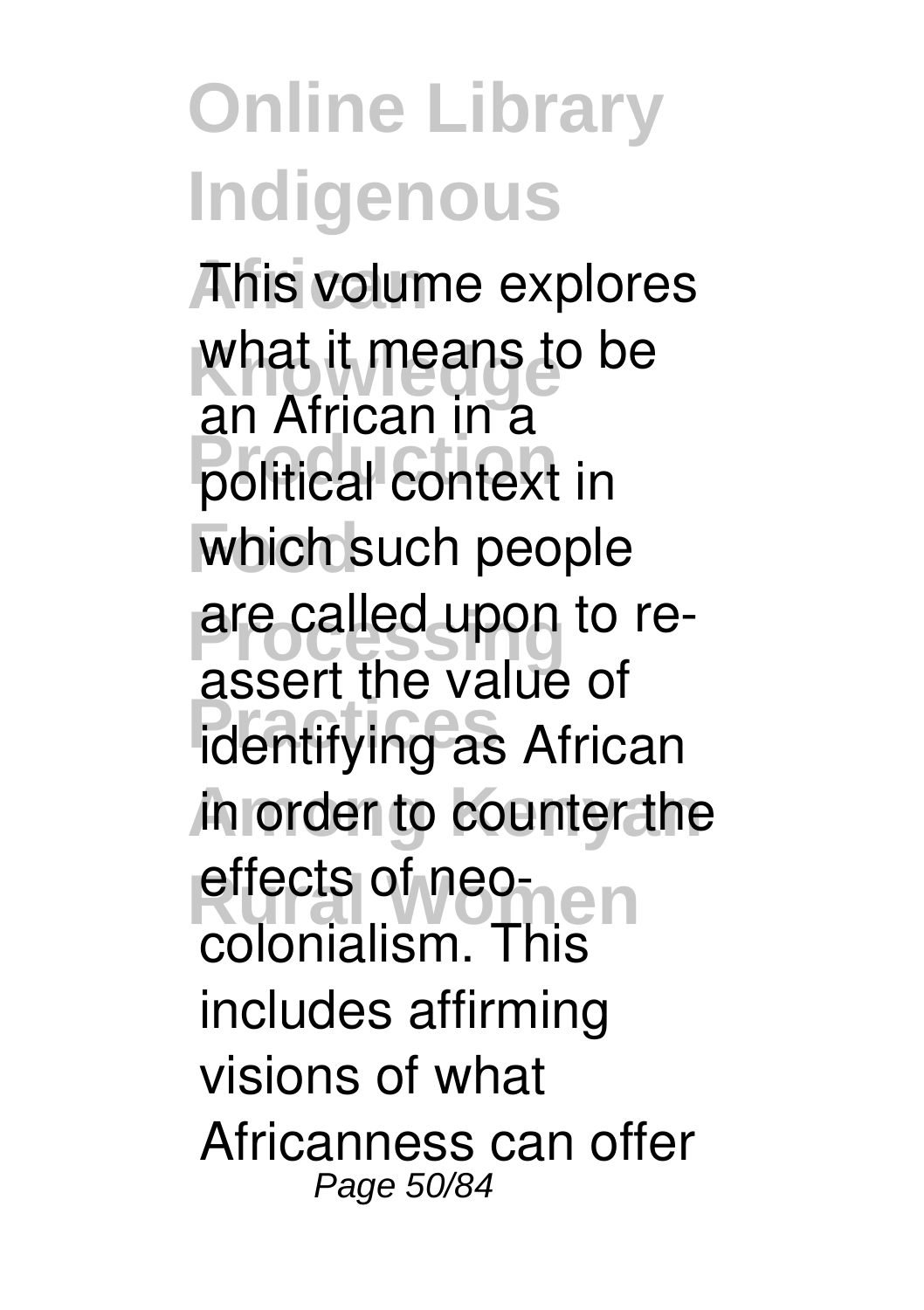#### **Online Library Indigenous African** in terms of peoples being-in-the-world. **Prince Book discusses** the benefits **Food** associated with working together as **Practices** ancestry, as well as the evocation of yan Ubuntu. It focuses on The book also people of African the possibility of revisiting the urge for African rebirth, and shows how the idea of Page 51/84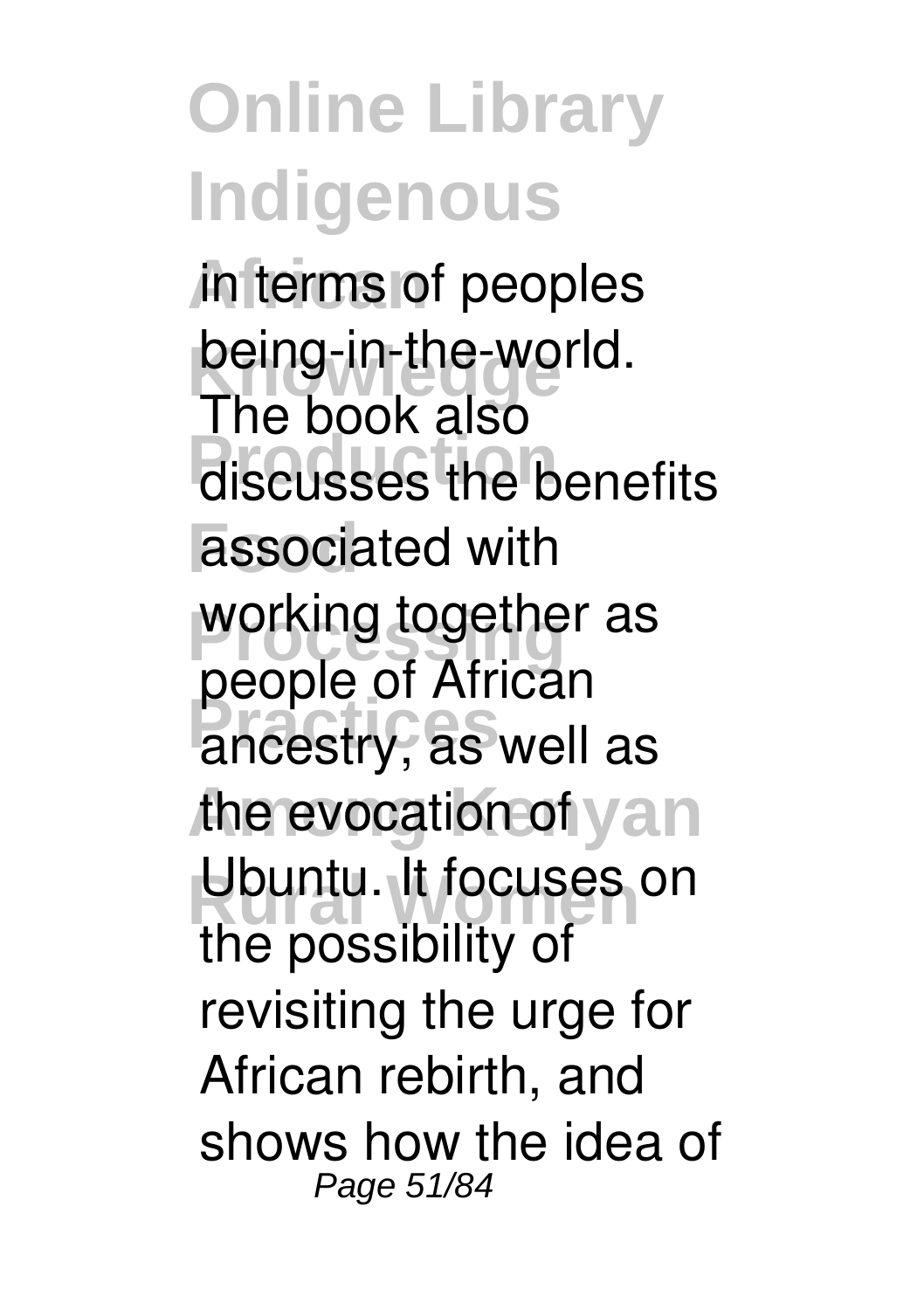**African** Pan-Africanism helps to keep this dream a range of ideas that **Food** build on the Pan-**African philosophy for Practices** cultural and political rebirth, and will yan **contribute to men** alive. It engages with grounding African debunking the mindset that prompts many African youths and adults to risk it all Page 52/84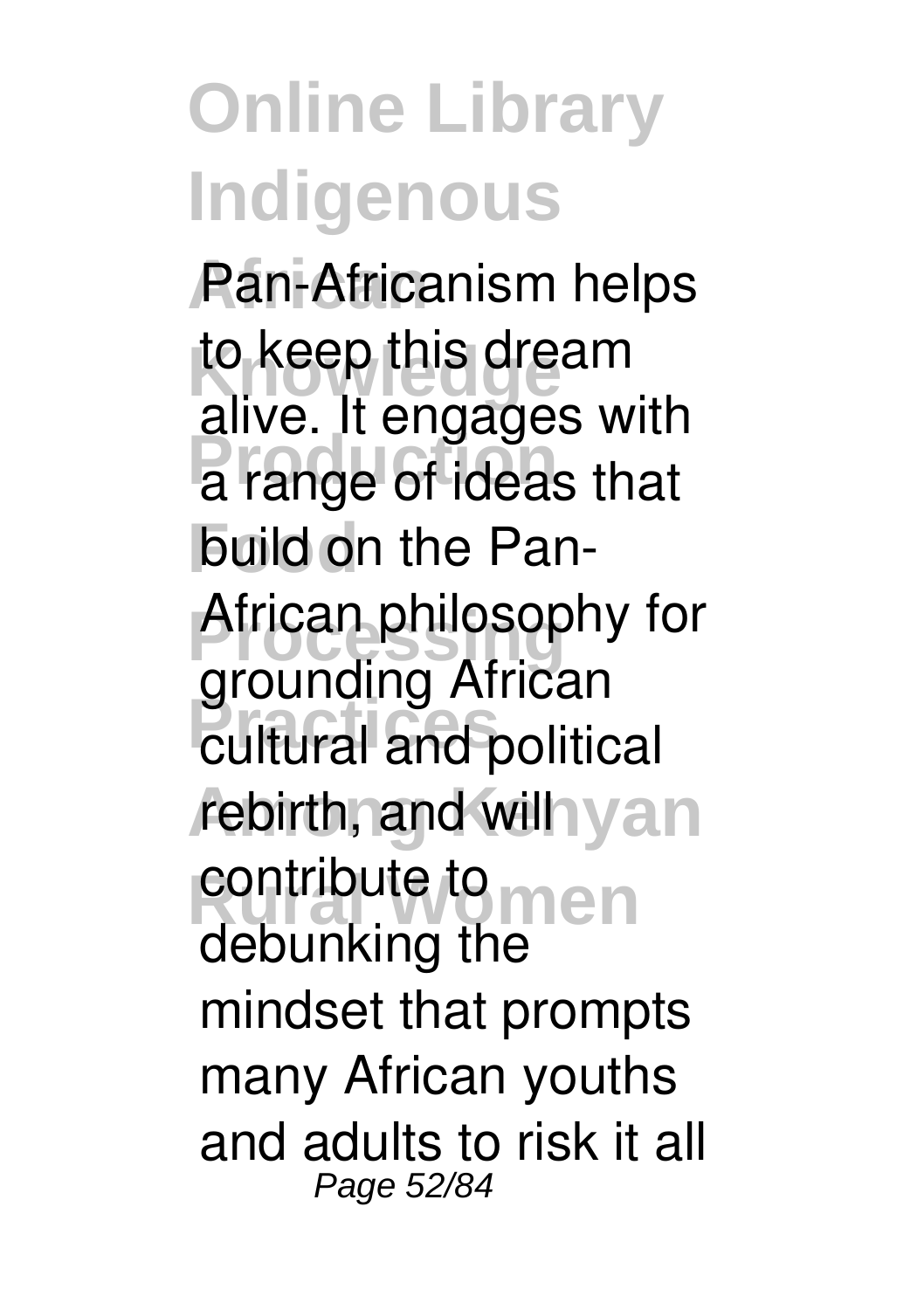for an apparently **better life on the other Production** side of the Atlantic

#### **Food**

**This edited volume Practices** knowledge production and alternativenyan development paths of analyzes African the region. The contributors demonstrate ways in which African-Page 53/84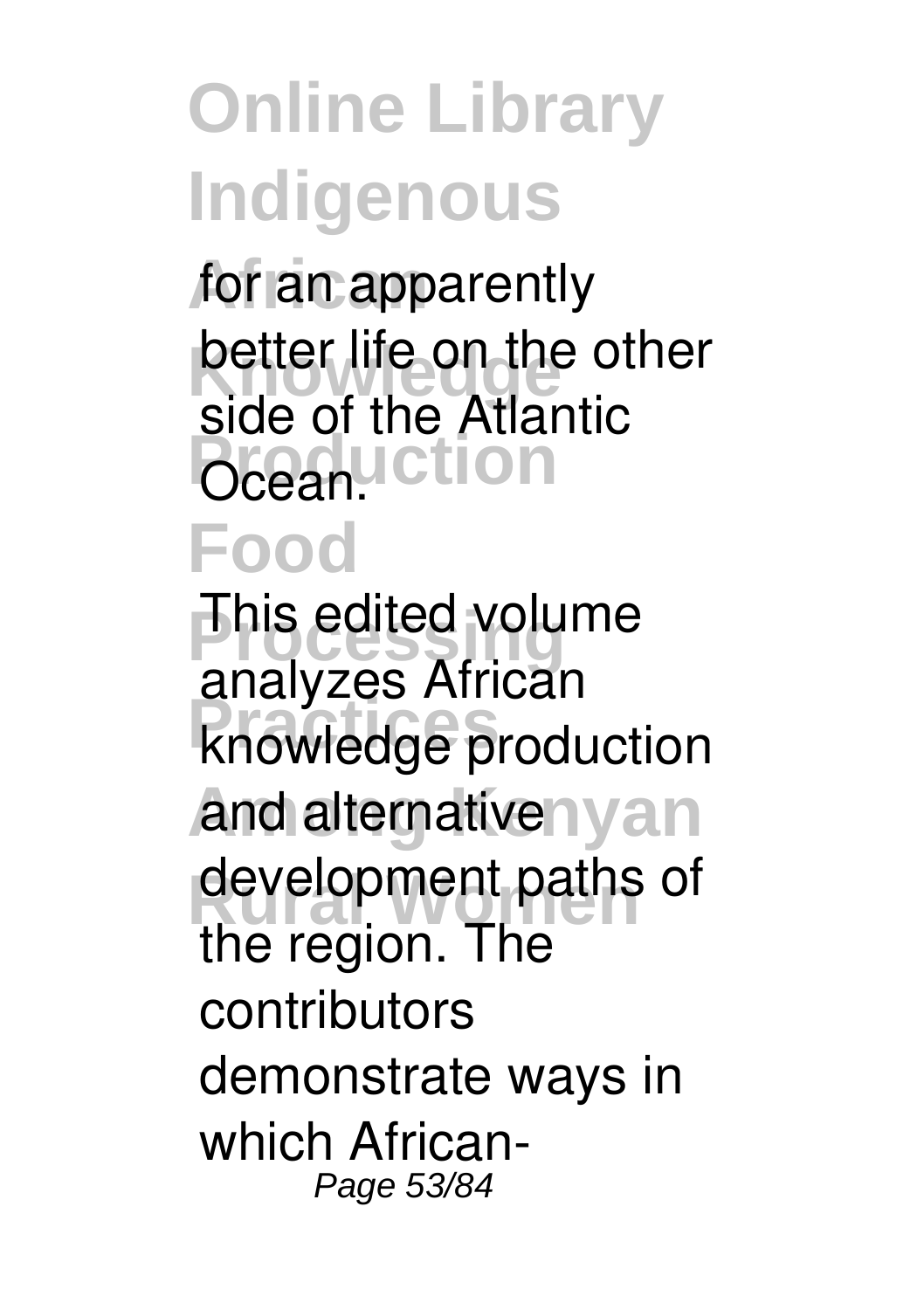centered knowledge refutes stereotypes **Production** centric scholars and, **Food** overall, examine **indigenous African Practices** knowledge production and development.an The project provides depicted by Eurocontributions in global historical and contemporary evidences that challenge the Page 54/84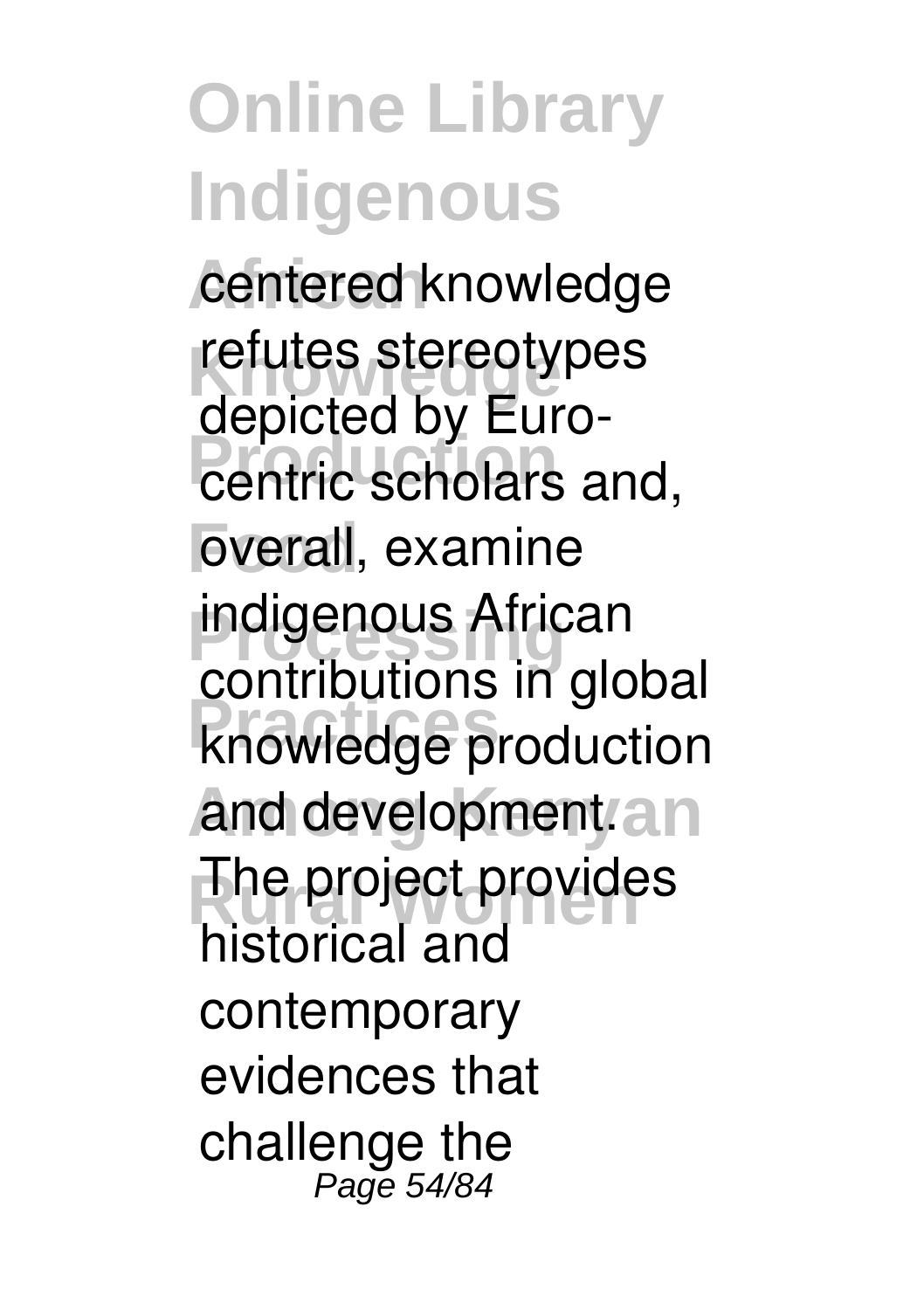**African** dominance of Eurocentric knowledge, **Production** Africa, across various **Food** disciplines. Each *<u>Chapter</u>* engages with **Practices** and extends it by **emphasizing on yan Indigenous**<br> **Impulsable** particularly, about existing scholarship knowledge systems in addition to future indicators of African knowledge Page 55/84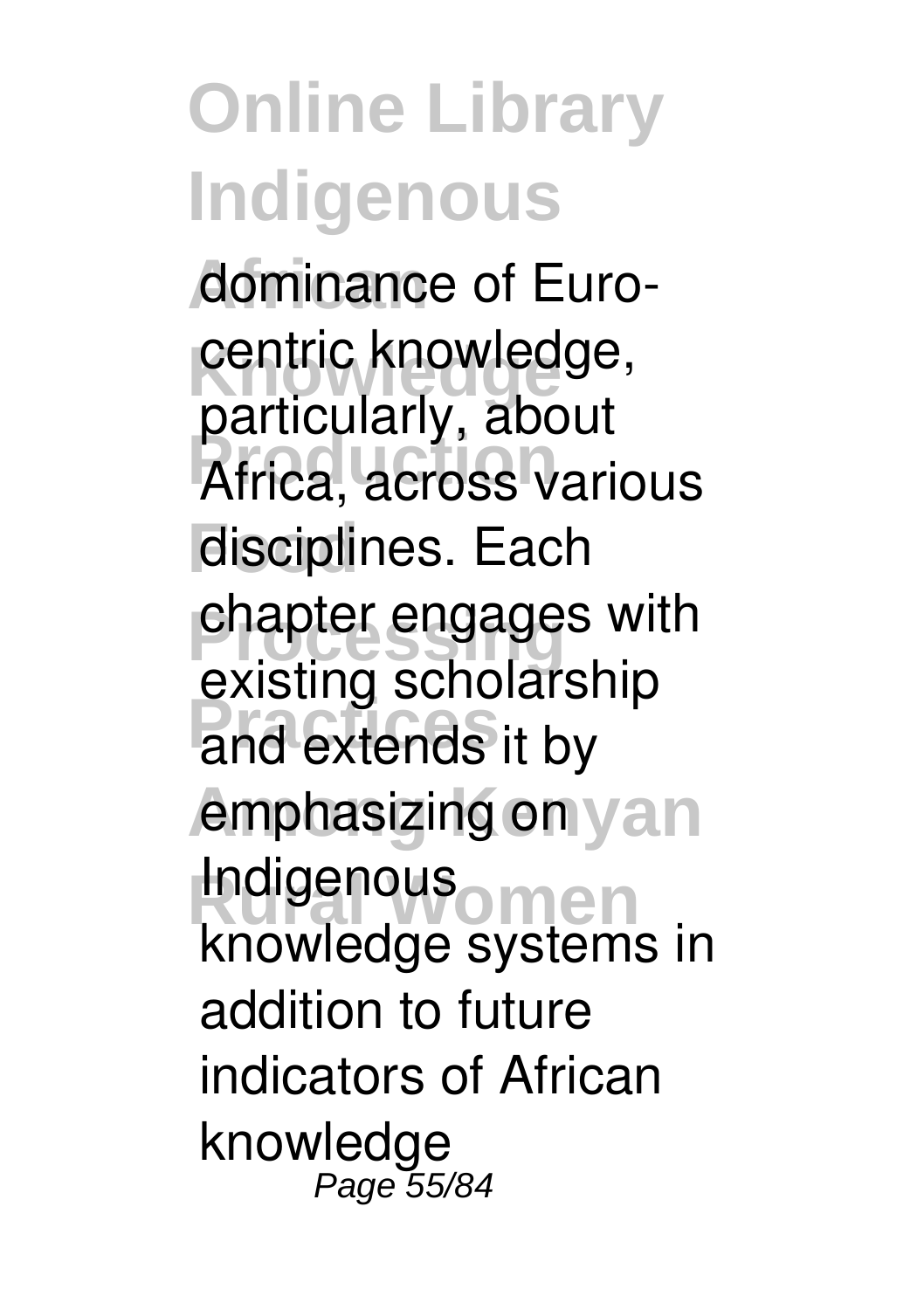**Online Library Indigenous** production.

**Knowledge Rindigenous**<br> **Rinowledge** systems **Food** (IKS) are a **combination of Practices** encompassing technology; social, n **economic, and en** Indigenous knowledge systems philosophical learning; or educational, legal, and governance systems. The lack of Page 56/84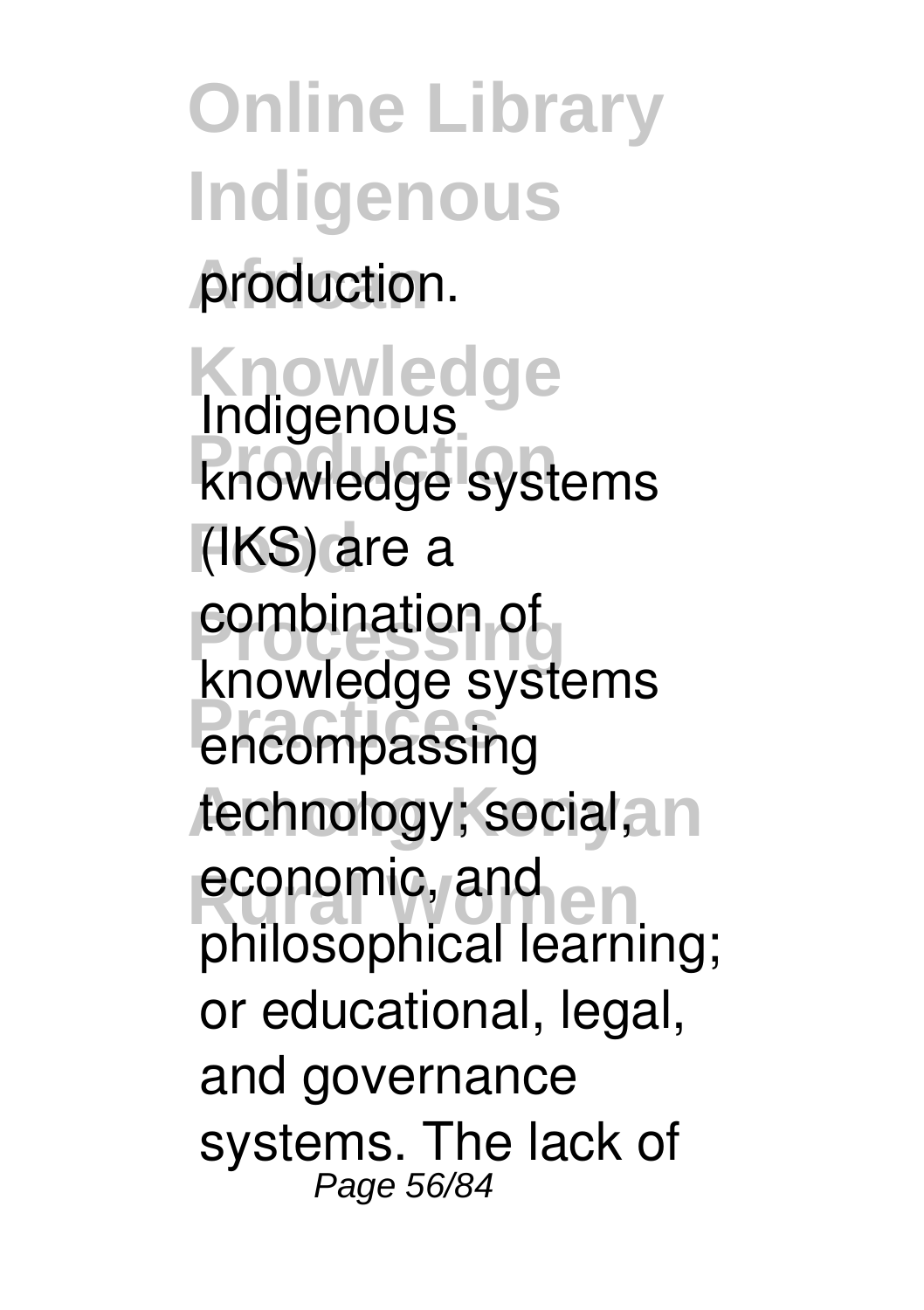**Online Library Indigenous African** documentation of these systems **Production** the knowledge is **Food** fading away over time. In response, it is and strategies are **Among Kenyan** undertaken to ensure that these systems presents a problem as essential that policies are protected and sustained for generations to come. The Handbook of Page 57/84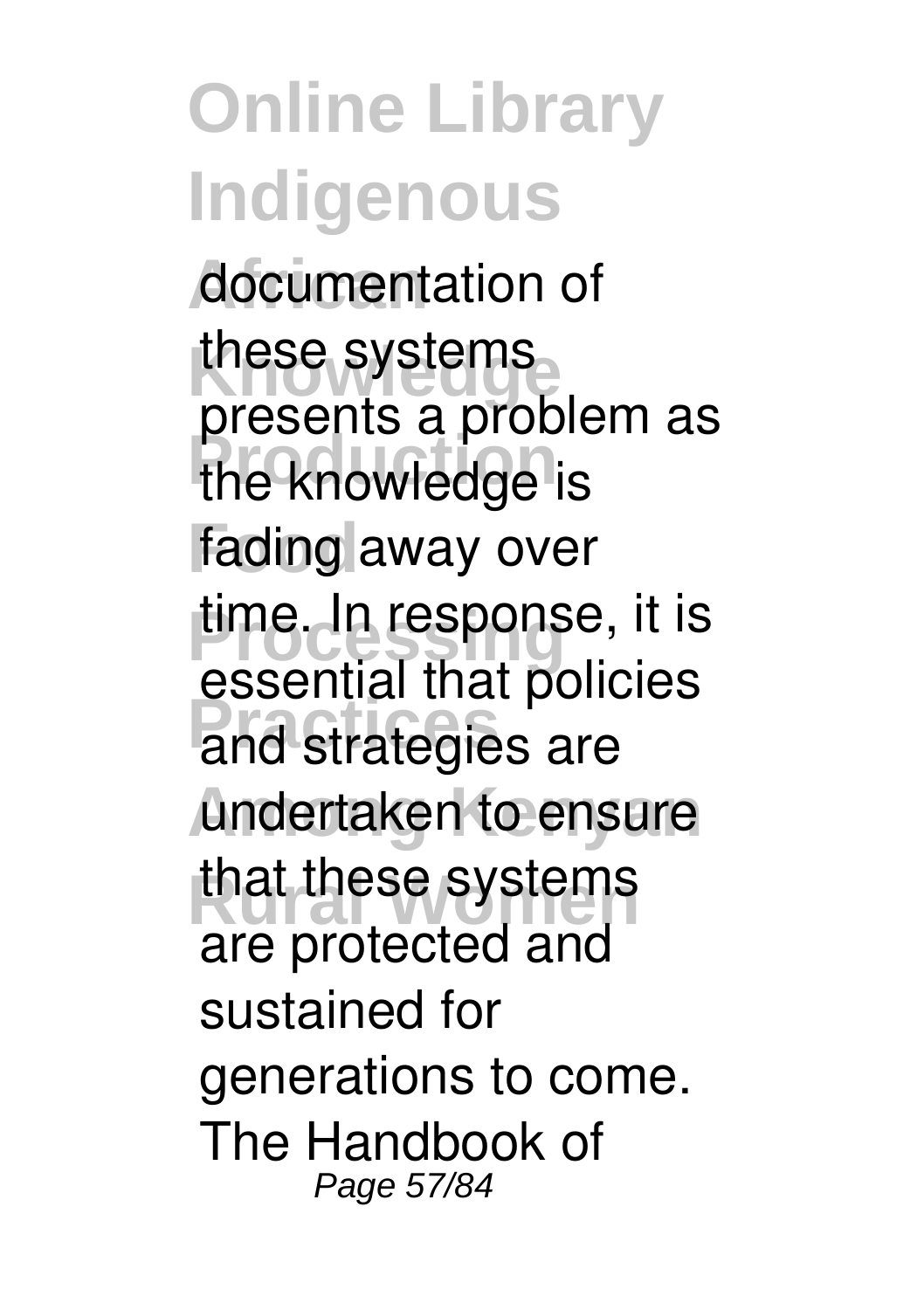**Online Library Indigenous African** Research on **Protecting and Indigenous** On **Food** Knowledge Systems **is a comprehensive** works to preserve **Among Kenyan** indigenous knowledge systems through n Managing Global reference source that research. Focusing on key concepts such as tools of indigenous knowledge Page 58/84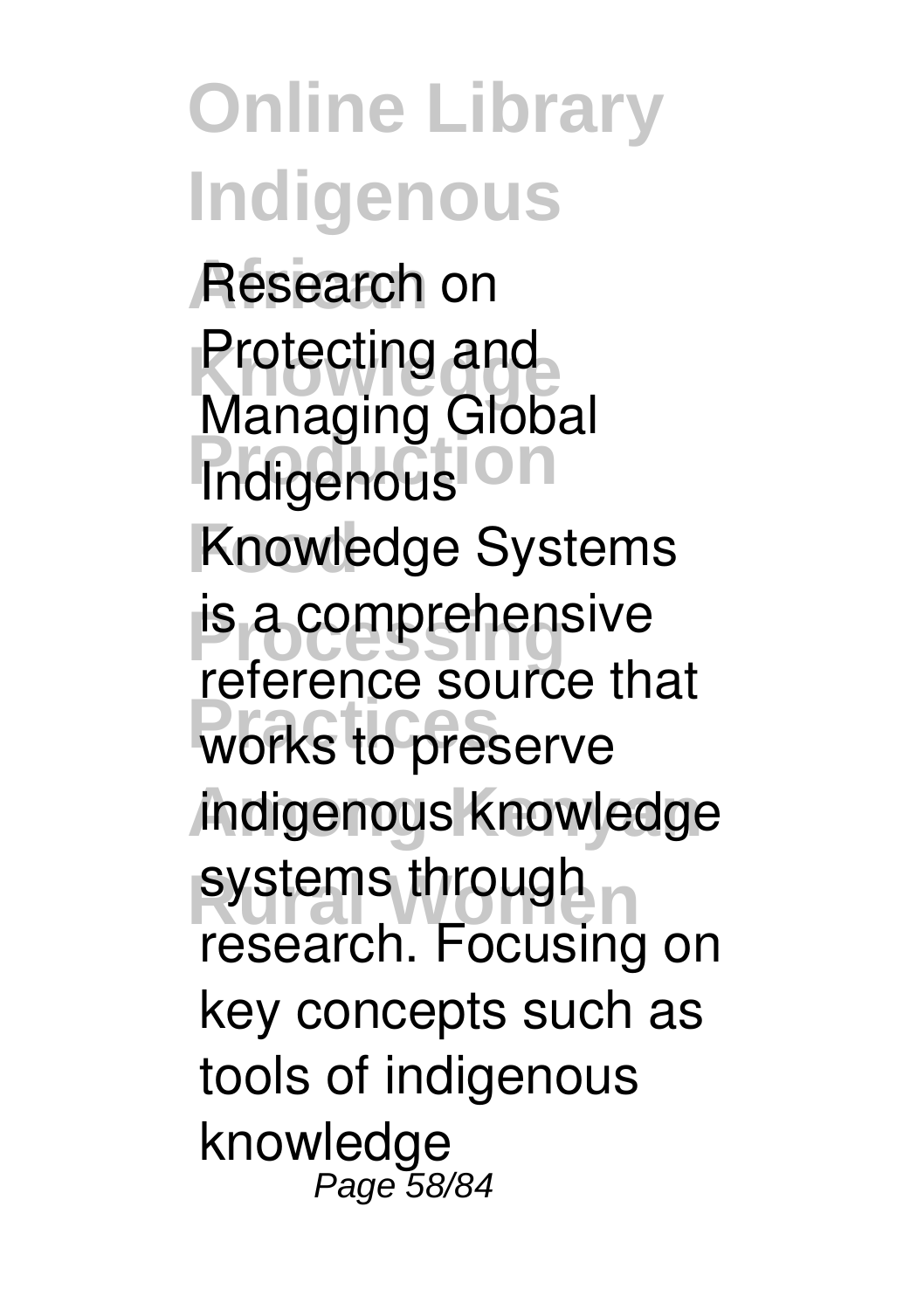**African** management and African indigenous preserves and **Food** promotes indigenous knowledge through void staff and students within the n field of indigenous symbols, the book research and fills the knowledge systems face with the current lack of research and resources. This book Page 59/84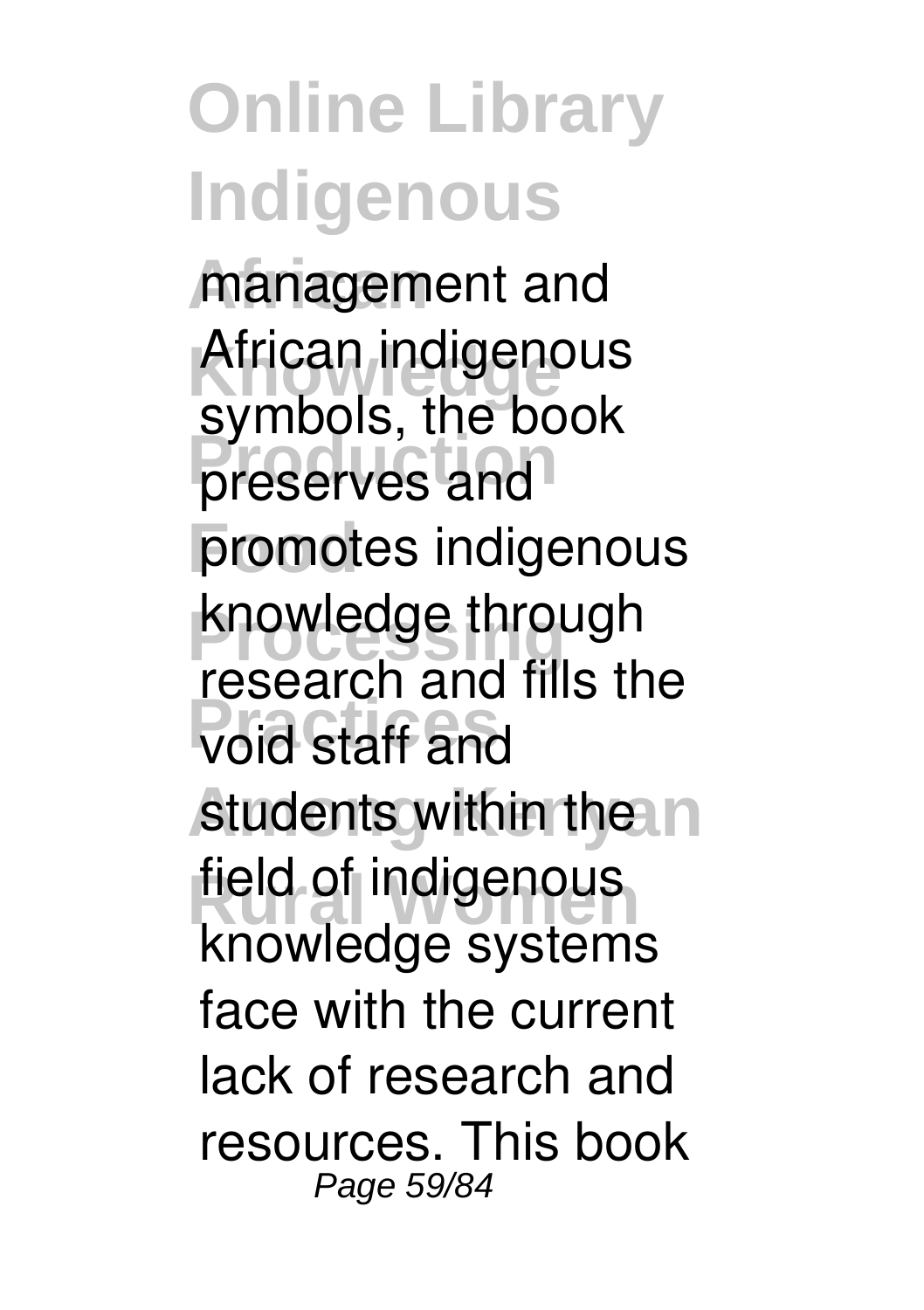**African** is ideal for university students, lecturers, **Production** policymakers, **Processing Practices** anyone interested in **Among Kenyan** the field of indigenous knowledge systems. researchers, historians, sociologists, and

This handbook explores the evolution of African education in Page 60/84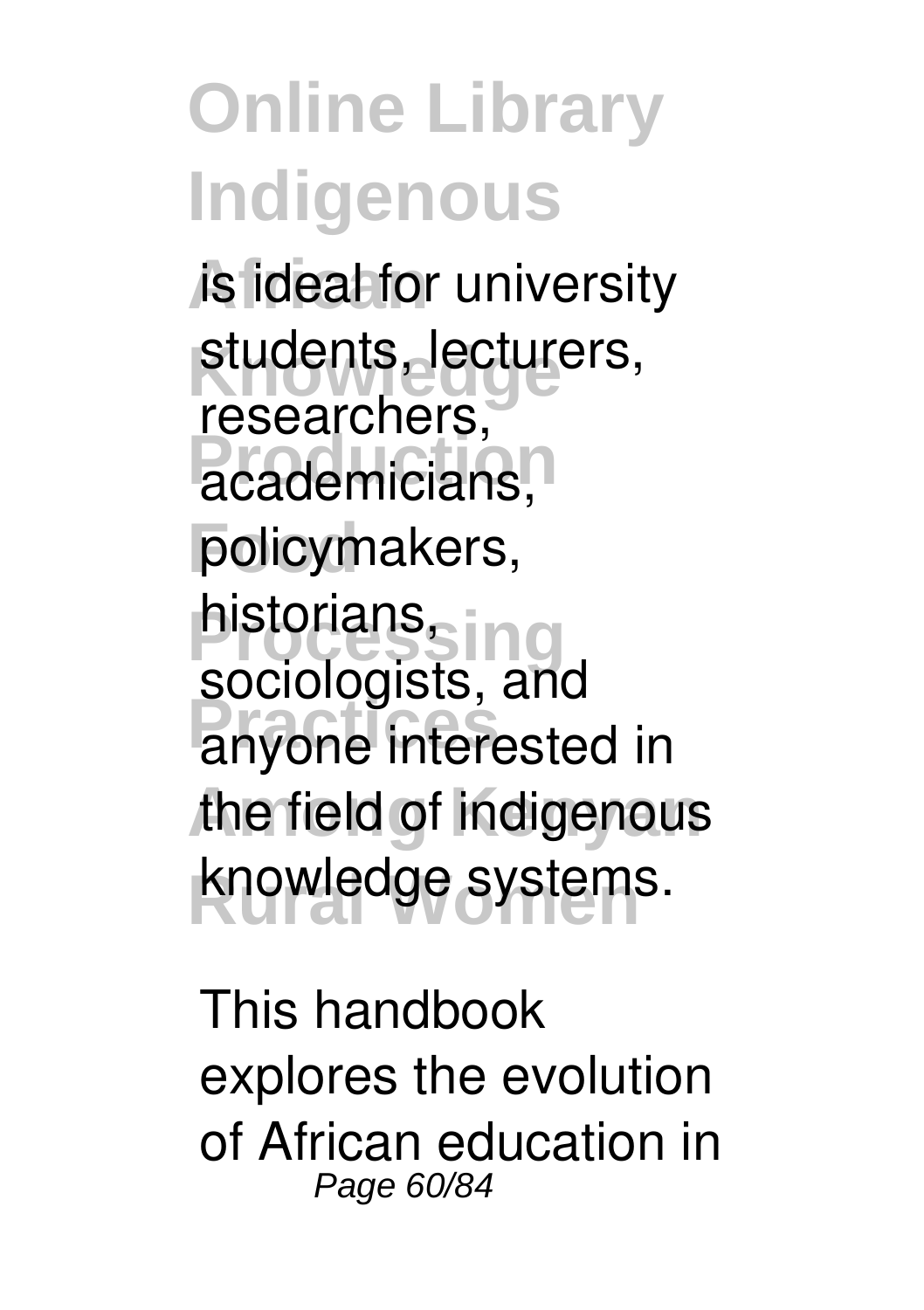**African** historical perspectives as well as the *<u>three</u>duction* development within its

systems<sup>[]</sup>Indigenous, **Islamic, and Western Practices** how African societies have maintained and changed their education models<sup>[1</sup>and approaches to education within and across these systems. African education Page 61/84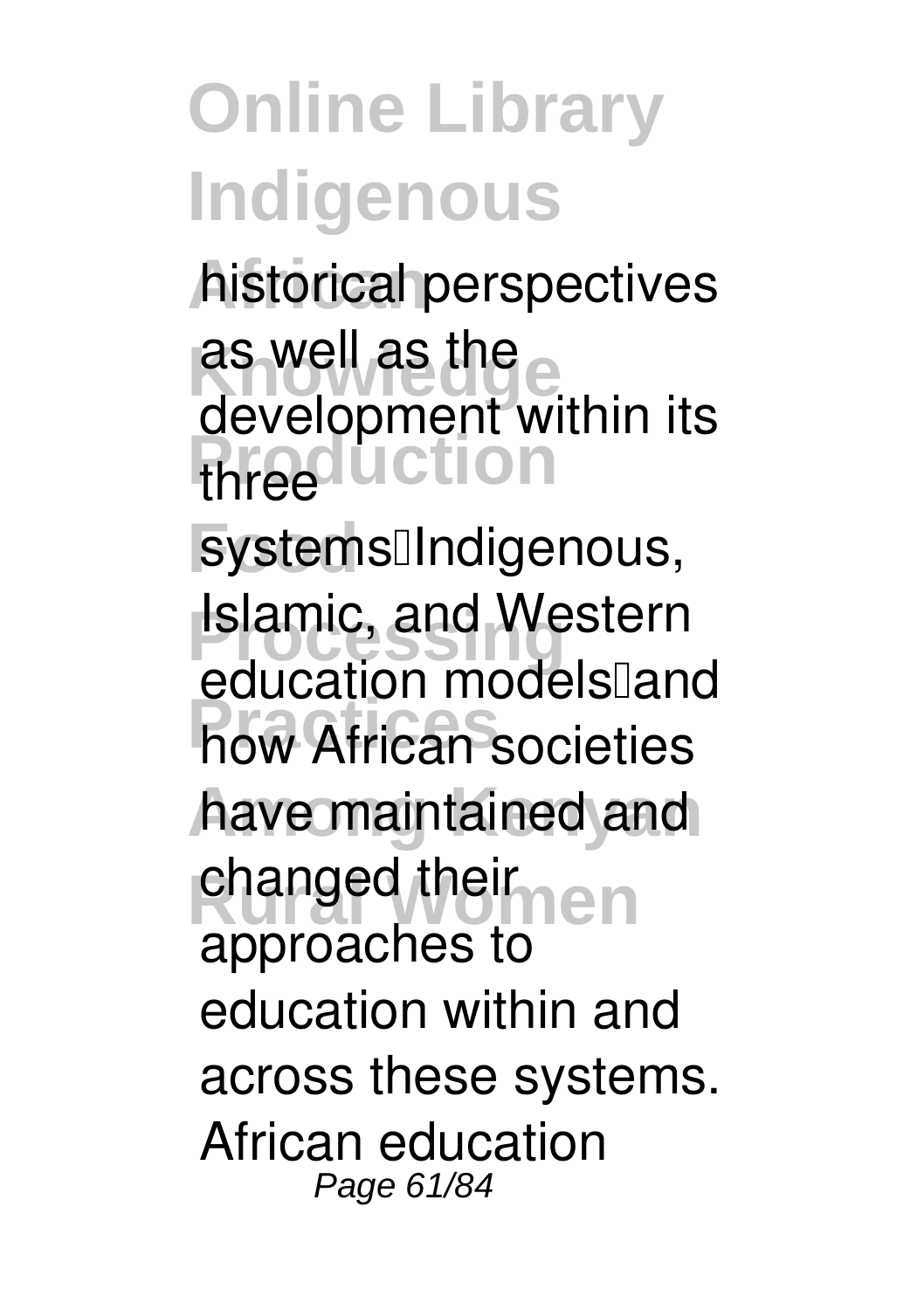continues to find itself at once preserving its<br> **Knowledge** while **Integrating Islamic Food** and Western aspects in order to compete **Practices**<br> **Preality.** Contributors take up issues and n themes of themen knowledge, while within this global positioning, resistance, accommodation, and transformations of Page 62/84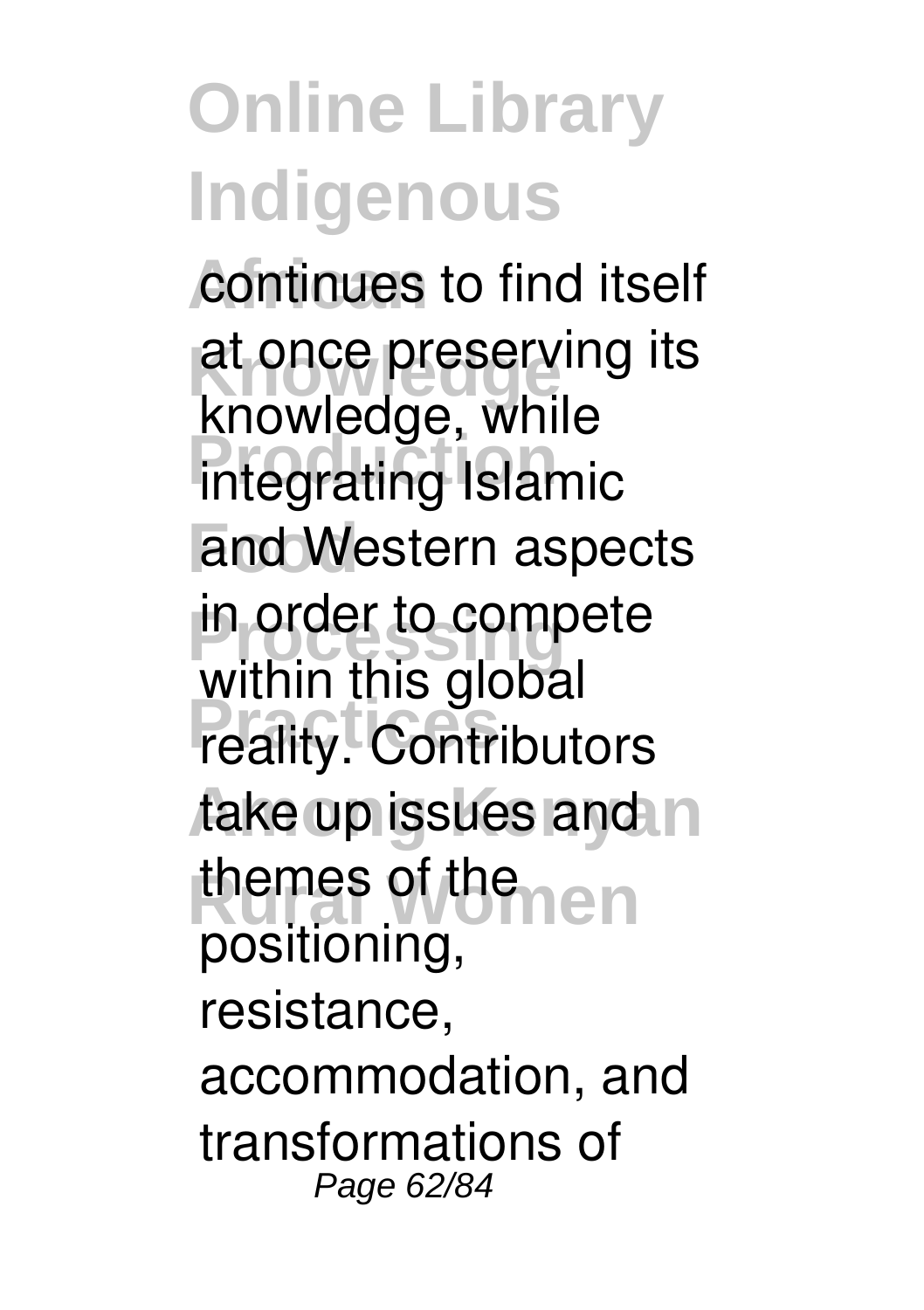**African** indigenous education in relationship to the **Production** of the **Food** education. Issues and themes raised contemporary development and an positioning of **men** introduction of Islamic acknowledge the indigenous education within African societies and provide understanding of how<br>Page 63/84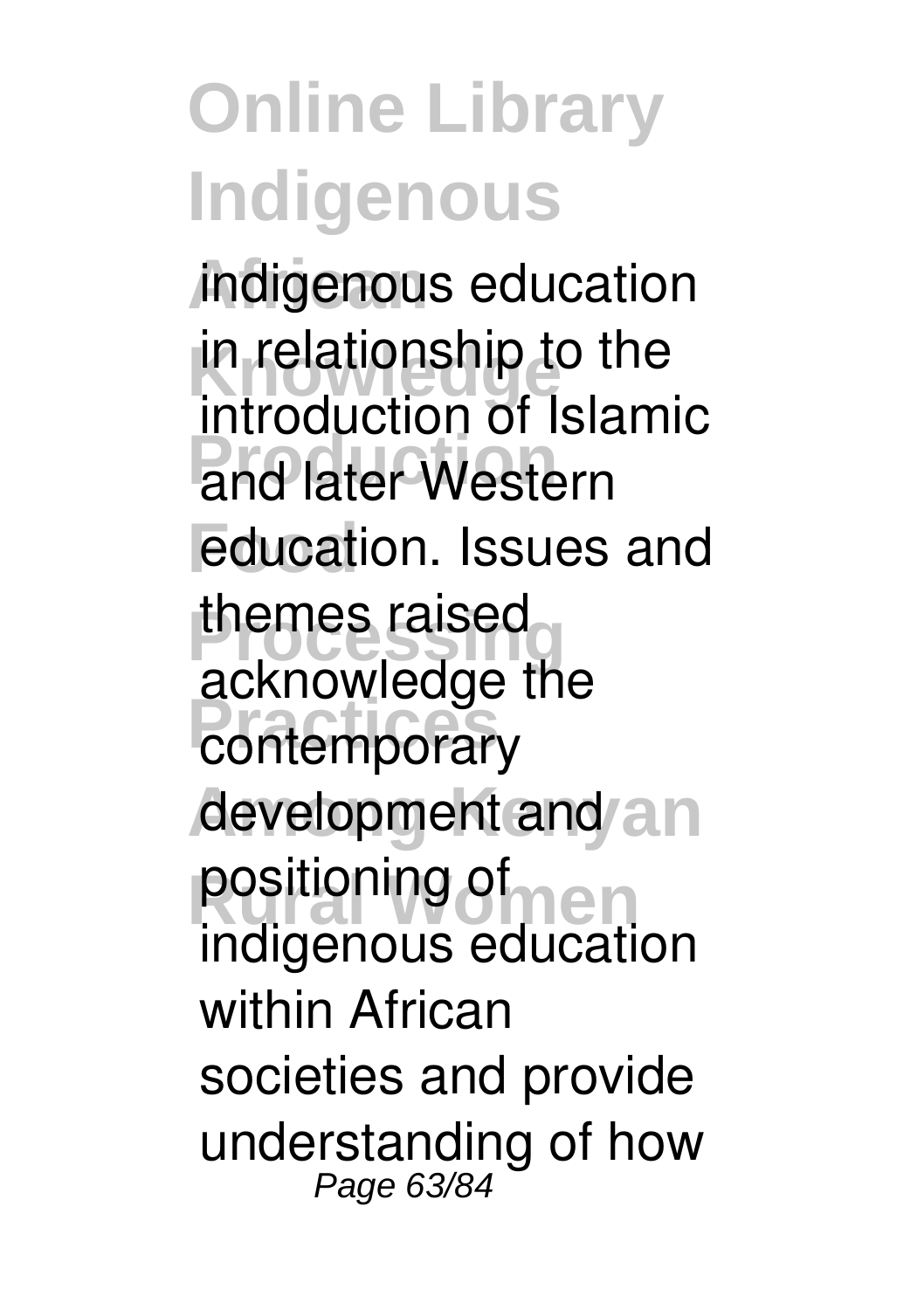**African** indigenous education works within individual **Production** frameworks as an **Food** essential part of **African contemporary Practices** societies and national society.

Knowledge systems<sup>1</sup> are an essential aspect to the preservation of a community<sup>[]</sup>s culture. In developing Page 64/84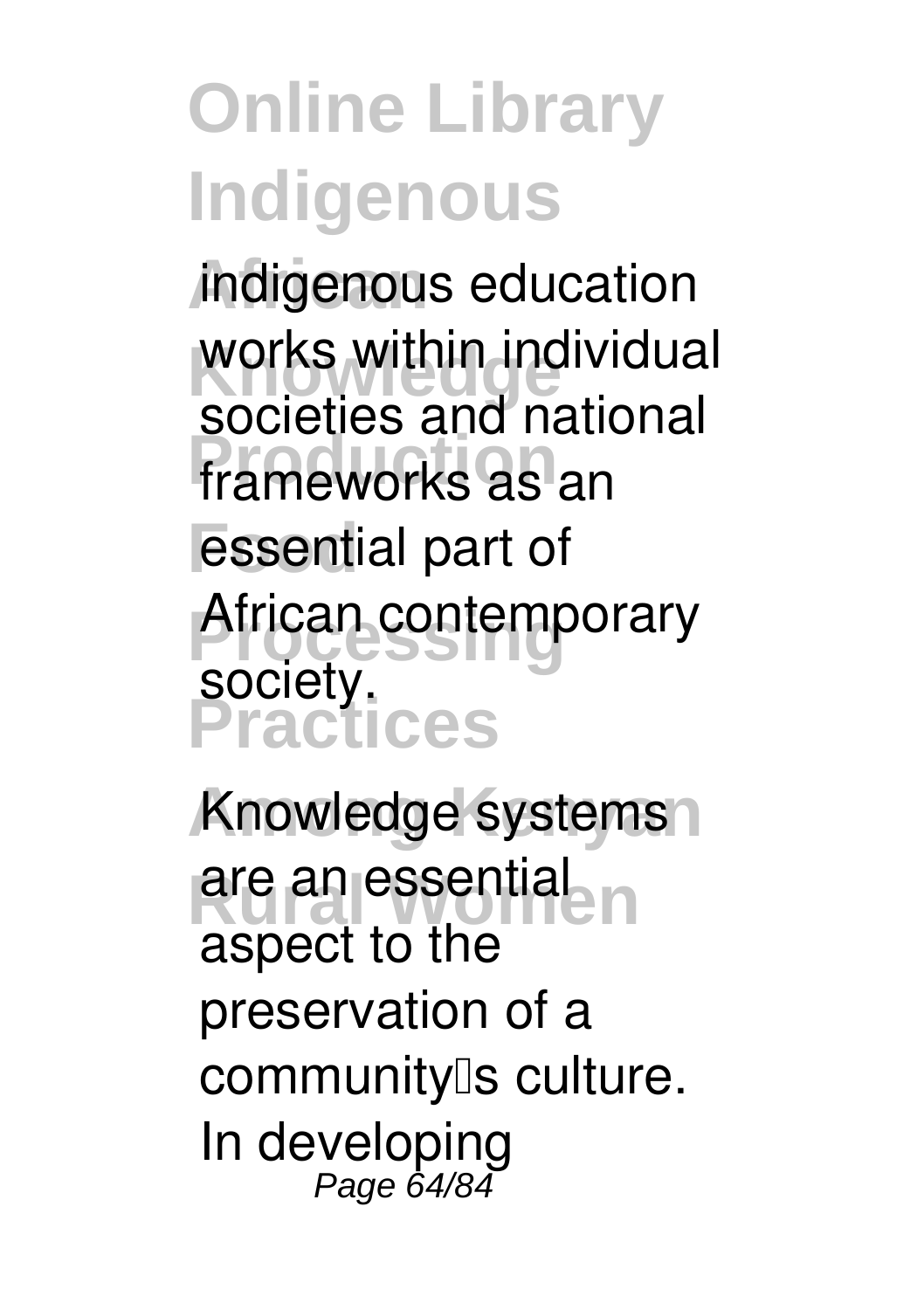**Online Library Indigenous** countries, this community-based **Riftmont can**<br>
significant influence **Food** on such things as decision making and **Practices** Handbook of **Research on Social, n Cultural, and men** knowledge has problem solving. The **Educational** Considerations of Indigenous Knowledge in Page 65/84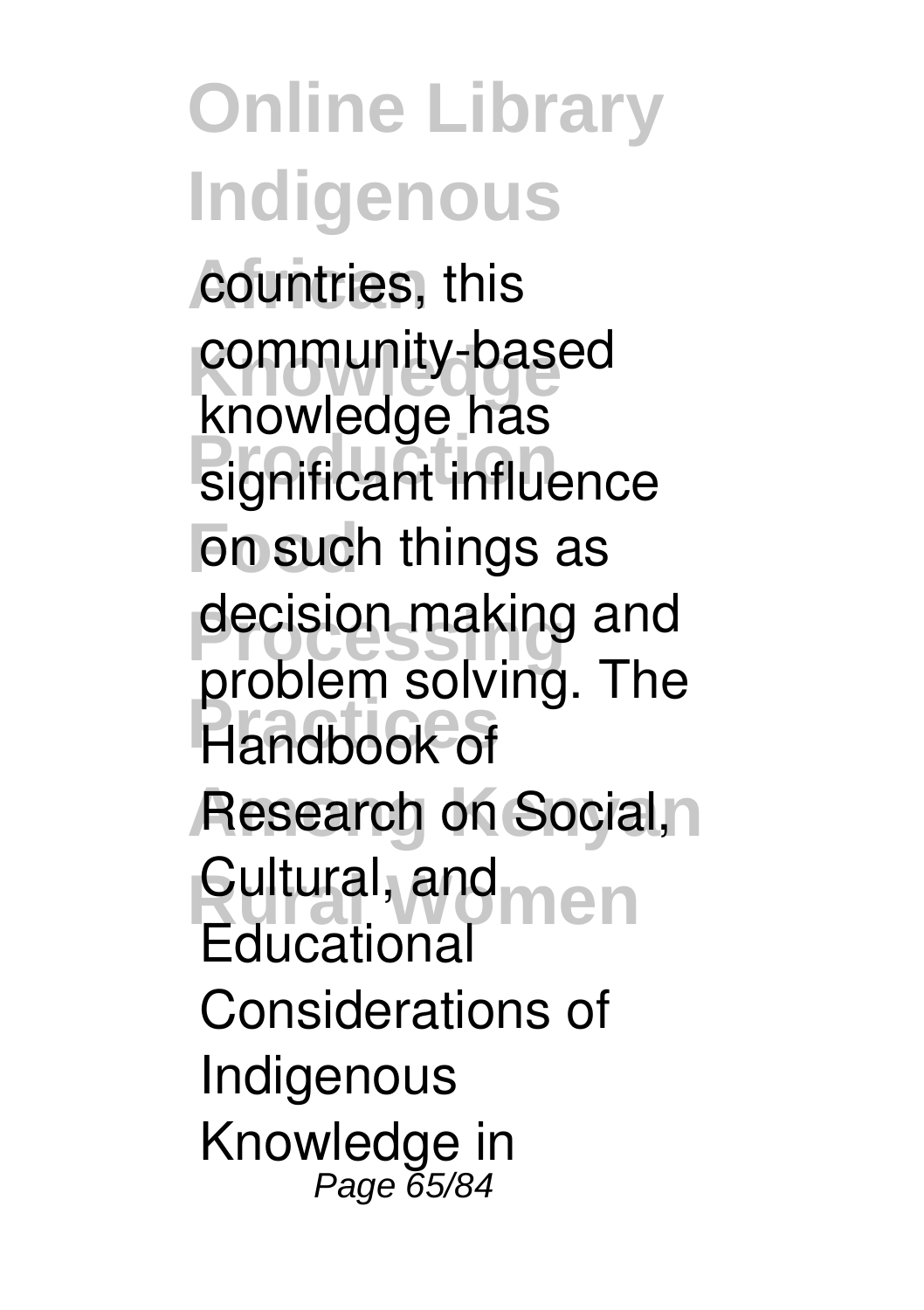**Developing Countries** is an authoritative **Production** the latest scholarly **Food** research on the **Importance** of **Referred** Systems at the community level and ways indigenous<br> **Records** will be this process of reference source for importance of knowledge and value people utilize this information. Highlighting impacts on culture and Page 66/84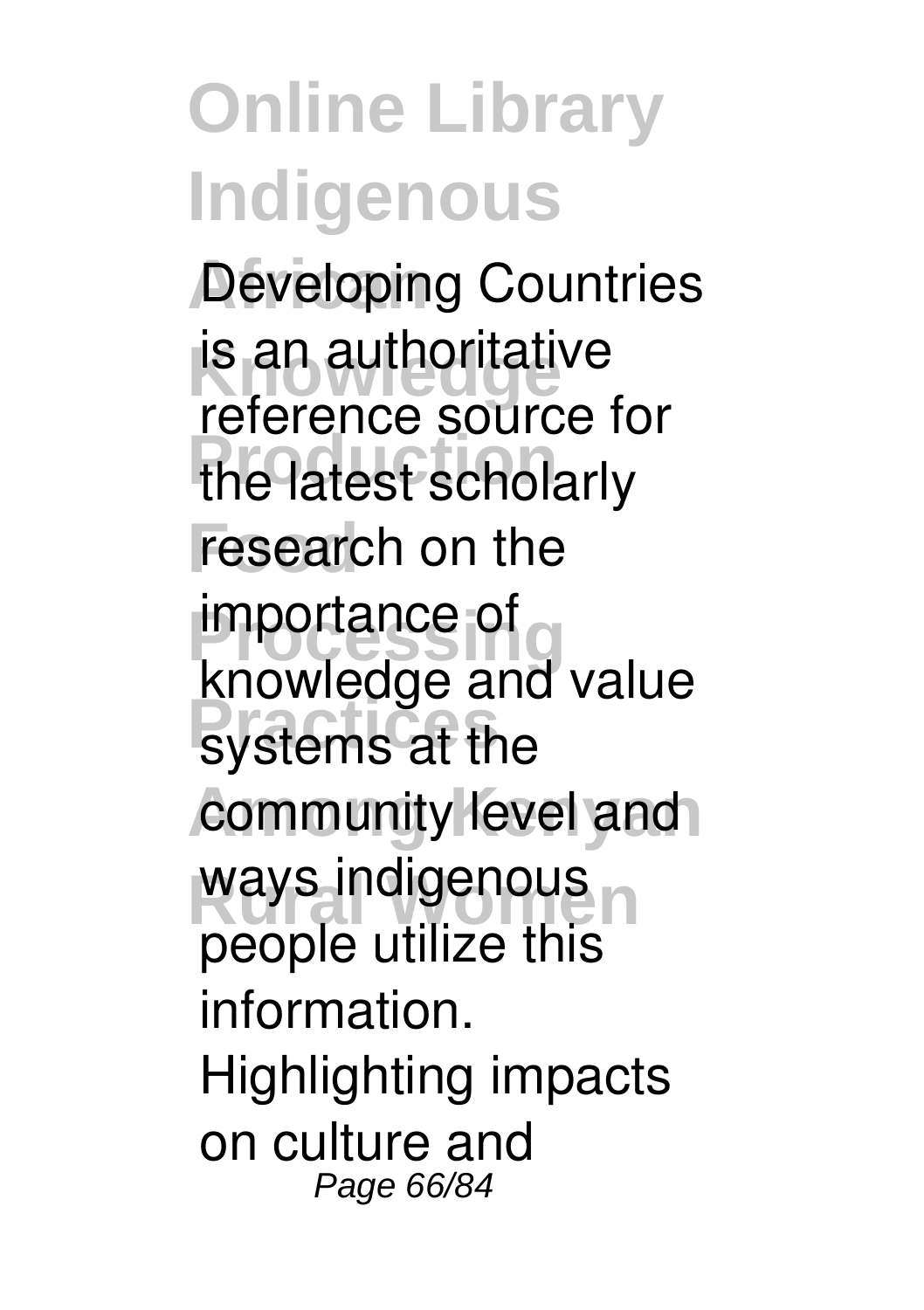education in developing nations, designed for **P** researchers, **Productions**, policy **Practices** professionals *interested* inenyan contemporary<sub>nen</sub> this book is ideally makers, students, and debates on indigenous knowledge systems.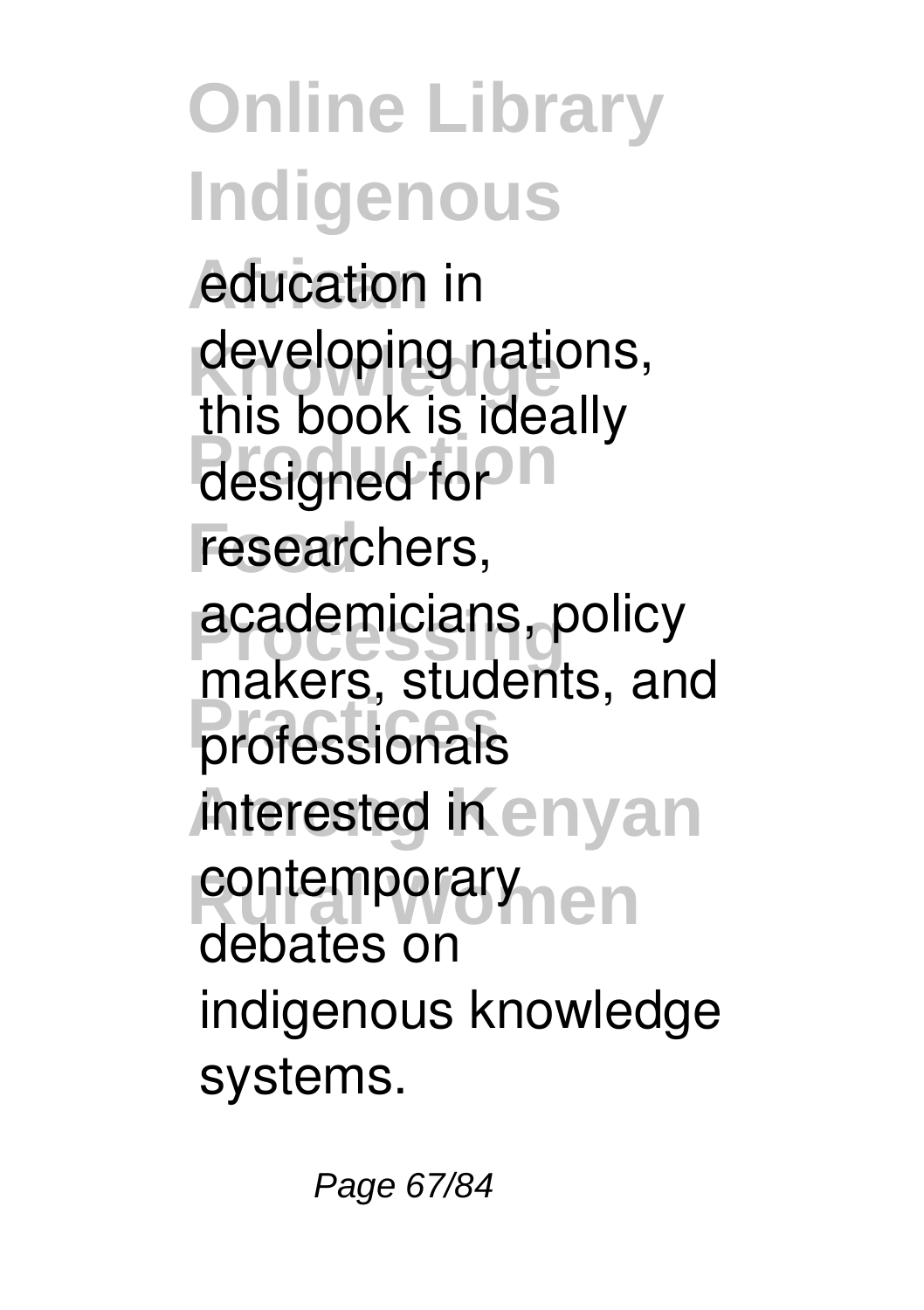#### **Online Library Indigenous African** This edited volume examines the examines **Production** globalization in light of the need to revisit and **reconceptualize** the **Practices** Africanism. The first part of the book yan examines<sub>/omen</sub> challenges of notion of Panglobalization and **Africalls** socioeconomic and political development Page 68/84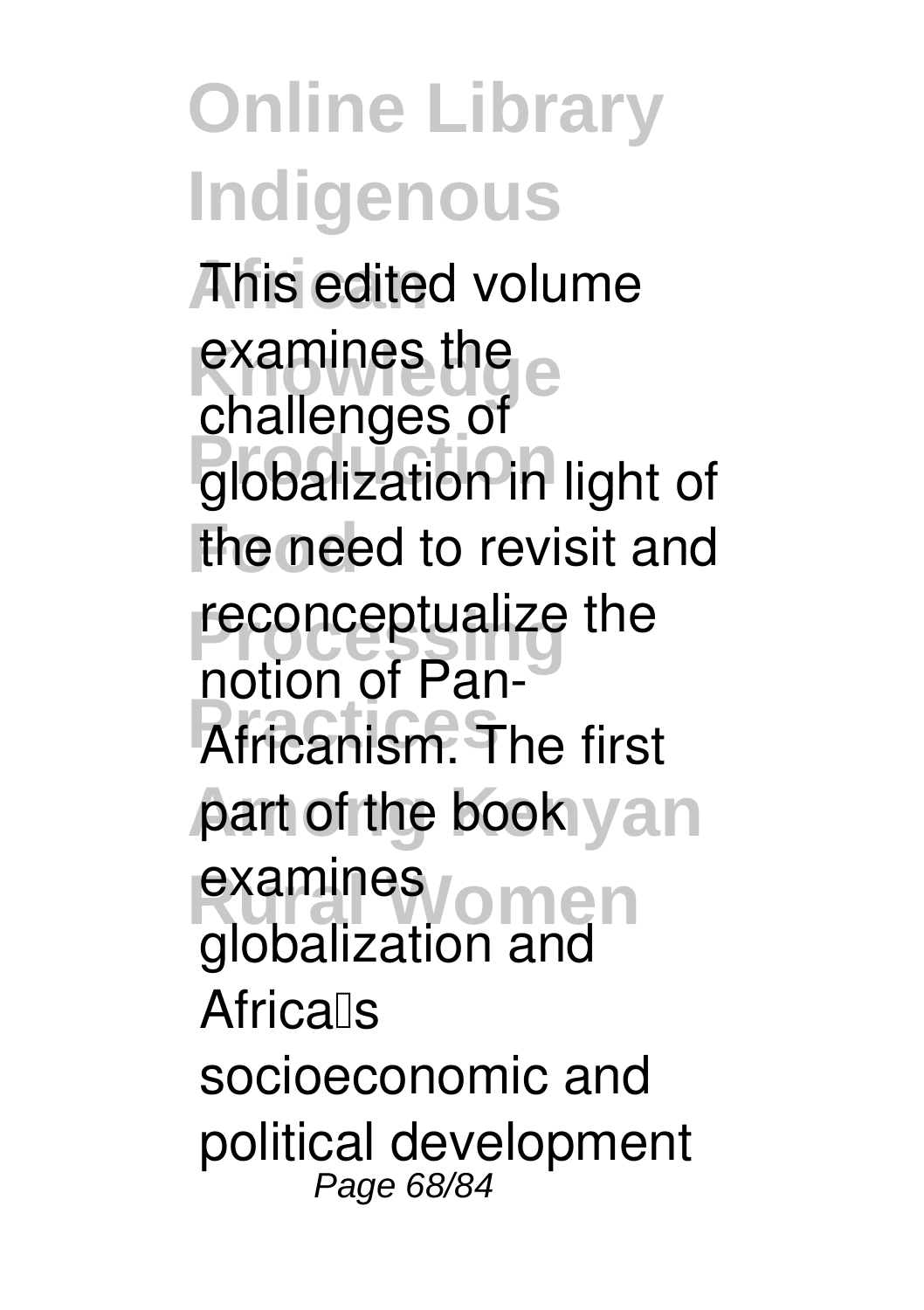**African** in this century by using the Diopian **Methodology.** This approach is **imperative because** by Africa vis-à-vis globalization and an socioeconomic<br>
showlareneut<br>
alcundar Pluridisciplinary the challenges faced development are so multiplexed that no single disciplinary approach can Page 69/84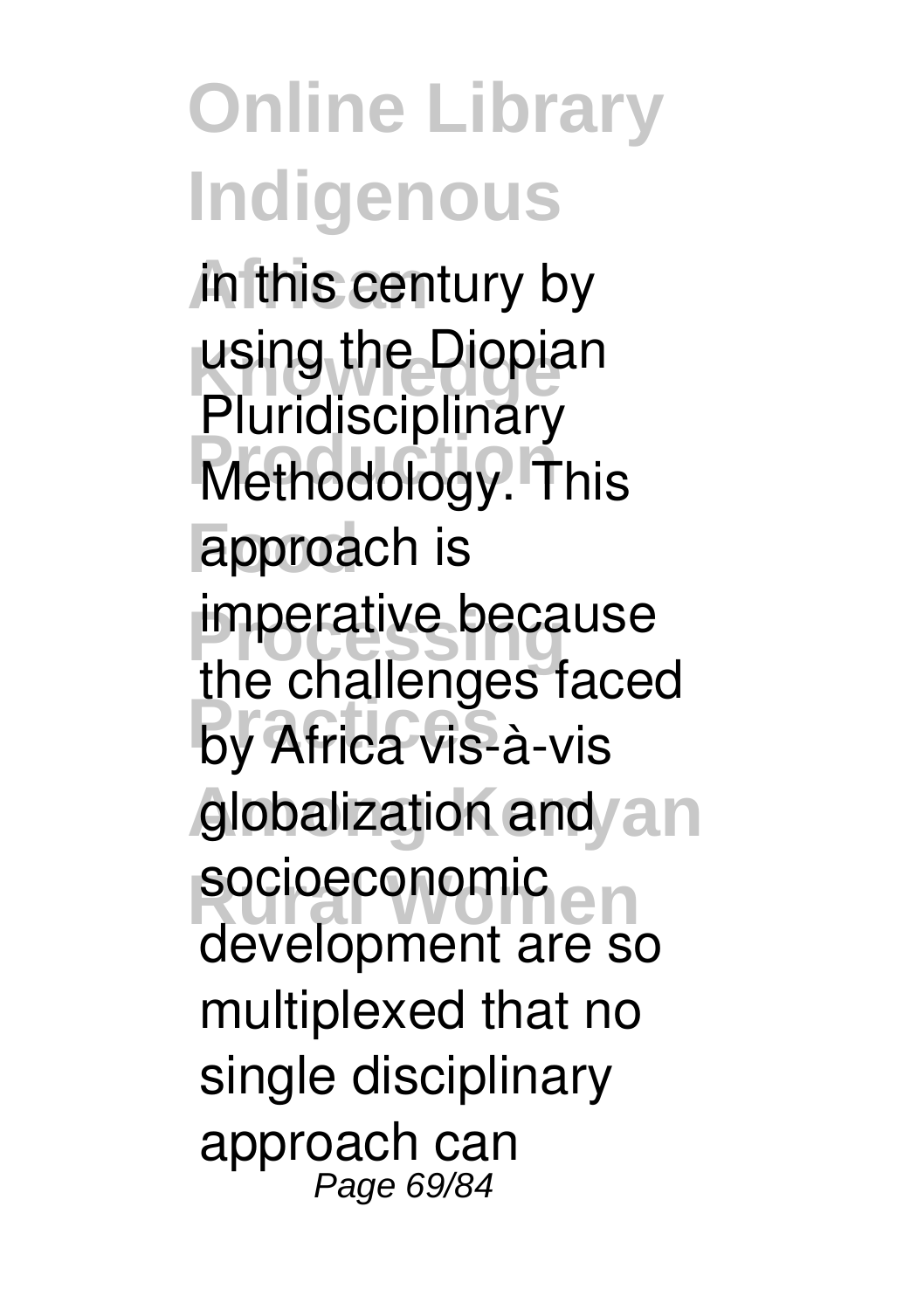**African** adequately analyze them and yield **Production** recommendations. **The chapters in the** second part analyze **Africals** global knowledge**Kenyan** production, omen substantive policy the imperatives for development, and economic transformation in the face of the pressures Page 70/84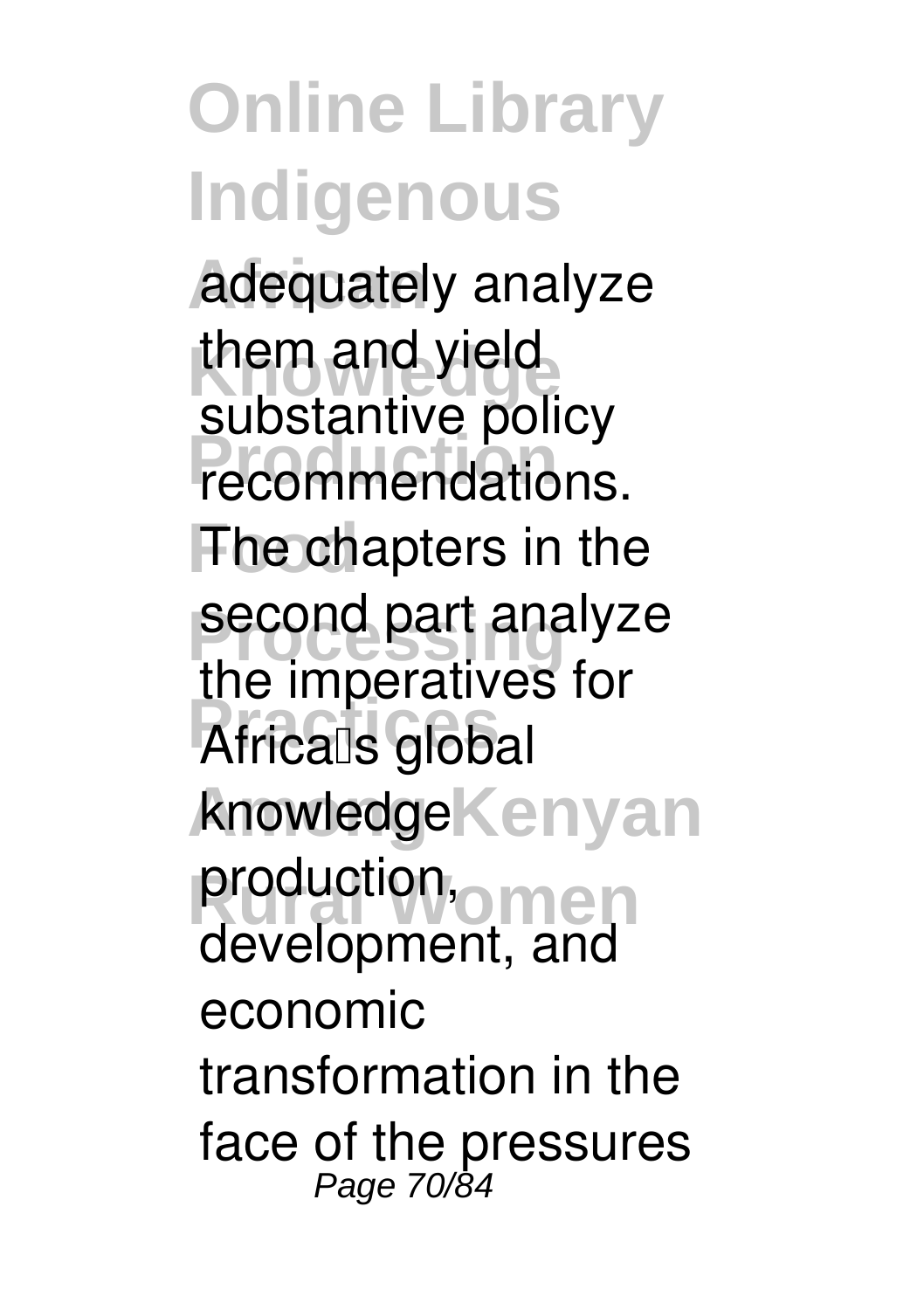of globalization. Part two demonstrates an **Africa**ls significant **Food** participation in the global knowledge **Procession**<br>
meet the continent<sup>®</sup>s moderng Kenyan transformation and urgent need for economy in order to development aspirations. The final part examines lessons from old and Page 71/84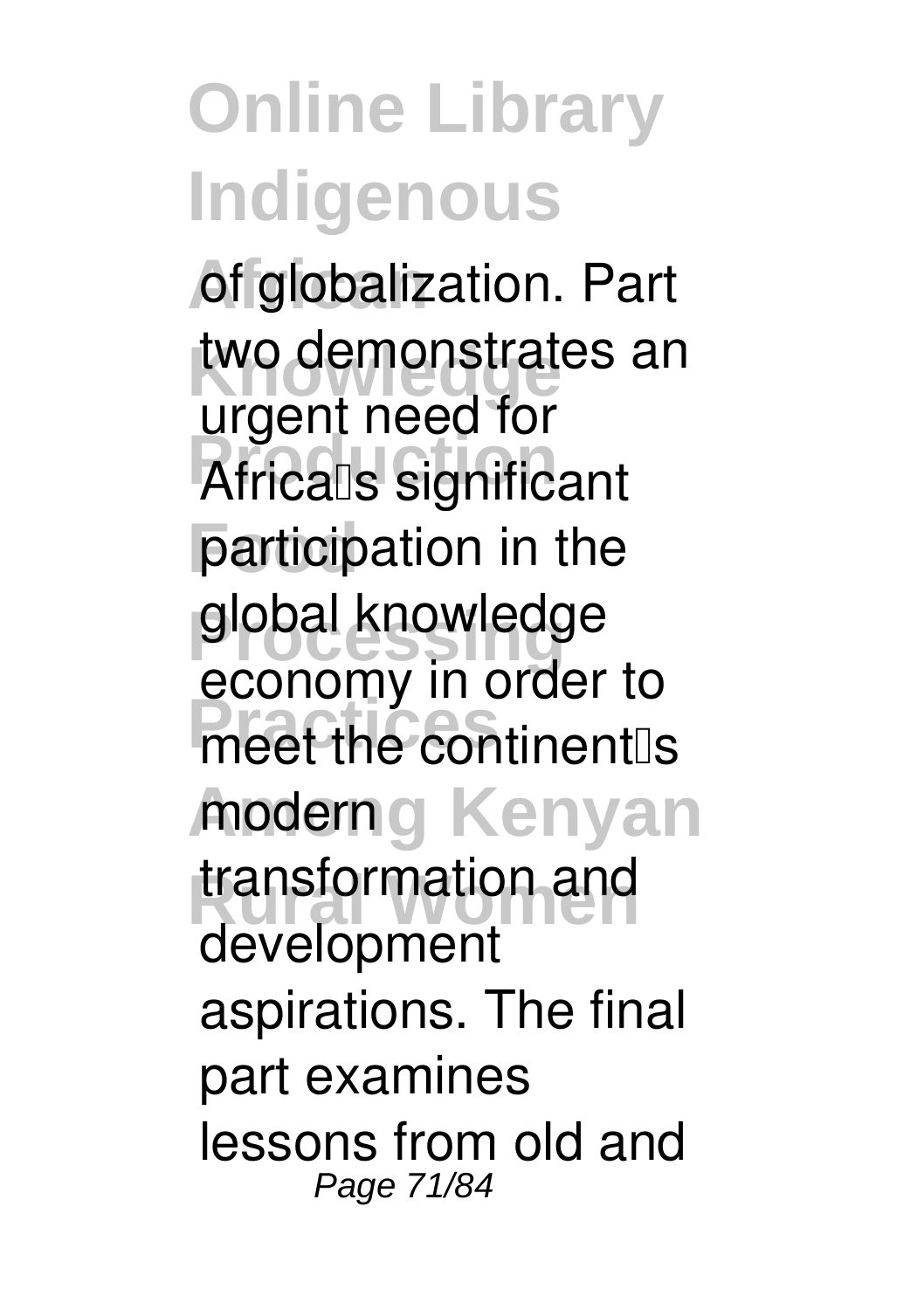**African** new Pan-Africanism and how they can be the challenges emanating from the **forces of modern Practices** multidisciplinary approach to a wide n range of pressing, utilized to deal with globalization. With its modern issues for the African content, this book is essential reading for scholars Page 72/84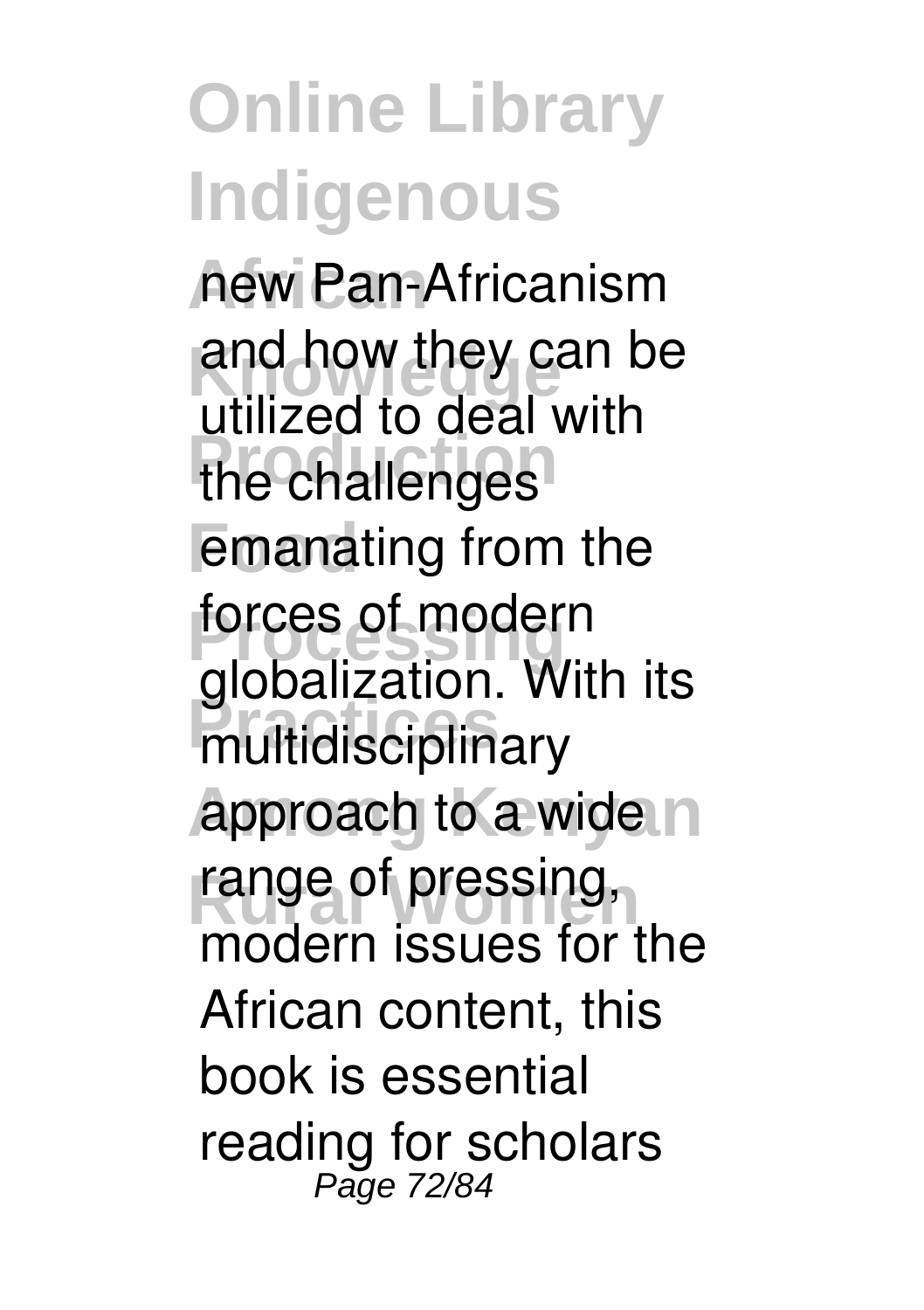**African** across the social sciences interested in **Production** and where it should **go** in this increasingly **Processing** globalized world. where Africa is now

**This book serves the purpose of Kenyan** documenting and promoting African experiences on sustainable development, which Page 73/84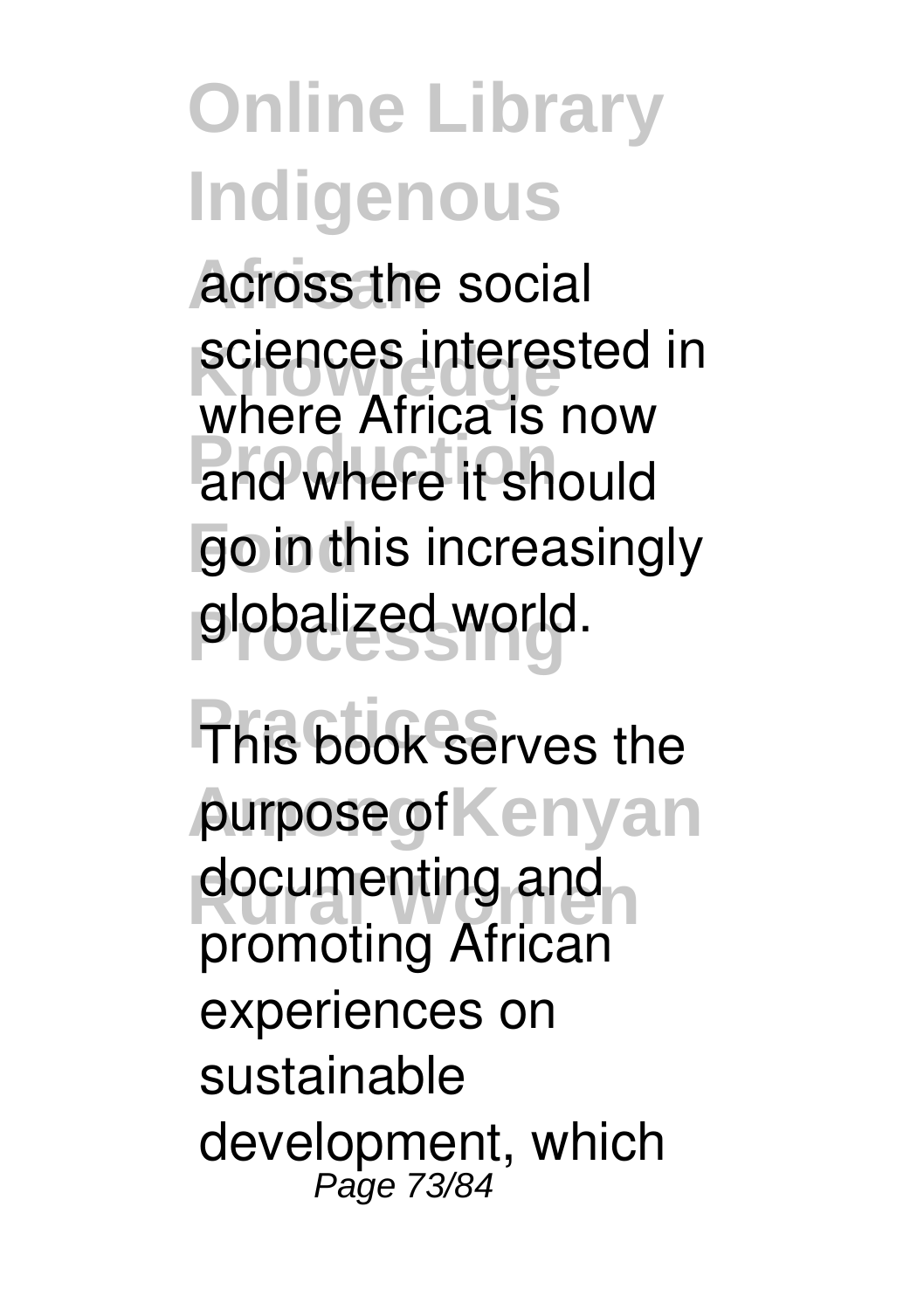encompasses both, formal and non-formal **Production** development is very **important to Africa, Production** which documents and yan promotes experiences education. but there is a paucity from African countries. Due to their complexity, the interrelations between Page 74/84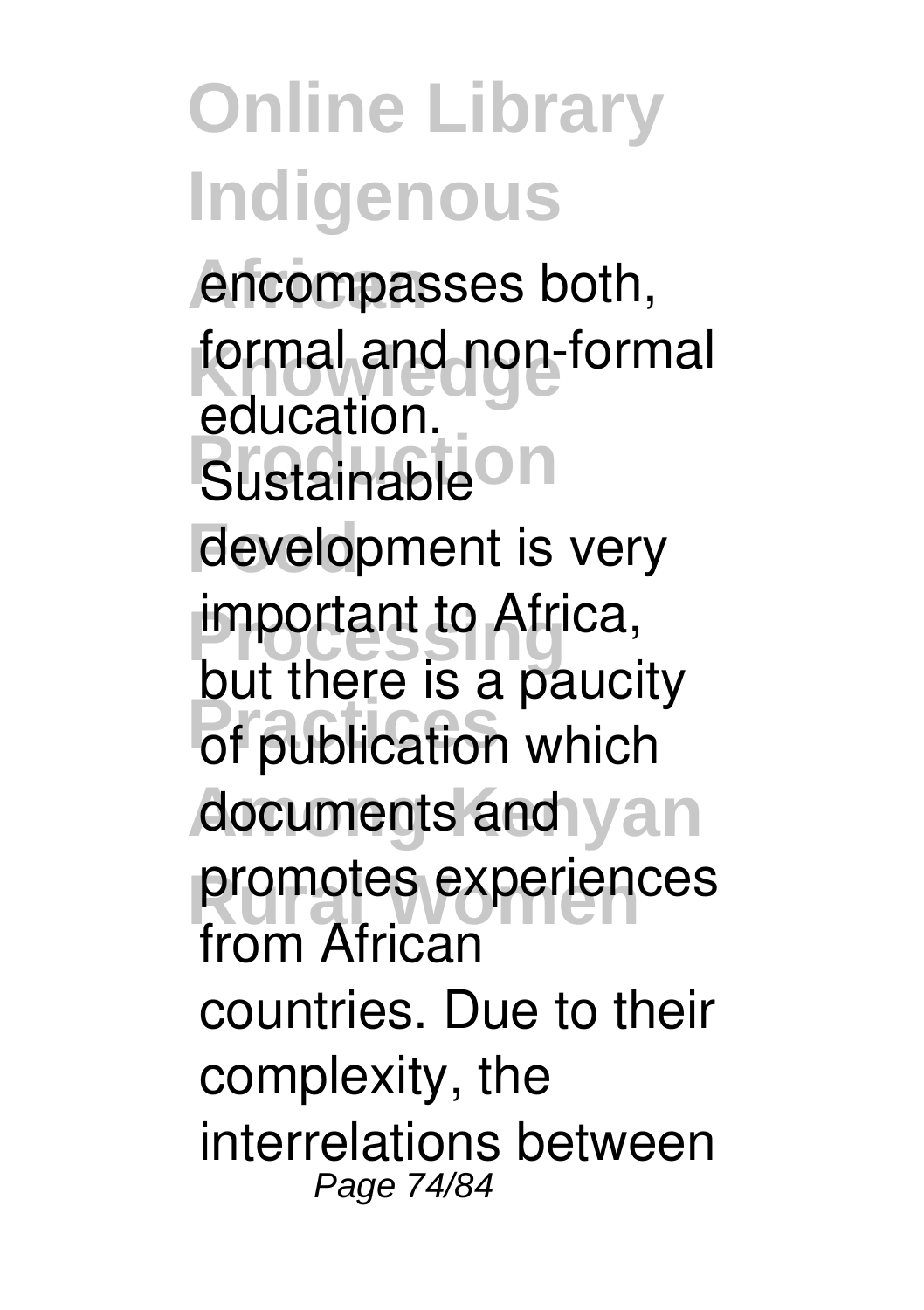social, economic and political factors development, especially at universities, need to **Practices** There is also a real heed to showcasean successful examples related to sustainable be better understood. of how African institutions are handling their sustainability Page 75/84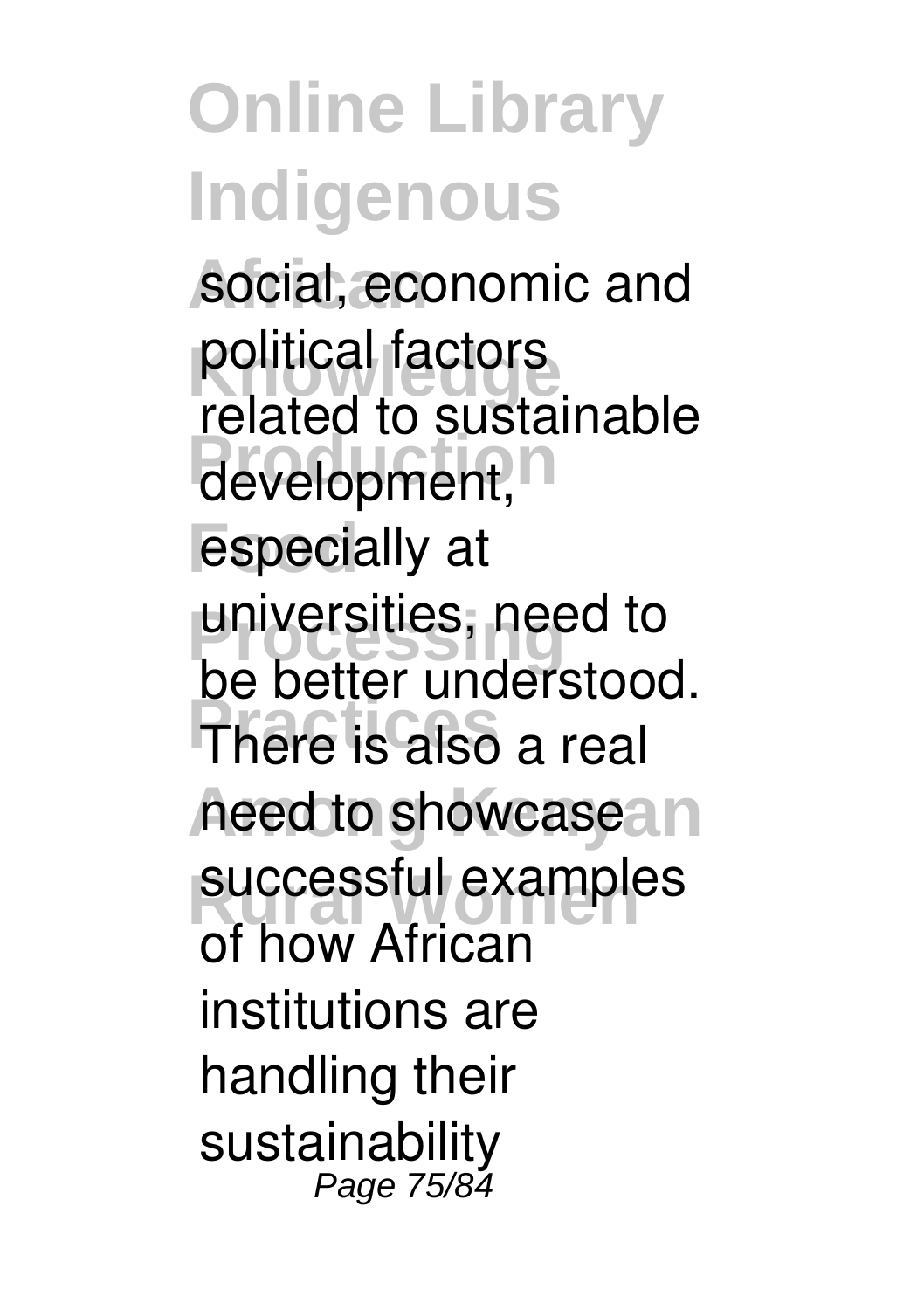challenges. It is against this <sub>cle</sub> **Production** book has been **Food** produced. It is a truly interdisciplinary **Practices** scholars, social movements, enyan practitioners and n against this background that this publication, useful to members of governmental agencies and private companies, Page 76/84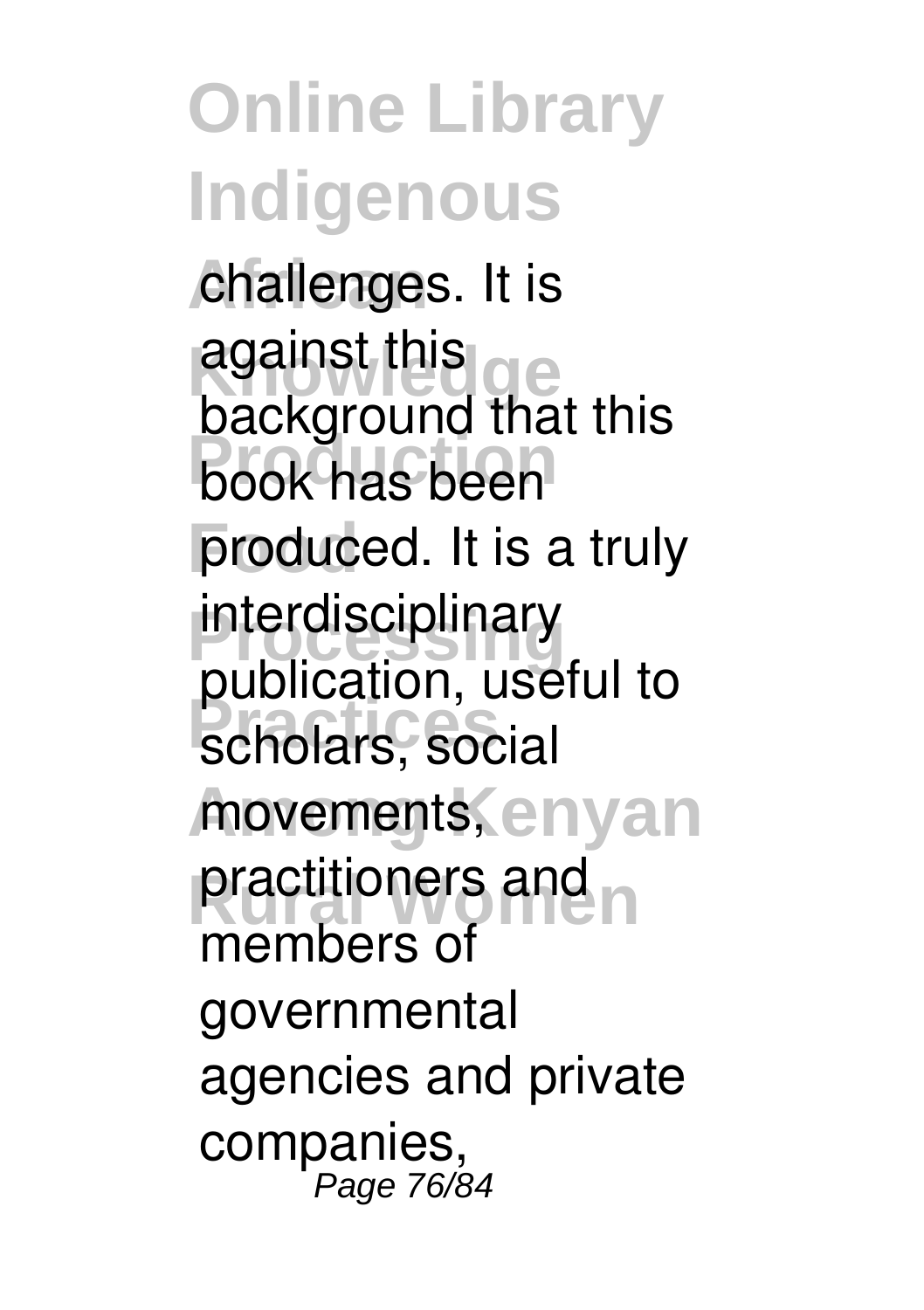**African** undertaking research and/or executing projecto receding **Food** across Africa. As **African nations strive** Sustainable Development Goals, it is imperative to cater projects focusing on to pursue the UN for the information needs seen across the continent and foster the Page 77/84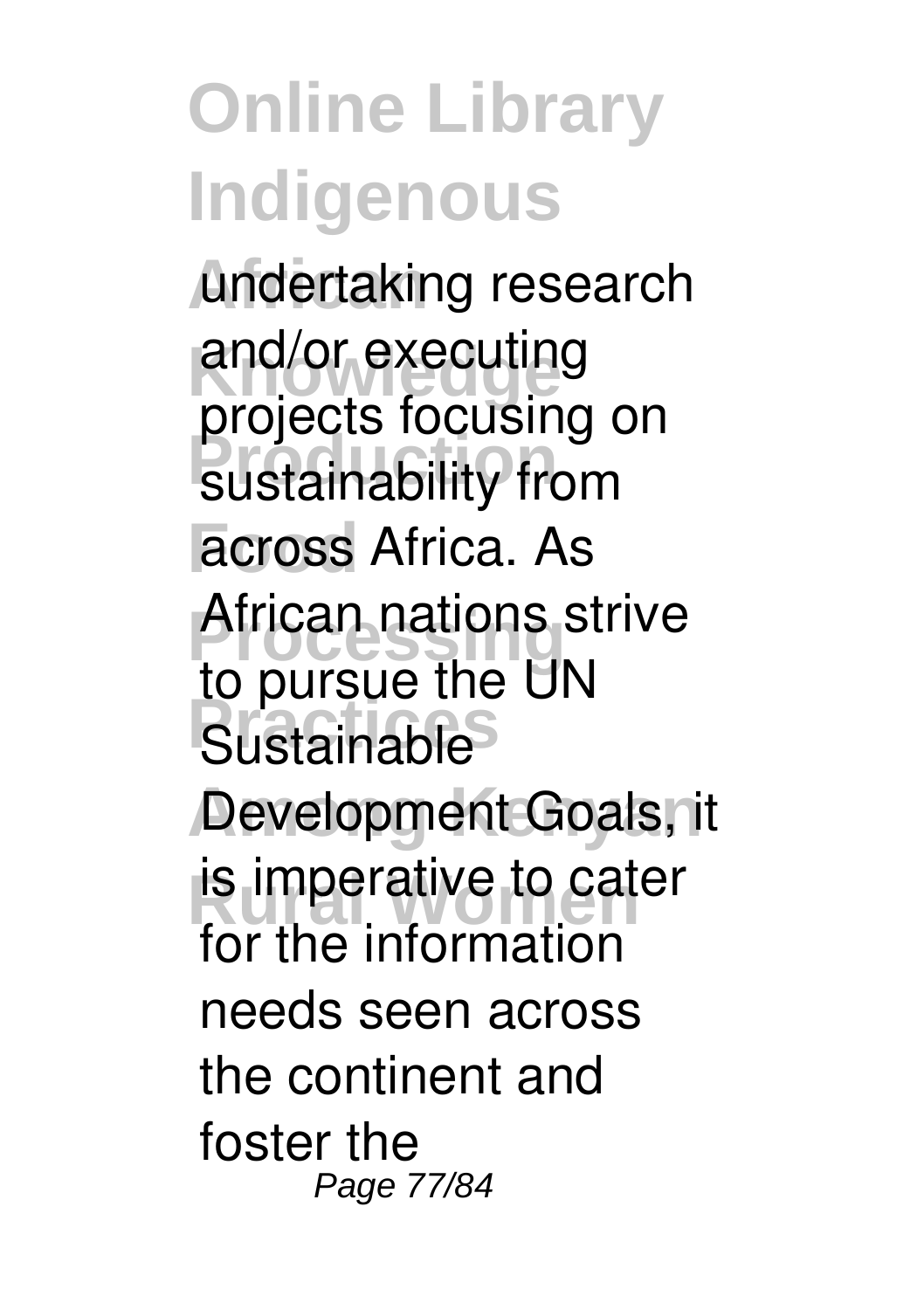**African** dissemination of experiences and case **Production** support both, ongoing and future efforts. The scope of deliberately kept wide, and we are looking for contributions across studies, which may the book is the spectrum of sustainable development from business and Page 78/84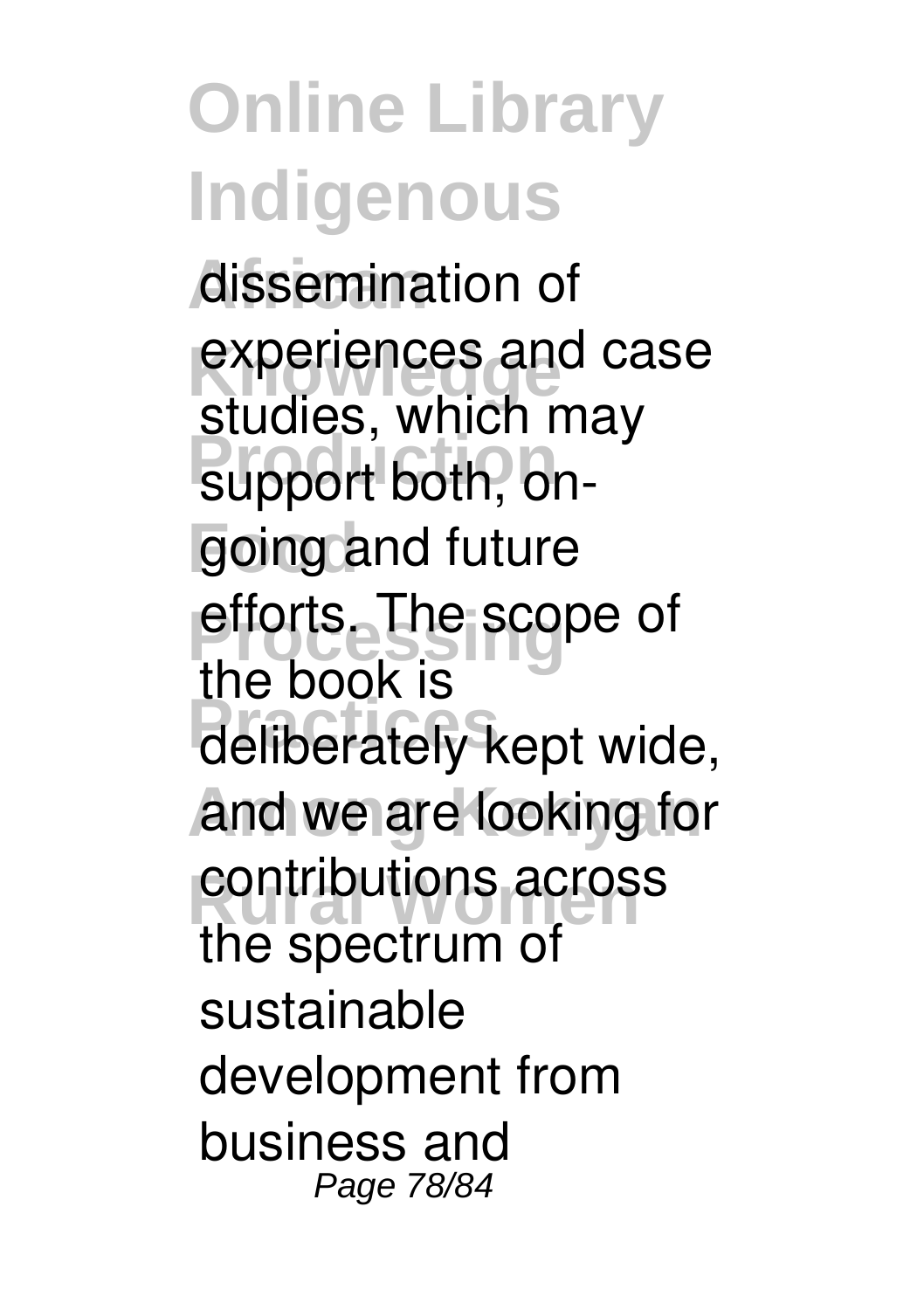economics, to arts and fashion, and environment, n **Food** languages and media studies<sub>ssing</sub> and fashion, administration,

Global interest in indigenous studies n has been rapidly n growing as researchers realize the importance of understanding the Page 79/84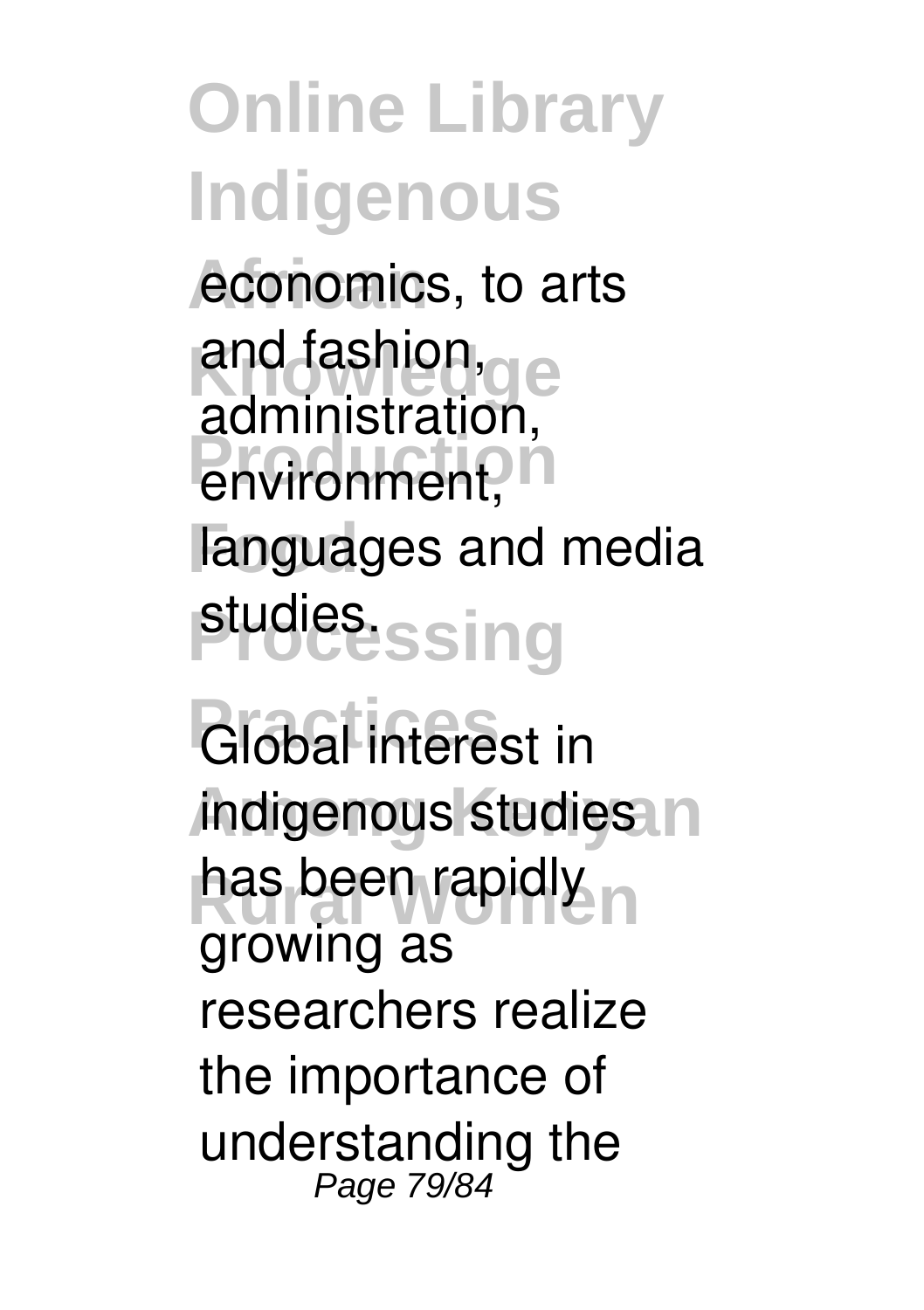**African** impact indigenous **communities can** development, **Food** education, and more. As the use, ing **Practices** popularity of **Among Kenyan** indigenous knowledge increases, it is crucial have on the economy, acceptance, and to explore how this community-based knowledge provides deeper insights, Page 80/84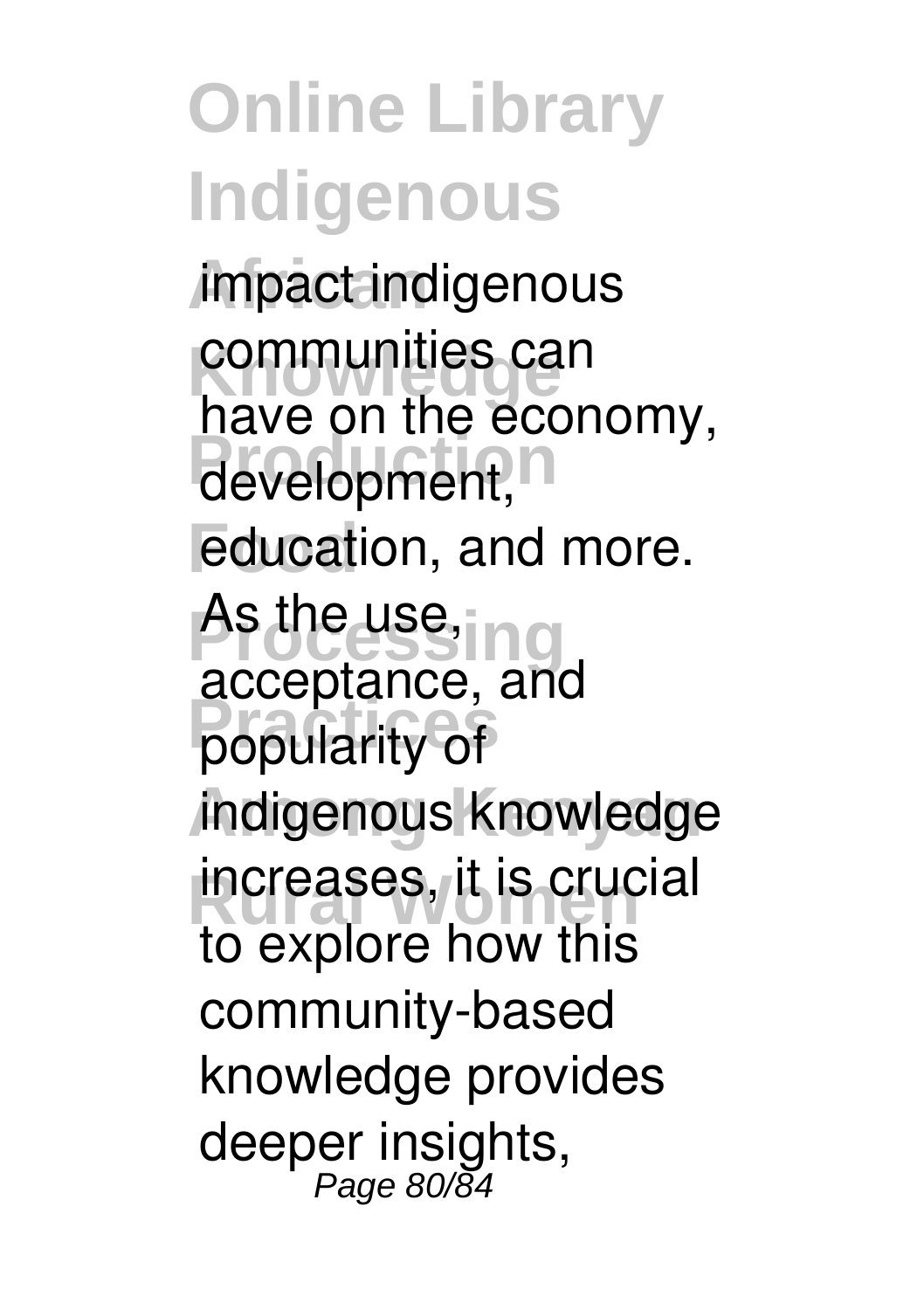**African** understanding, and influence on such making and problem **Food** solving. Indigenous **Productions Research and Practice examines the** politics, culture, en things as decision Studies: Breakthroughs in language, history, socio-economic development, methodologies, and Page 81/84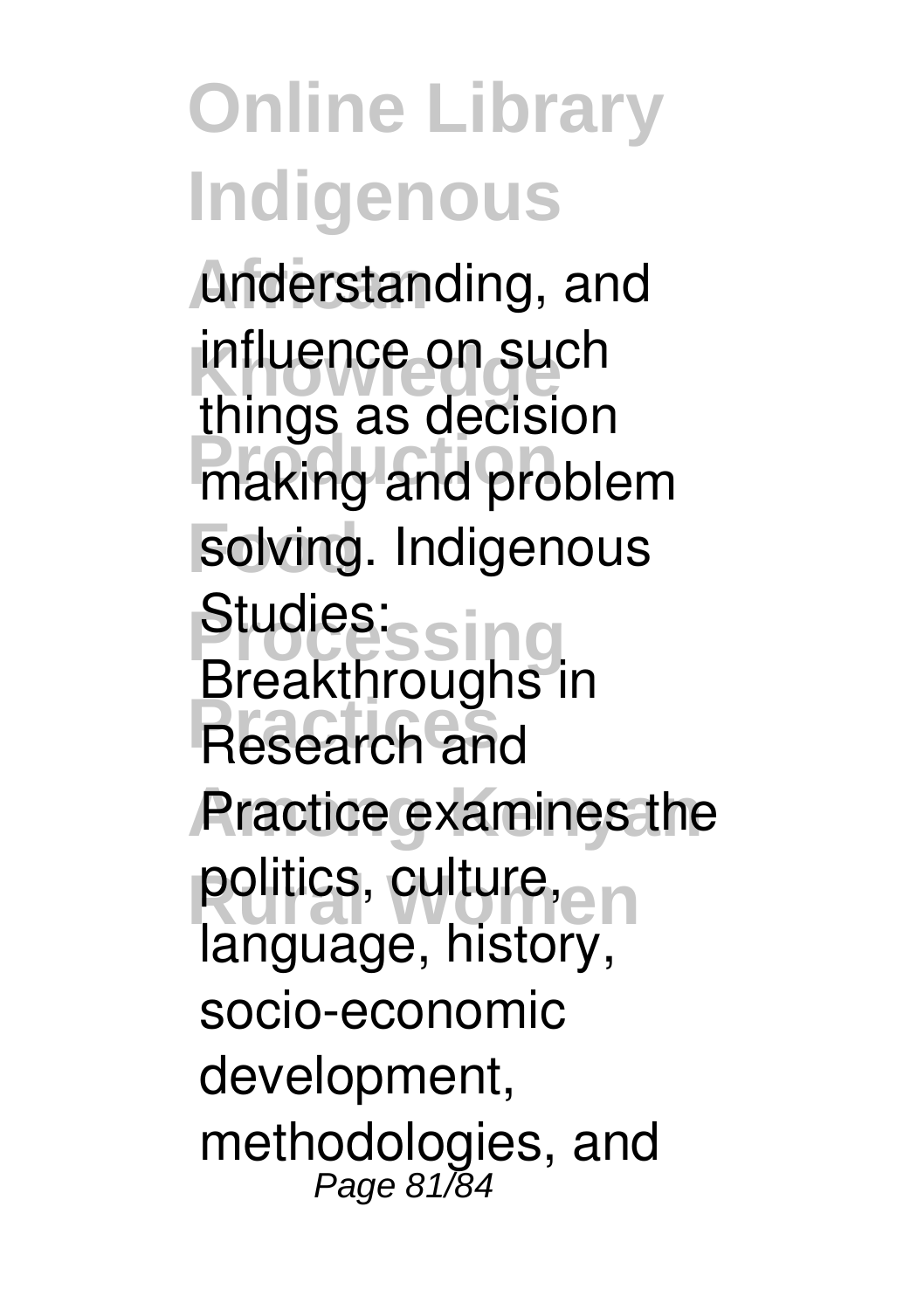#### **Online Library Indigenous** contemporary experiences of indigenous peoples

**Production** from around the **Food** world, as well as how *<u>Contemporary</u>* issues **Product indigenous communities on a an** local, national, and impact these global scale. Highlighting a range of topics such as local narratives, **..**<br>Page 82/84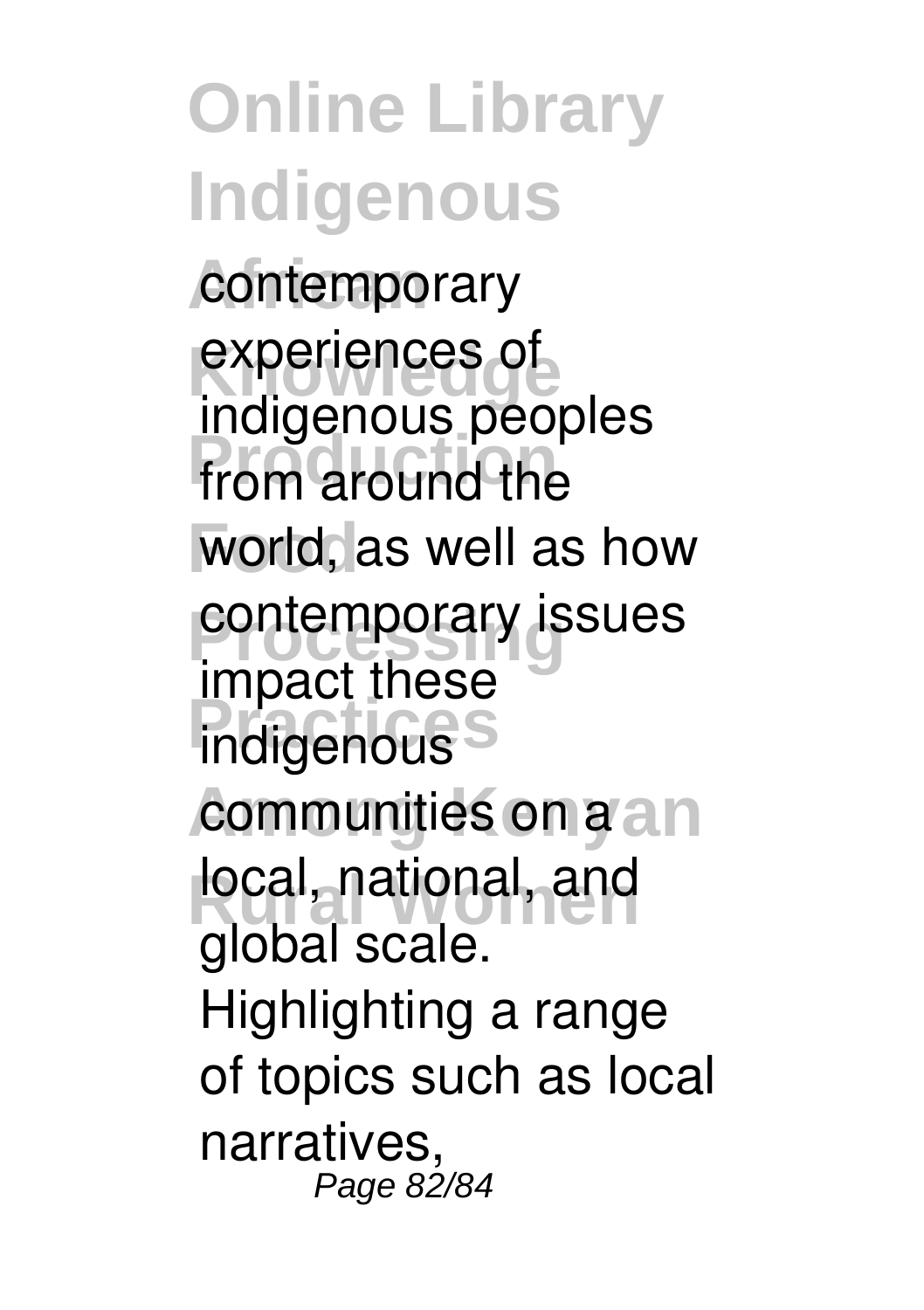**African** intergenerational cultural transfer, and<br>
cthnights and identity **Production** this publication is an **ideal** reference source for sociologists, **Practices** anthropologists, *instructors,Kenyan* researchers, men ethnicity and identity, policymakers, academicians, and graduate-level students in a variety of fields. Page 83/84